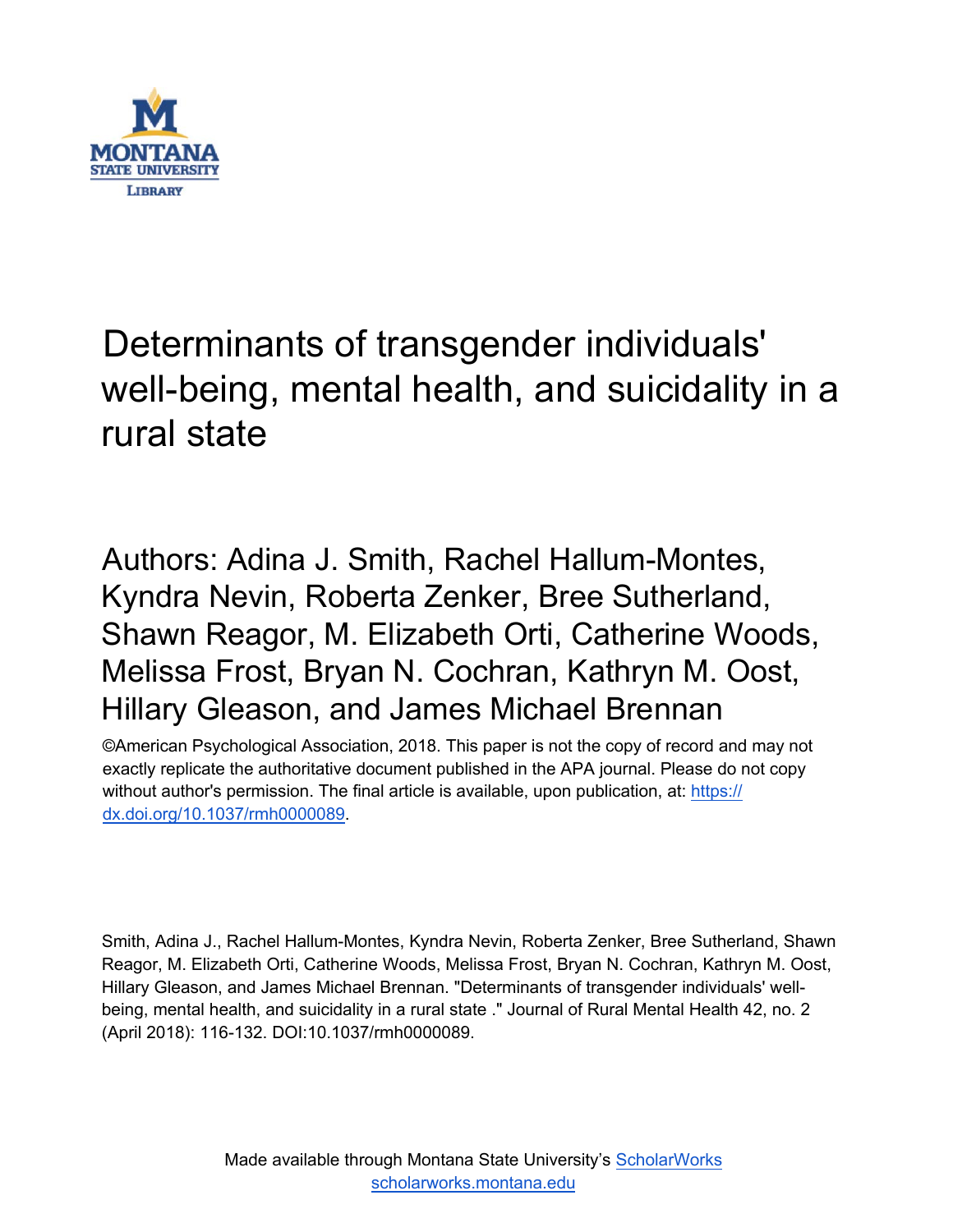#### Running Head: DETERMINANTS OF TRANSGENDER INDIVIDUALS' WELL-BEING

Determinants of Transgender Well-Being, Mental Health, and Suicidality in a Rural State Adina J. Smith, Montana State University

Rachel Hallum-Montes

Kyndra Nevin

Roberta Zenker

Bree Sutherland

Shawn Reagor

Marty Elizabeth Ortiz

Catherine Woods

Rural Transgender Project

Melissa Frost, Montana State University

Bryan Cochran

Kathryn Oost

Hillary Gleason

James Michael Brennan

University of Montana

Research supported in this publication was supported by the National Institute of General

Medical Sciences of the National Institutes of Health under Award Number P20GM103474. The

content is solely the responsibility of the authors and does not necessarily represent the official

views of the National Institute of Health.

Correspondence concerning this article should be addressed to Bryan Cochran, Psychology

Department, University of Montana, Missoula, MT 59802.

Email: bryan.cochran@umontana.edu.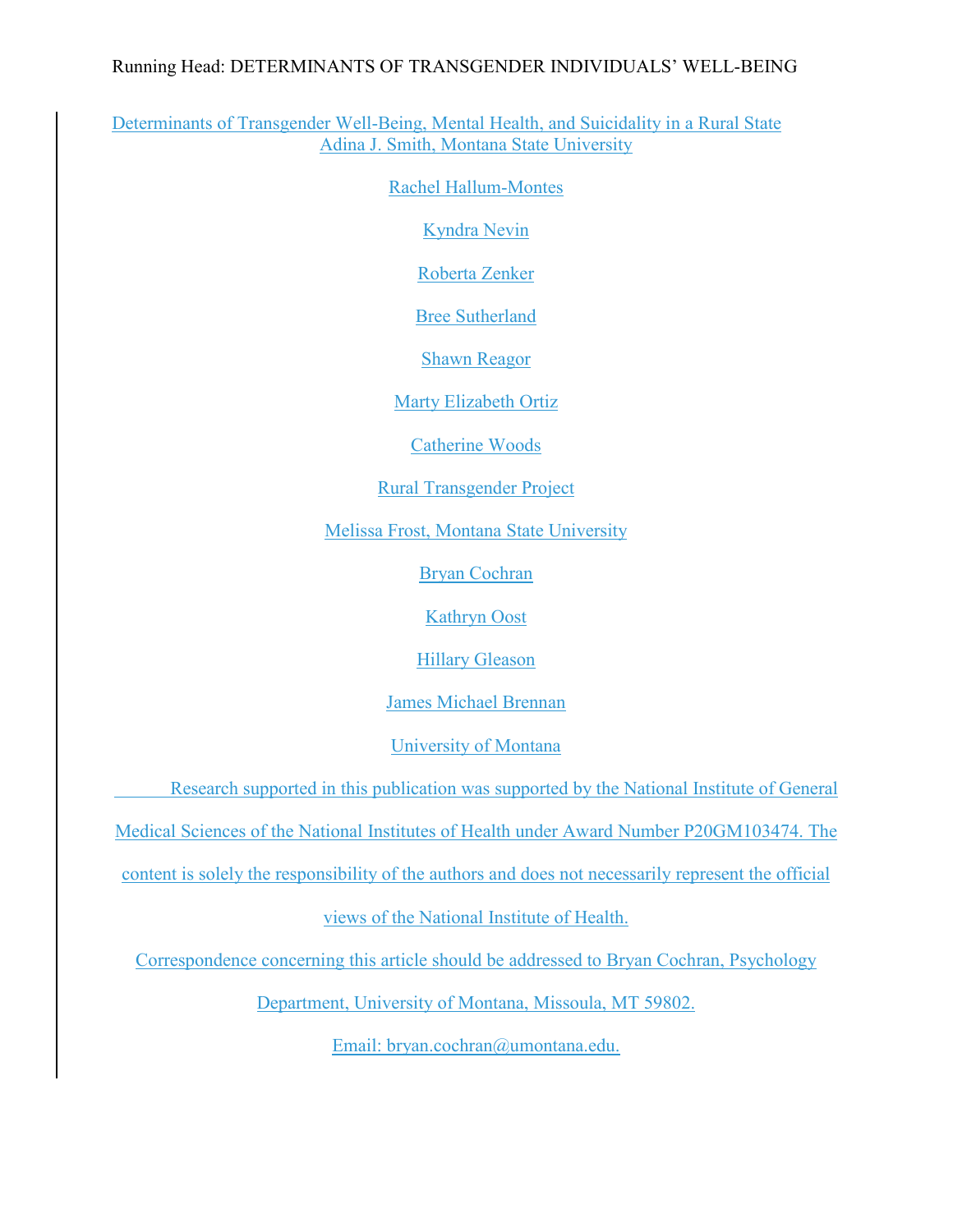#### **Abstract**

This project utilized a Community-Based Participatory Research (CBPR) approach to conduct qualitative interviews with 30 transgender adults living in a rural state. Participants' identities spanned from trans women and men to non-binary and Two-Spirit. The aim of this study was to better understand the experiences, needs, and priorities of the participants as well as to examine possible determinants of mental health, well-being, and suicidality for transgender individuals in Montana. These factors were investigated at individual, interpersonal, community, and societal levels using an ecological framework. Qualitative results indicate that participants experienced discrimination at all levels. Participants noted that discrimination contributed to mental health challenges and limited access to adequate general and transgender-specific healthcare services, both of which impacted overall well-being. This is reflected most notably in the elevated rate of past suicidal ideation attempts among the sample. Participants reported that the ability to transition, as well as other protective factors, played a role in reducing suicidality and improving mental and physical health. Our findings highlight the need to address transgender mental health through implementing changes at multiple ecological levels.

Keywords: transgender, rural, determinants of mental health, Community-based Participatory Research, suicidality, well-being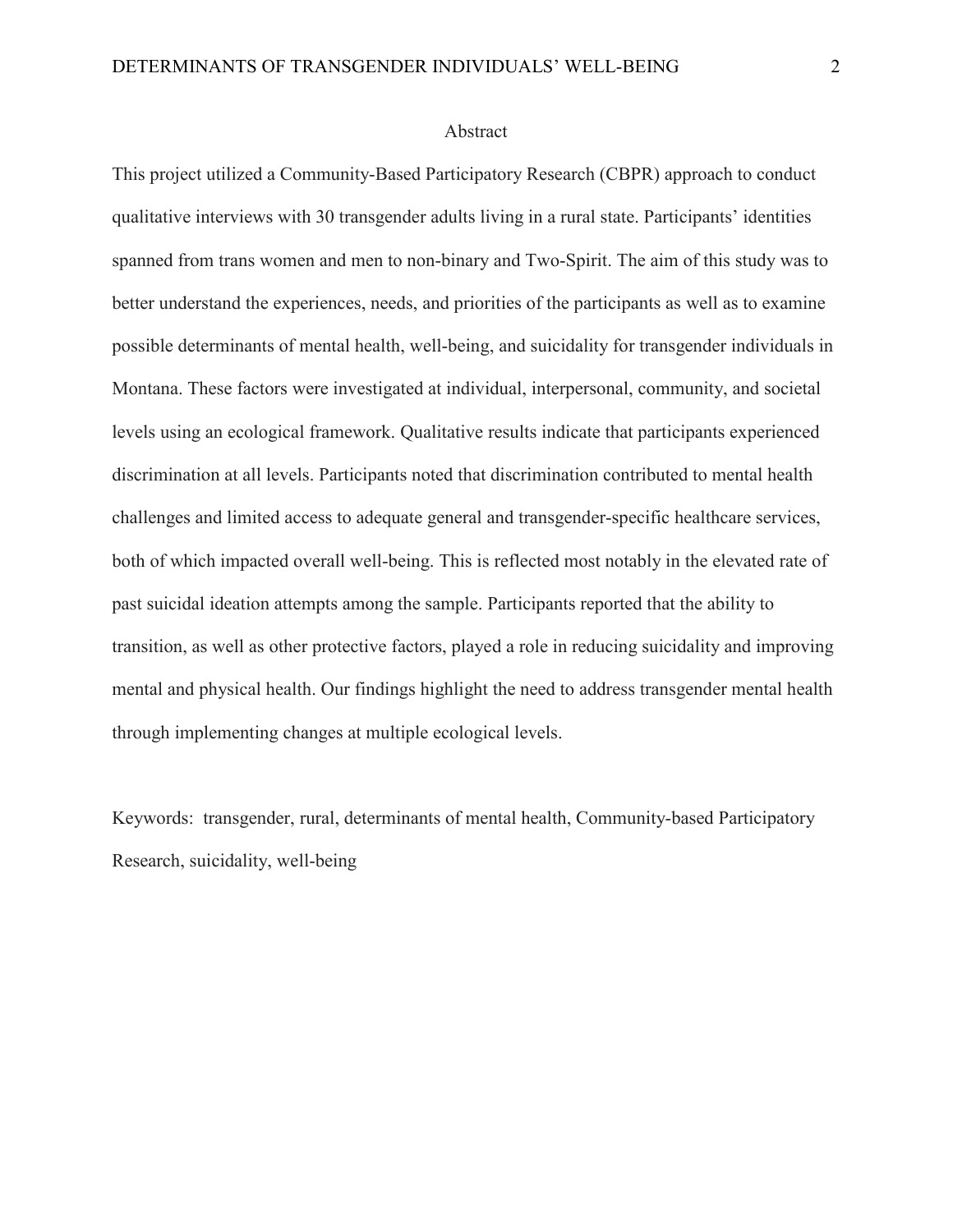Determinants of Transgender Individuals' Well-Being, Mental Health and Suicidality in a Rural

#### State

*Transgender* is an umbrella term for persons who do not conform to gender norms associated with the sex to which they were assigned at birth. Transgender persons' experiences of social stigma, such as isolation, marginalization, lack of social support, discrimination, and violence have been linked with depression, anxiety, and suicidality (Bockting, Miner, Swinburne Romine, Hamilton, & Coleman, 2013; Budge, Adelson, & Howard, 2013; Clements-Nolle, Marx, Guzman, & Katz, 2001; Clements-Nolle, Marx, & Katz, 2006; Hendricks & Testa, 2012; Mizock & Mueser, 2014; Nadal, Davidoff, Davis, & Wong, 2014; Nuttbrock et al., 2012). The National Transgender Discrimination Study ( $N = 27,715$ ) reported transgender persons were three times more likely to be unemployed than the general population (James et al., 2016). This same study found 40% of participants had attempted suicide. The Institute of Medicine (2011) issued a report entitled *The Health of Lesbian, Gay, Bisexual, and Transgender People* that found high rates of substance abuse, suicide attempts, as well as HIV infection and other health disparities in transgender adults and concluded that transphobia and marginalization have substantial adverse effects on the physical and mental health of transgender people.

 In addition to social stigma more broadly, research indicates that transgender persons experience discrimination, stigma, and/or insensitivity from healthcare providers, which impacts their health care access and utilization and serves to perpetuate health disparities (Bauer, Scheim, Deutsch, & Massarella, 2014; Grant et al., 2011; Poteat, German, & Kerrigan, 2013; Sanchez, Sanchez, & Danoff, 2009; Sperber, Landers, & Lawrence, 2005; Xavier et al., 2013). The probability of discrimination in a medical setting increased if providers were aware of a patient's transgender status (Grant et al., 2011). This discrimination may be due to medical providers'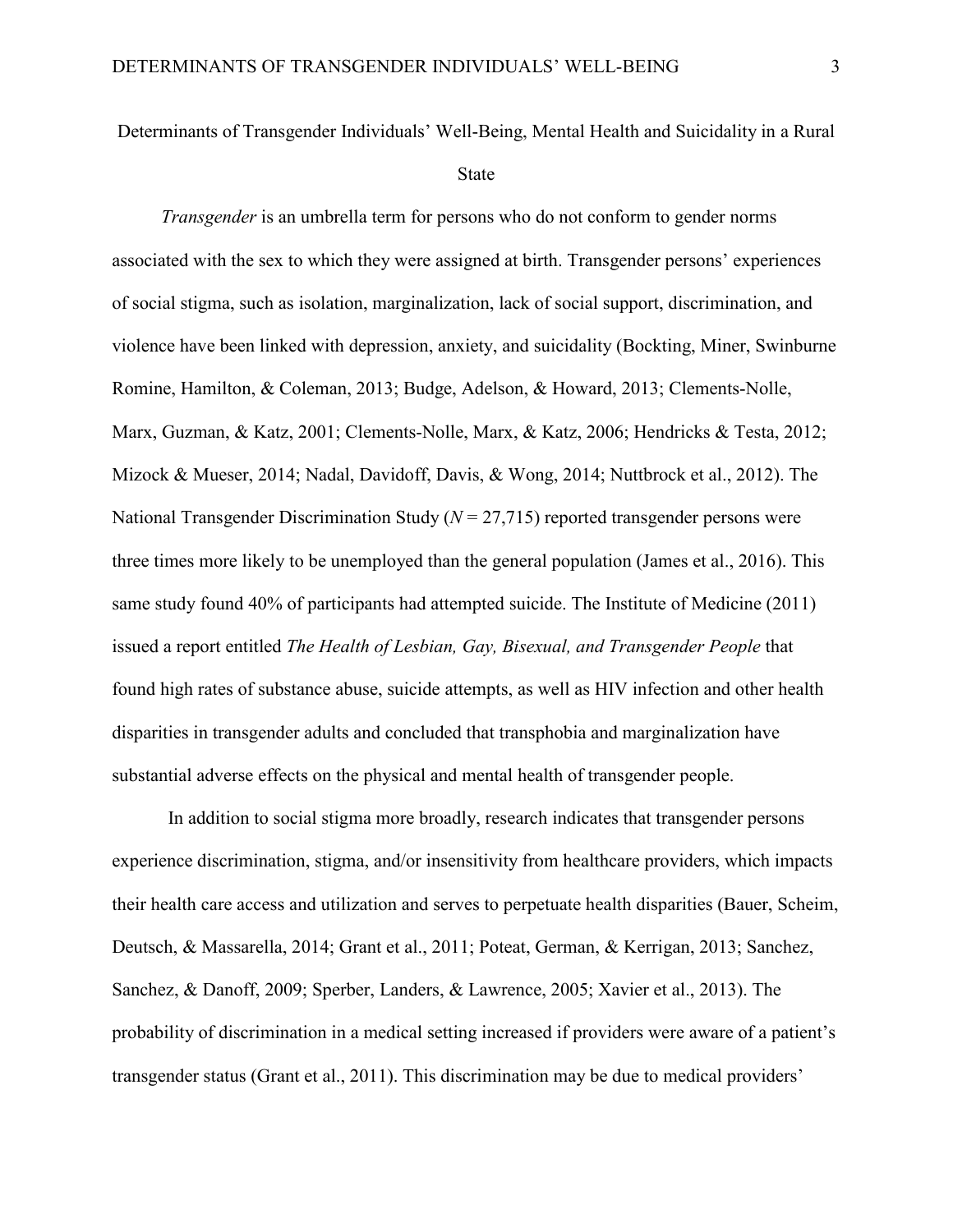beliefs about lesbian, gay, bisexual, and transgender (LGBT) persons, which, in turn, can impact treatment quality (Chapman, Watkins, Zappia, Nicol, & Shields, 2011).

Experiences like these of marginalization, discrimination, and stigmatization can lead to mental health problems, disruption of general well-being, and suicidality, as described by the concept of *minority stress* (Meyer, 2003). Minority stress, as applied to transgender persons, suggests that stigma, prejudice, and discrimination create a hostile social environment, which leads to internalized transphobia and disturbances in mental health, including depression, anxiety, post-traumatic stress, and suicidality (Gamarel, Laurenceau, Reisner, Nemoto, & Operario, 2014; Hendricks & Testa, 2012; Testa et al., 2012). In support of this model, one study found that transgender youth who had "strong parental support for their gender identity and expression reported higher life-satisfaction, higher self-esteem, better mental health including less depression and fewer suicide attempts, and adequate housing compared to those without strong parental support" (Travers et al., 2012, p. 2). Another study found that suicide risk decreased when transgender persons had completed desired medical transitions (e.g., hormones, surgeries), had social support, experienced decreased transphobia, and had personal identification documents changed to reflect their true gender (Bauer, Scheim, Pyne, Travers, & Hammond, 2015). These studies suggest that when transgender persons receive both emotional support and support for their needs, they appear to have increased well-being and mental health, as well as decreased suicidality.

 Little is known about transgender persons living in rural areas, including their experiences, needs, and priorities. In rural states and communities, the challenges vary from those that transgender persons face in urban areas (Koch & Knutson, 2016; Snively, 2004). Small rural communities often do not have the political, religious, social, ideological, economic,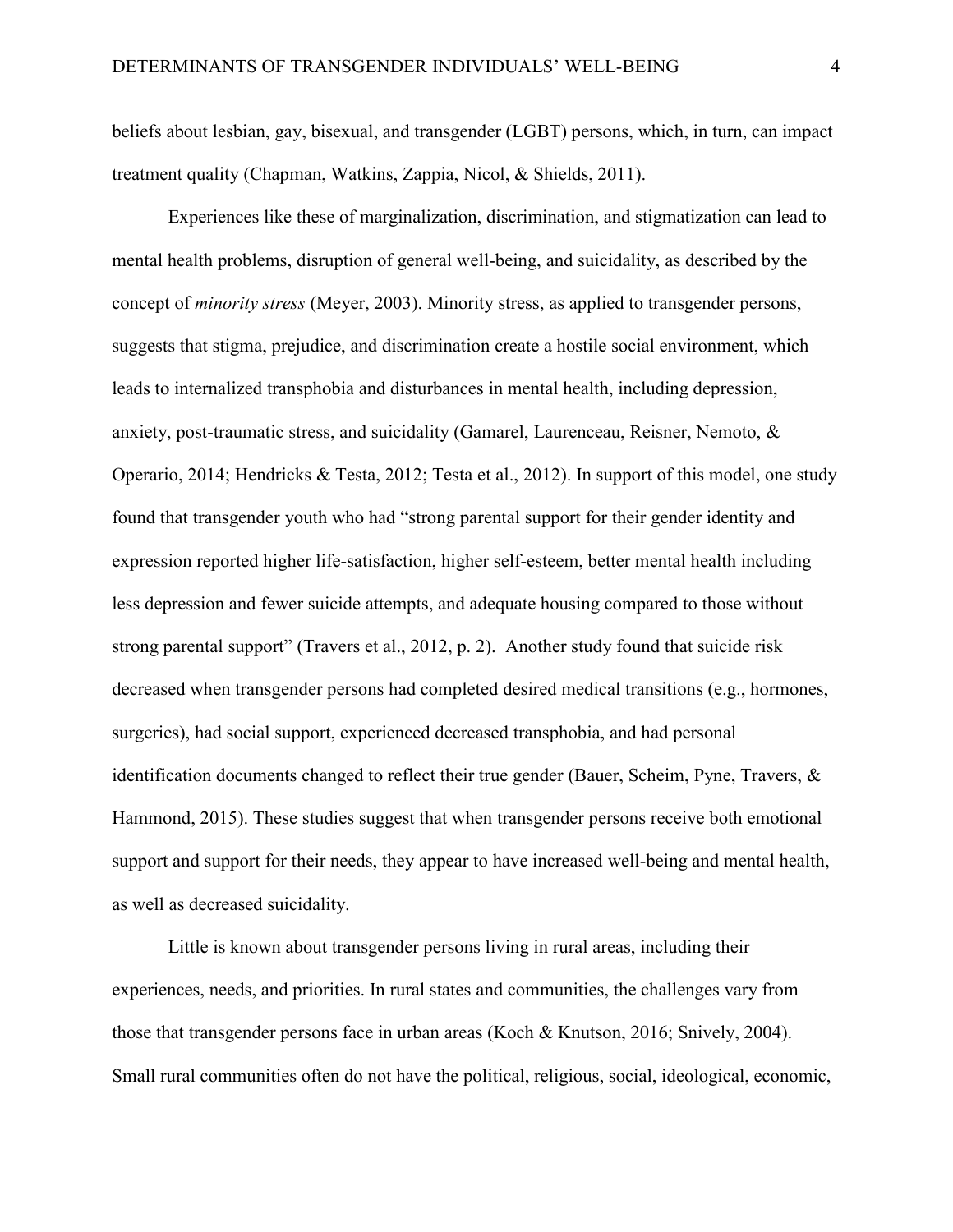or cultural diversity of urban populations (Hastings & Hoover-Thompson, 2011). Because traditional values are typical in rural areas, those who have variant gender identities or presentations may feel unwelcome (Boulden, 2001). Healthcare service limitations, such as lack of confidentiality, stigma, and a lack of mental health and medical providers qualified to work with transgender persons, exacerbate rural transgender persons' psychological distress (Willging, Salvador, & Kano, 2006). Although personal and family pride and community belonging may serve as buffers against suicidality for rural individuals (Hirsch & Cukrowicz, 2014), transgender persons consistently experience marginalization, isolation, and deficits in family and social support (Budge, Katz-Wise, et al., 2013; Koken, Bimbi, & Parsons, 2009; Nemoto, Bödeker, & Iwamoto, 2011; Rhodes et al., 2015). Thus, protective factors for rural transgender persons may be limited.

Small rural communities are not monolithic and may contain individuals with important intersecting identities. In Montana, the largest ethnic minority group is Native American individuals, who represent 6.6% of the state's population (as compared to 2% of the general U.S. population; U.S.Census Bureau, 2014). Many tribes across the United States have historically recognized non-binary (i.e., beyond male and female) gender identities, and there have been many reports of these identities encompassed under the term "Two-Spirit" (Lang, 2016). How these identities are articulated varies tremendously across individual tribes in terms of social traditions and gender roles. Researchers focusing on LGBT populations have increasingly begun to study complex identities espoused by individuals, like "Two-Spirit" Native Americans, for whom ethnicity, socioeconomic status, and ability status may intersect to result in unique lived experiences for transgender people with multiple minority statuses (e.g., Ginicola, 2017).

#### **The Current Study**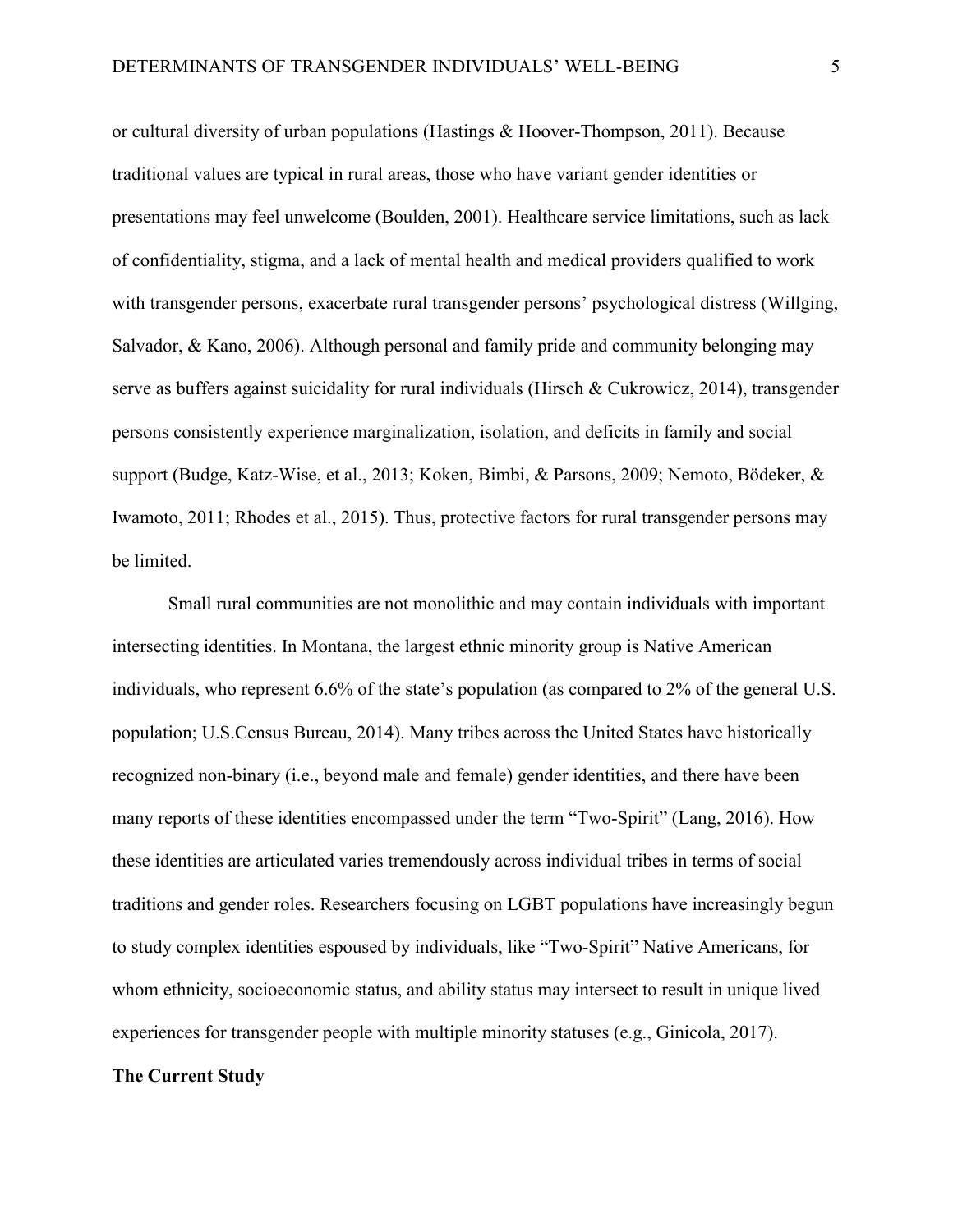Montana has a total population estimate of 1,042,520 (U.S. Census, 2016). Using a definition of transgender as individuals whose gender identity and/or expression is different from their assigned sex at birth, we estimate that approximately 3,000 (0.3%) transgender individuals reside in this predominately rural state (Conron, Scott, Stowell, & Landers, 2012; Conway, 2002; Division of HIV and STD programs-Los Angeles County Department of Public Health, 2012; Gates, 2011; Scheim & Bauer, 2014; US Census Bureau, 2014). By transcending cultural gender norms, transgender persons living in Montana demonstrate strength and resiliency in the face of adversity. However, a significant proportion of this population experiences psychological distress, and it has been estimated that over 50% of transgender persons in Montana have experienced suicidality (Sutherland & Bourke, 2013). In Montana, although several localities have instituted nondiscrimination ordinances (NDOs), which are transgender inclusive and offer protections in the areas of housing, employment, and public accommodations, there are no such protections at the state level for LGBT persons regarding discrimination and basic human rights (Transgender Law Center, 2017).

 Little research has been conducted to understand the factors influencing the mental health, well-being, and suicidality of transgender persons living in rural areas such as Montana. Developing an understanding of these factors will enable the implementation of interventions to reduce risk of psychological distress and strengthen support for mental health. In the current study, we used a qualitative Community-Based Participatory Research (CBPR) approach to identify the determinants of rural transgender mental health and suicidality.

#### **Method**

This project utilized a CBPR approach to conduct qualitative interviews with 30 transgender adults living in a rural state with the aim of identifying determinants of rural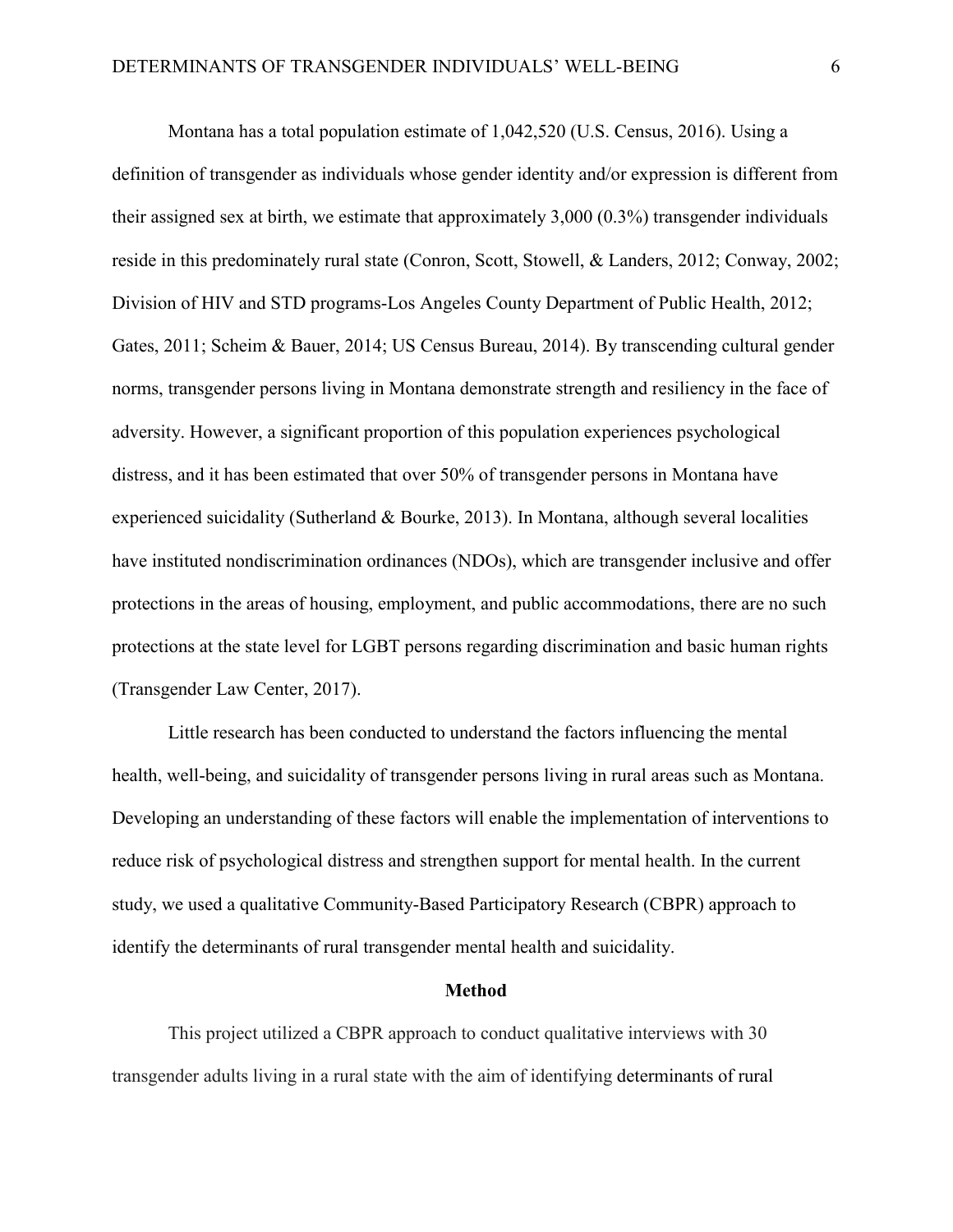transgender mental health and suicidality. The CBPR approach provided a guide for the entire research process from inception to collection, analysis, and presentation of data. Such an approach is community-driven and culturally consonant with working with vulnerable populations on mental health topics (Duran & Wallerstein, 2003). An emphasis is placed on forming an equitable partnership between community members and researchers in which all partners share decision-making and ownership of the research process (Israel, Schulz, Parker, & Becker, 1998).

#### **Formation of a Community Advisory Board (CAB)**

 The third author, who is the Project Coordinator, initiated the formation of a Community Advisory Board (CAB). The CAB, comprised of four transgender persons and one transgender ally, met monthly from February 2014 through May 2017. CABs have been recognized as an essential element of a CBPR approach (Duran & Wallerstein, 2003). Research suggests that studies developed in partnership with community members are more likely to be endorsed by the community (Rhodes, Song, Namb, Choi, & Choi, 2015). The utilization of the CAB also helped to address the potential of researcher bias throughout data collection and analysis. As both the first and second author do not identify as transgender and therefore occupy an "outsider" perspective in the context of this research (Dwyer & Buckle, 2009), the CAB ensured the involvement of transgender community members throughout research design and analysis, helping to mitigate the potential of outsider bias in influencing key research findings. In this spirit, our CAB has guided decisions at each stage of the research, including project design and implementation, participant recruitment, and data analysis and interpretation.

The Partners (Project Coordinator, CAB, Principal Investigator) also formed close, working partnerships with community organizations. Consultants and experts who were either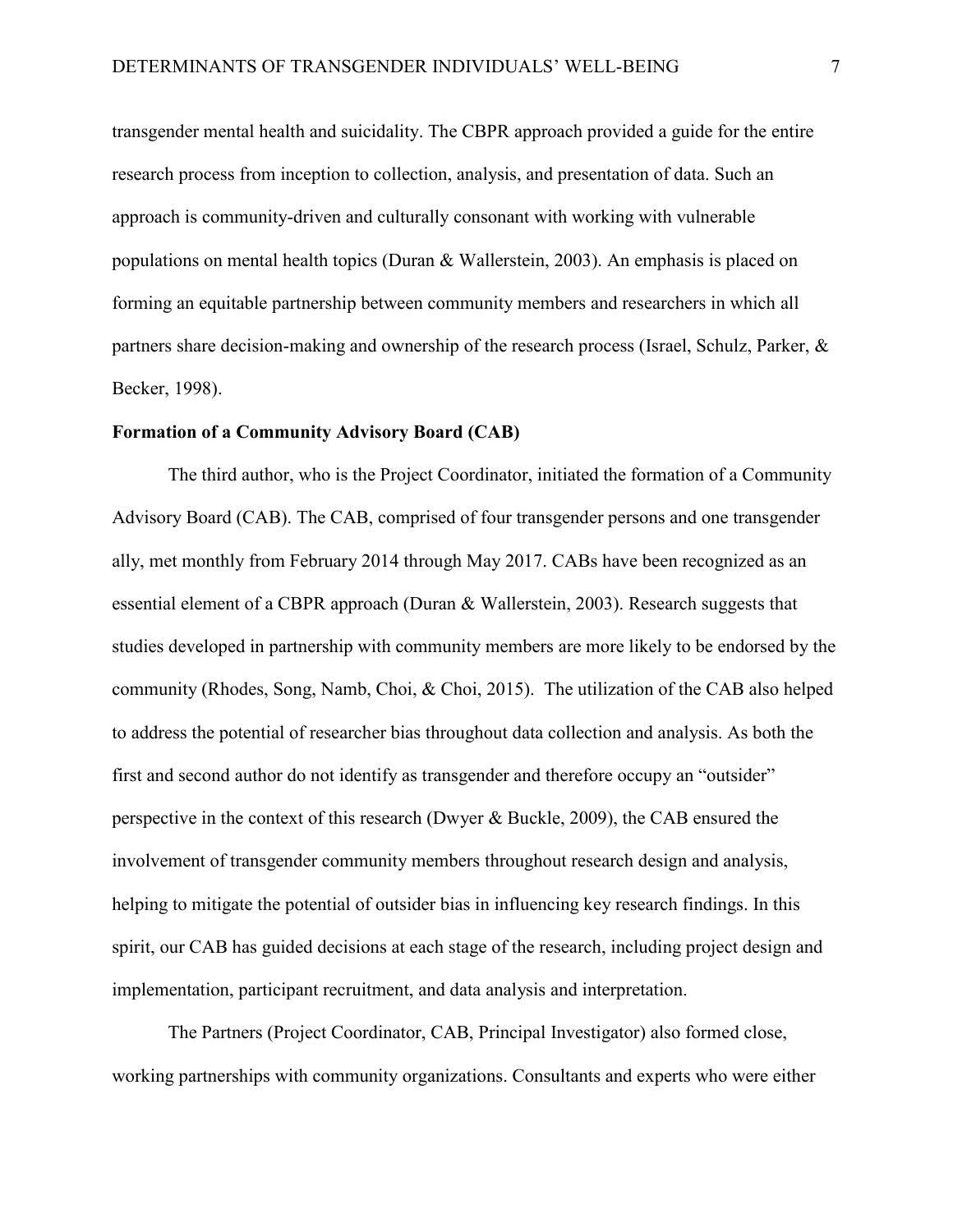not from Montana or not a part of the transgender community were engaged to assist on developing interview questions, qualitative analysis, and project development.

#### **Ecological Framework**

 The Partners designed a semi-structured interview guide that was used to conduct interviews with transgender individuals throughout Montana. The guide was based on Northridge, McGrath, and Krueger's (2007) ecological framework of LGBT health, modified to include factors that impact suicidality in rural areas. The framework's first level focuses on factors that impact health outcomes and the well-being of individuals. The second level emphasizes interpersonal dynamics, such as stressors/buffers, health behaviors, personal relationships, and social integration. The third level addresses community factors including the built environment and social context. The fourth level focuses on societal factors such as natural environment, macrosocial factors, and inequalities.

Thus, the interview guide was designed to gather in-depth qualitative (Resnicow, Baranowski, Ahluwalia, & Braithwaite, 1999) data at each of the four levels. The guide was developed iteratively by the Partners through an ongoing review of the literature; brainstorm of domains and constructs; and development, review, and revision of potential questions. The interview guide included 13 groups of qualitative questions that addressed the four levels of our framework: Demographics, Gender Identity, Social Network/Community, Discrimination, Employment, Sexuality, Legal, Spirituality, Medical, Emotional Well-Being, Substance Use/Other Addictions, Suicide, and Services Needed/Other Needs.

After an initial round of 23 interviews, it became clear that the original interview guide was not tapping into certain experiences that the CAB thought were important to reflect in this study. Specifically, there was little information gathered about respondents' experiences with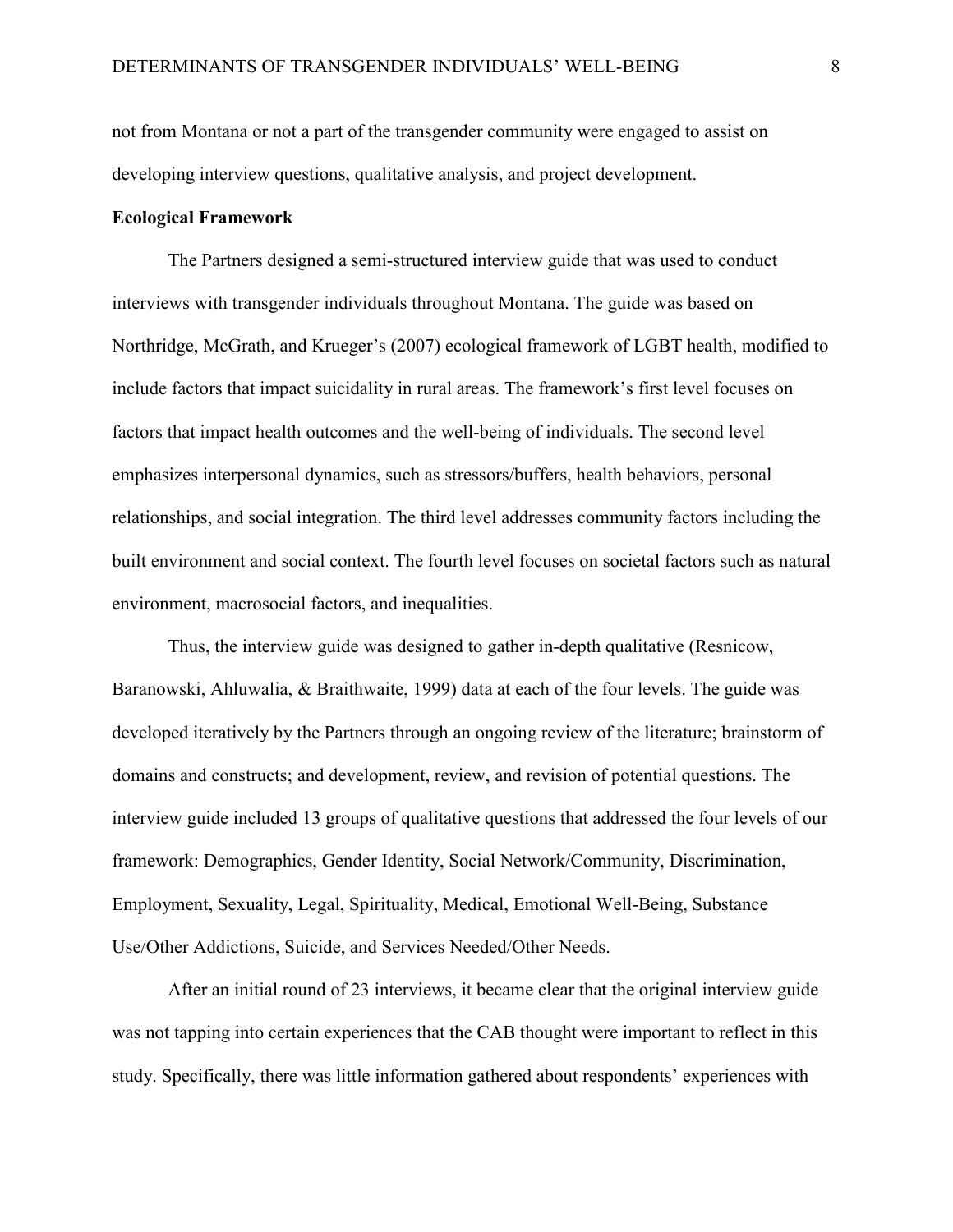transitioning, and the sample's responses did not reflect many experiences unique to individuals with Two-Spirit identities. This seemed to be an oversight of the original interview guideline and sampling. Two-Spirit individuals' experiences may have some overlap with non-Native transgender identities but also differ in important ways, and vary by tribe as well (Lang, 2016). Thus, a second round of interviews with seven new participants targeted questions around Transitioning and Two-Spirit experiences in addition to the original interview questions. As with the first interview guide, the Partners participated in establishing the second interview guide in a process of literature review, discussion of important constructs to capture, and a review and finetuning of the final interview guide (see Appendix).

#### **Sampling and participant recruitment**

 To locate transgender adults (age 18 and older) and request participation in interviews, we attempted to utilize snowball sampling (Guest, MacQueen, & Namey, 2011). This process entails the interviewer asking participants to recommend other potential participants as a beneficial means and method for accessing participants from a hard-to-reach population. However, participants were reluctant to disclose other transgender persons' names, although they were willing to pass on information about our project to other transgender persons they knew. As a result, we did not recruit any participants through this process. Thus, our original sample  $(n = 1)$ 23) was obtained through requests for participation on our website as well as via social media, Craigslist advertisements, advertisements on our community partnerships' websites, and flyers about our project distributed at transgender-welcoming businesses (e.g., coffee shops, electrologists, Pride events, a statewide transgender conference, and transgender support groups). As some gender variant persons (e.g., those who are gender nonconforming or identify as genderqueer) do not identify as transgender, the Partners made the decision to recruit only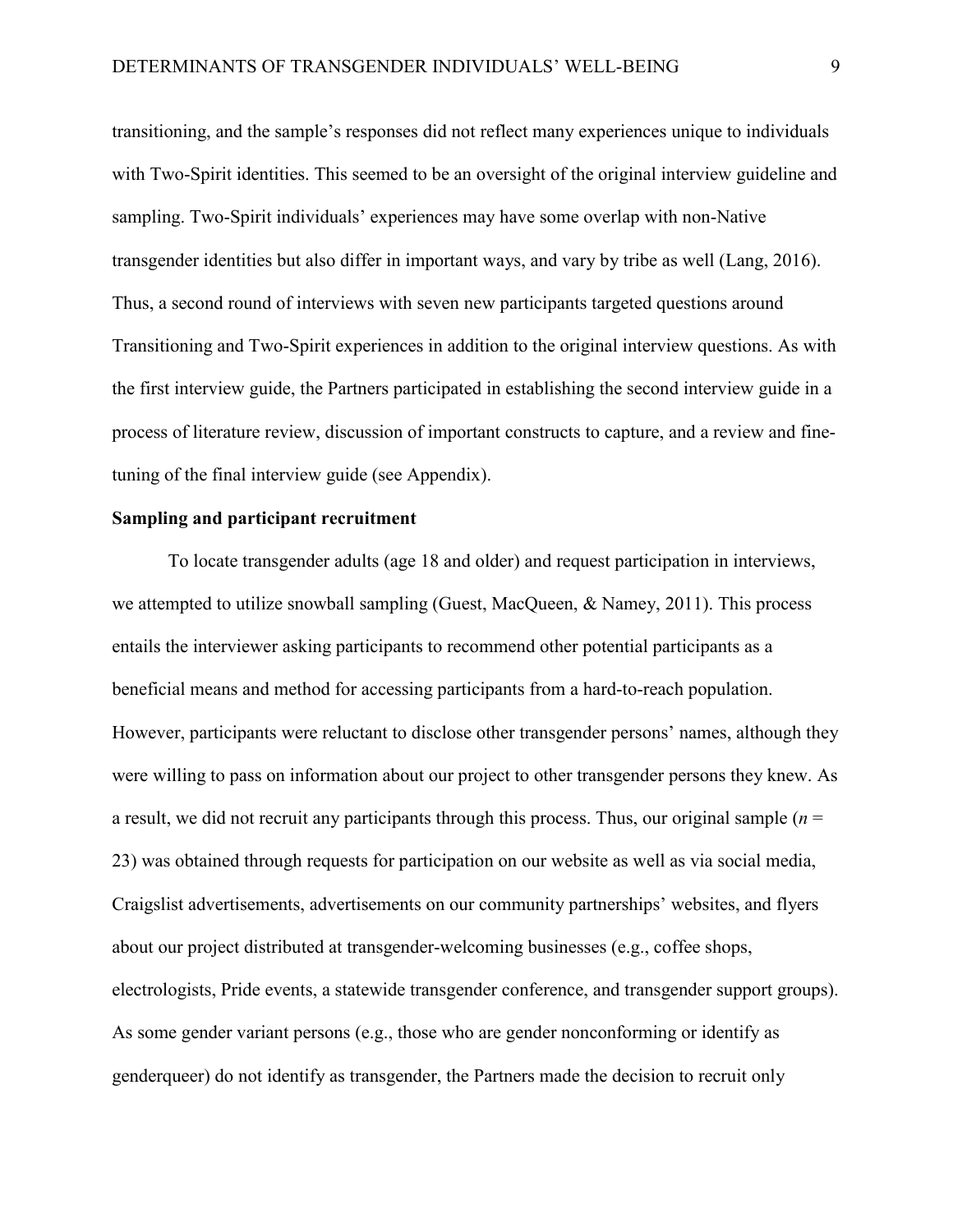persons who self-identify as transgender.

Transgender persons in rural areas tend to be guarded because of experiences of discrimination (Snively, 2004) and are likely concerned about potential adverse effects of a stigmatized identity being the focus of a research project. We addressed this concern by having the Project Coordinator, a member of the community, contact participants and conduct all interviews. Perceived similarities between interviewer and participants can allow for more disclosure as comfort of the participants and rapport between the parties increase (Rhodes et al., 2010). The interviewer made efforts not to ask "leading" questions and exercised caution in order to increase the objectivity of the interview. The aim was to avoid influencing how free participants felt to share their experiences and to enable themes to develop organically rather than through directive questioning.

Since the Project Coordinator served as the single interviewer, she underwent extensive interviewer training with the Primary Investigator. Additionally, the Principal Investigator reviewed several initial interviews, and helped the Project Coordinator further refine the interviewing techniques most appropriate to the project. The Principal Investigator remained involved in interview review throughout data collection to ensure proper interview skills were employed.

Following analyses of the initial data, we identified a few key emergent themes, namely Two-Spirit Experiences and Transitioning, each of which required further validation. In order to address the second interview guide's domains, follow-up interviews were conducted with seven Two-Spirit and transgender residents of rural communities in Montana. These additional participants were recruited successfully via snowball sampling. We continued sampling until we achieved thematic saturation (i.e., no new data were starting to emerge), in accordance with the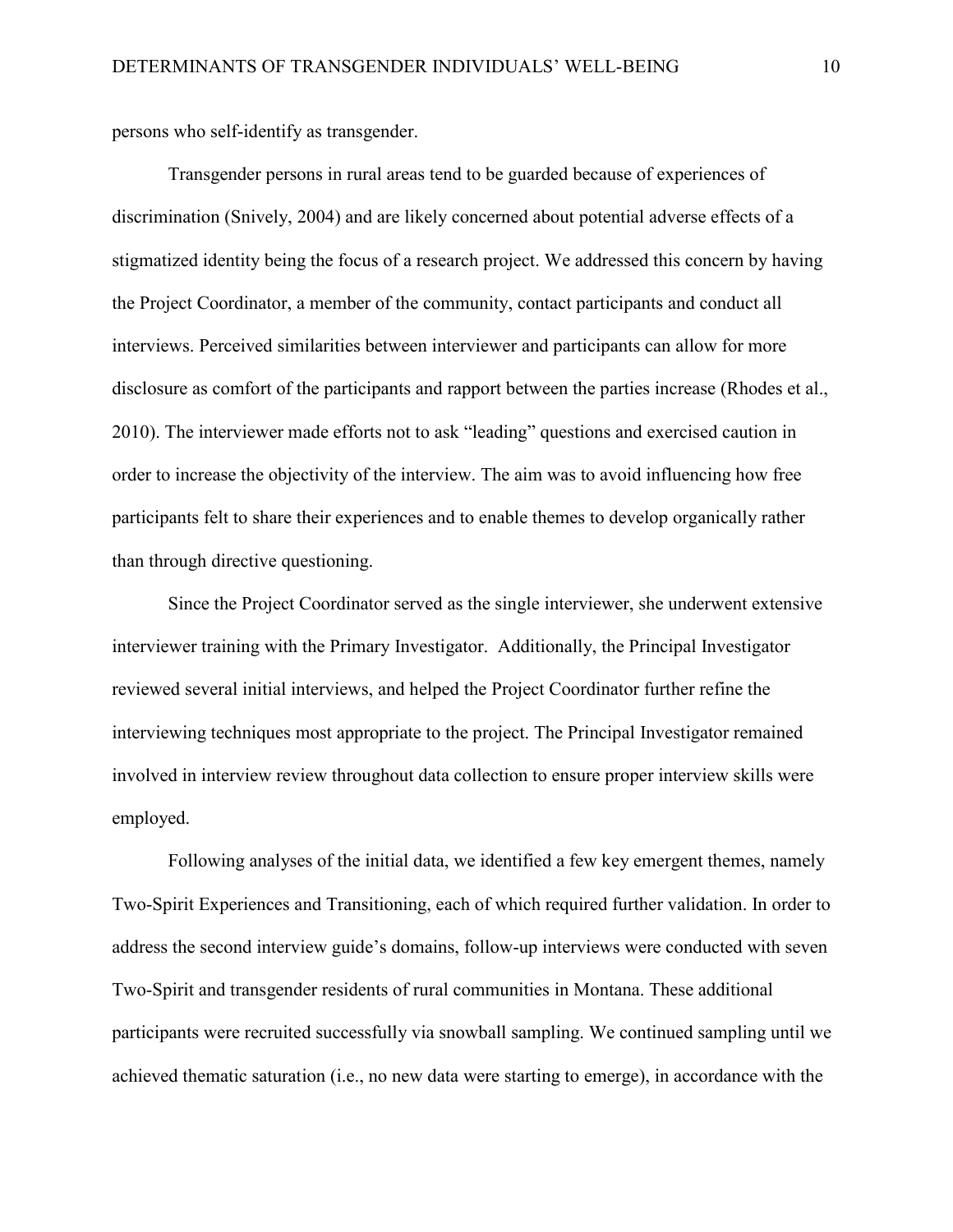principles of a grounded theoretical approach (Strauss and Corbin 1998).

#### **Procedure**

After we received University Institutional Review Board approval and participants gave informed consent, the Project Coordinator conducted in-depth, face-to-face interviews with participants at a private location of their choice.

#### **Data Analysis**

A hired transcriptionist transcribed the data. This individual signed a confidentiality agreement and was not otherwise engaged in the research process. The second author conducted grounded theory analysis, which allowed new themes to emerge from the data that may not have been included in ecological theories to date. Grounded theory attends to meanings, themes, and patterns that may be explicit or covert in interview data (Charmaz, 2006; Glaser & Strauss, 1967). By building a theory directly from the words and experiences of participants, grounded theory privileges the voices and perspectives of participants rather than those of the researcher(s). In this way, a grounded theory approach is in alignment with the principles of CBPR in that it facilitates close involvement of community members and participants and encourages their contributions in the development of theory. The second author was brought on as a third-party researcher in the hopes of reducing bias in the analytical process; she is neither from Montana nor is she a part of the transgender community.

 For this study, data analysis began with line-by-line open coding of interview transcripts. In accordance with the principles of a CBPR approach, initial open codes were validated with review and input from members of the CAB. After receiving the data analysis, the CAB met several times, including a full-day retreat. As a reliability check, a random sample of 10% of the text in the interviews was coded independently and compared to the original results. The second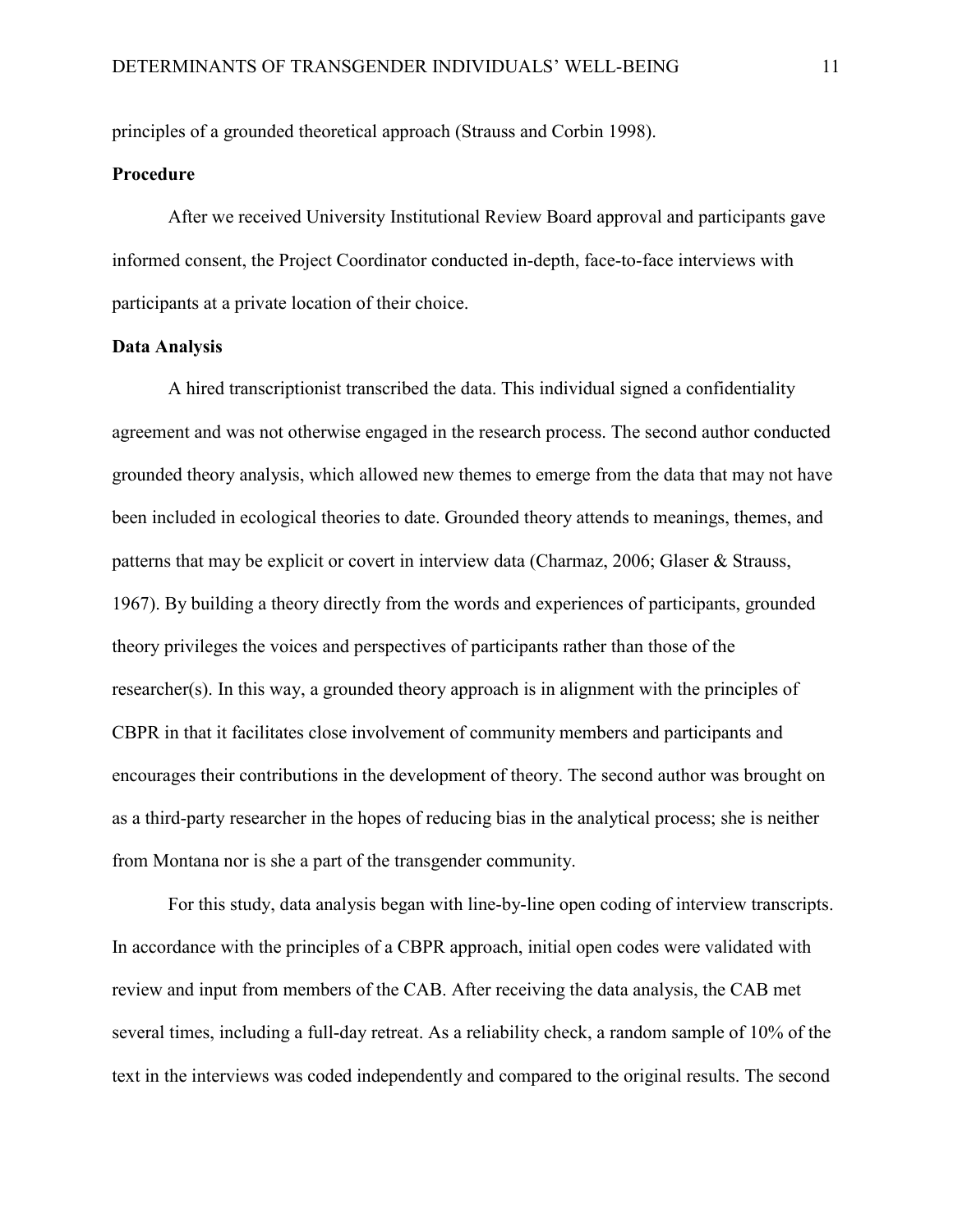author then worked with members of the CAB to resolve any discrepancies or questions they had identified in their review of the initial open codes. These discussions took place at monthly CAB meetings and resulted in only minimal modifications to the open codes. After finalizing these codes with the CAB, the second author then identified and linked related codes to form broader analytic categories or axial codes. Axial codes were in turn linked and organized as key themes to address the overarching questions of the study. The most commonly cited themes and subthemes are reported in the results section, with all having at least ten participants ( $n = 10$ ) endorsing the theme or subtheme. The one exception to this is the subtheme related to the Two-Spirit experience. Given the smaller sample size of this hard-to-reach population, we report the salient subtheme to emerge from these interviews as a way of capturing aspects of this unique identity, as well as ensuring representation of the Two-Spirit perspectives and experiences.

#### **Researcher Biases**

 Bias is inherent to any research project. Given that the Principal Investigator and the second author do not identify as transgender, great lengths were taken to ensure that potential biases were mitigated. The CAB served as the primary means of obtaining community input throughout the research process and they were intimately involved and consulted from project inception to review. Their involvement contributed significantly to informing the direction and fairness of the project. The Project Coordinator's connection to the community enhanced data collection and mitigated possible exploitation of a vulnerable population. In addition to extensive training, she also received close supervision and oversight from the Principal Investigator throughout data collection.

Given that the Project Coordinator and others on the research team have an "insider" status with the transgender population in Montana, there is the potential that this status did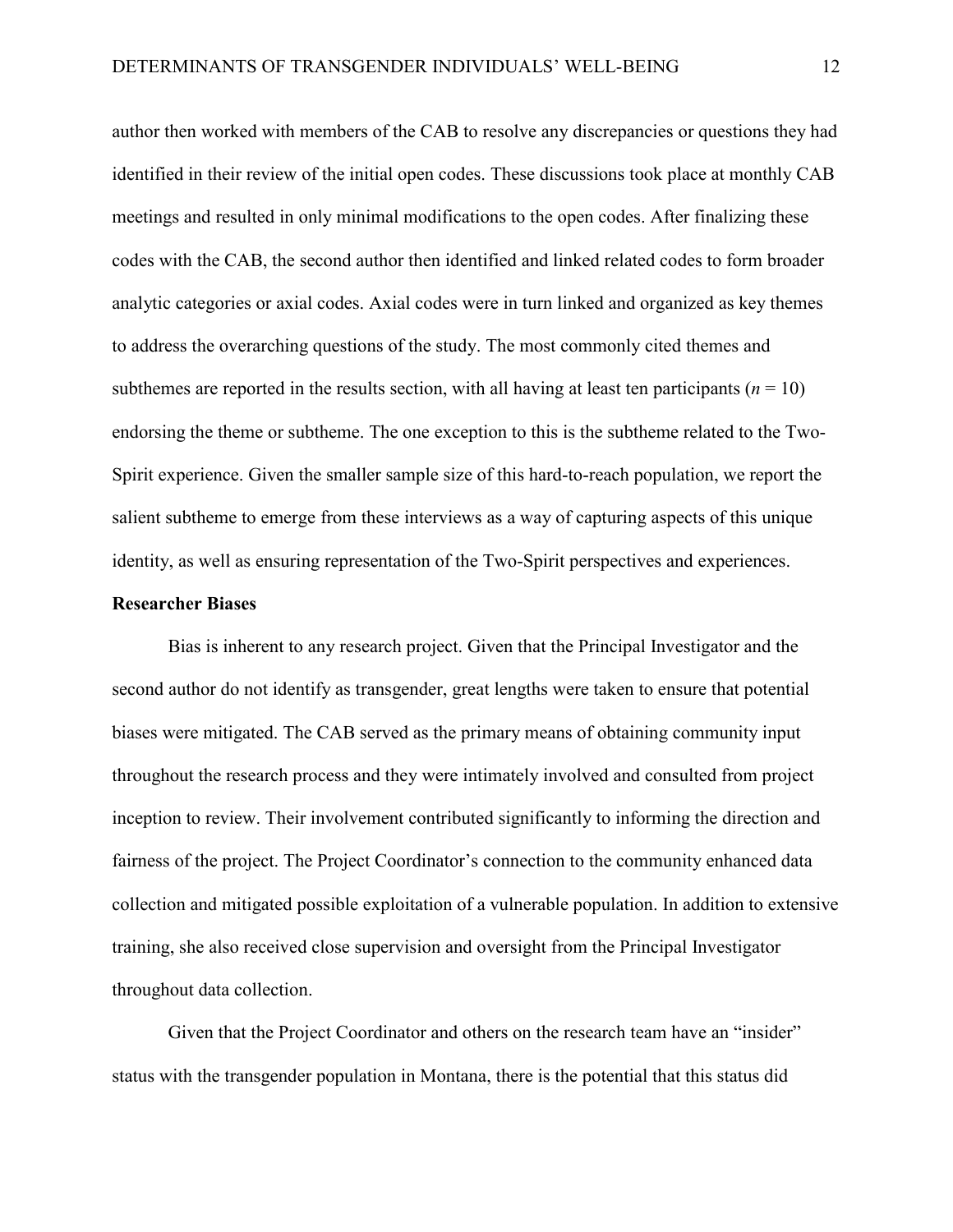influence or could have influenced the findings. Research has demonstrated that it may be beneficial to have both an "insider" and an "outsider" conduct interviews because of the unique perspectives of each position (Dwyer & Buckle, 2009). Differences between interviewer and participant can uncover insights that are often omitted or glossed over as common knowledge when the two individuals share a similar background or perspective. Our CAB believed very strongly that because we were interviewing a vulnerable population, the most successful approach was to have an "insider" conduct the interviews without the accompaniment of an 'outsider.' In an attempt to address possible biases that might arise as a result of an exclusively insider-led interview, the interview guide was informed by non-insider partners, and Atlas.ti data analysis was used to build the grounded theory. Both of these strategies helped to contribute "outsider" perspectives to data collection and analysis. Therefore, input from third-party consultants from outside Montana and the transgender community, including the second author who was charged with conducting the data analysis, complemented the influence of the CAB.

#### **Results**

In two rounds of qualitative interviews, participants reported on their experiences of being transgender and the factors that influence their mental health and well-being. Data analysis resulted in three major themes, each with its own attendant subthemes. The results are summarized in Table 1 and 2. Table 1 provides a summary of the sample and their demographic characteristics. Table 2 enumerates the resultant three key themes as well as each theme's auxiliary subthemes. Pseudonyms are used to refer to individual participants.

#### **Descriptive Information**

 A total of 30 participants were interviewed for this research. Table 1 provides a summary of the demographics for the sample. The age range was 18-67 years old  $(M = 36.0, SD = 15.4)$ .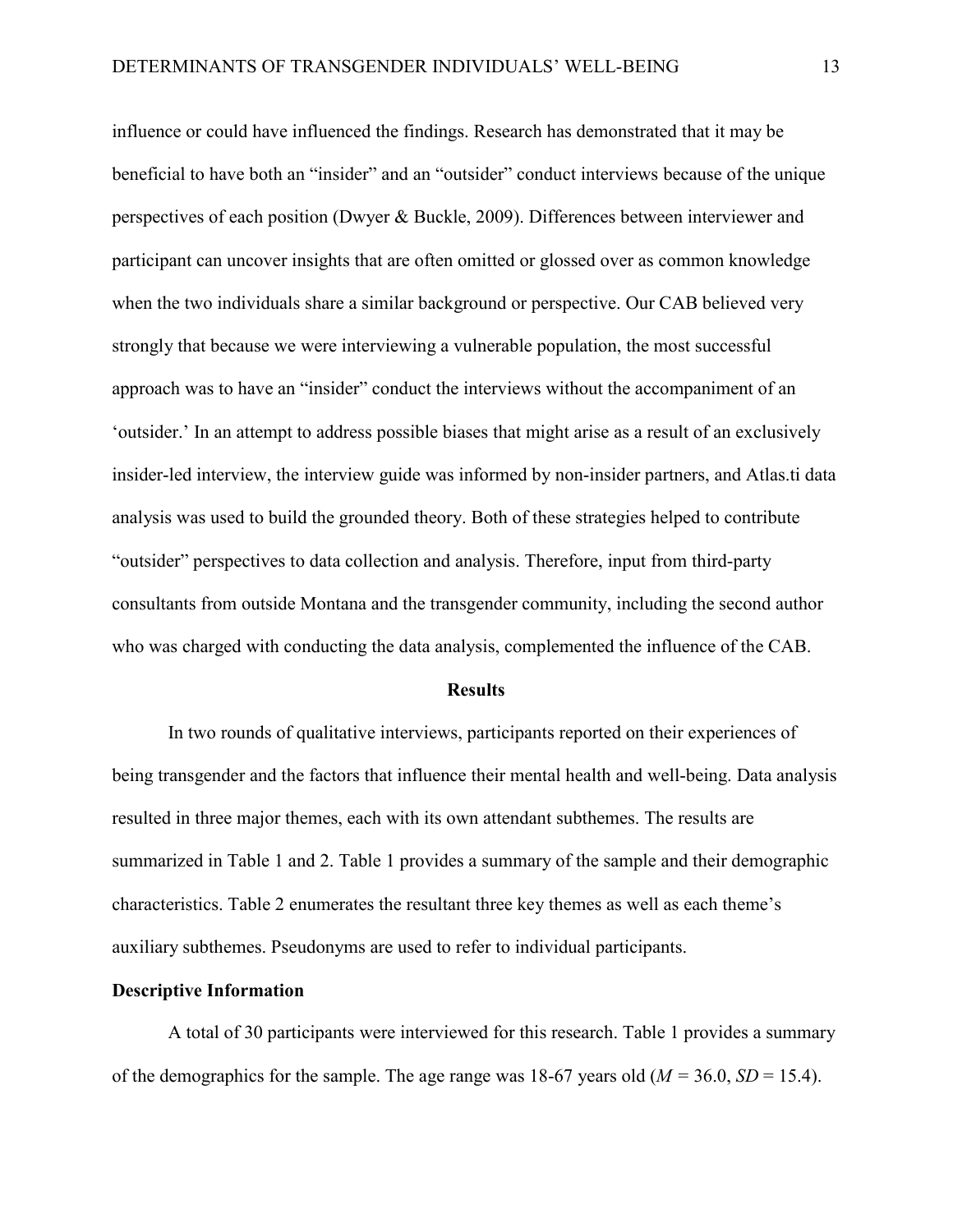All participants had medically and socially transitioned to their correct gender (e.g., taking hormones, undergoing gender confirmation surgeries, and/or having changed the gender designation on their identification documents), or were in the process of transitioning. Participants self-identified as transgender female (male to female; MTF), transgender male (female to male; FTM), non-binary (which includes both male to non-binary and female to nonbinary), or Two-Spirit. Non-binary (or genderqueer) is a term for gender identities that are not categorized as either male or female. Non-binary may include being on a gender spectrum, not identifying with any gender, or identifying with multiple genders. Two-Spirit is a term used to describe indigenous individuals whose gender roles, gender expressions, and/or sexual orientations transcend typical gender expectations. As mentioned above, the exact meaning, roles, and terminology for these individuals may vary by tribe.

**Suicidality.** When asked about suicidality, 24 participants (80.0%) reported having past suicidal ideation and 14 participants (46.7%) reported having made past attempts (and reported stopping or having been stopped in the process of attempting). All participants denied having current suicidal ideation, intent, or plan.

#### **Qualitative Findings**

Analysis of the interview data revealed that societal and community-level factors, and factors related to everyday interactions within social networks, are perceived to influence the mental health and well-being of participants directly. Findings are organized to highlight the ways in which systemic forces shape interpersonal interactions, individual mental health, wellbeing, and suicidality. Furthermore, grounded theoretical analysis suggested a high degree of interplay across the different levels of the ecological framework (societal, community, interpersonal, and individual), which in turn impacted the degree to which participants were able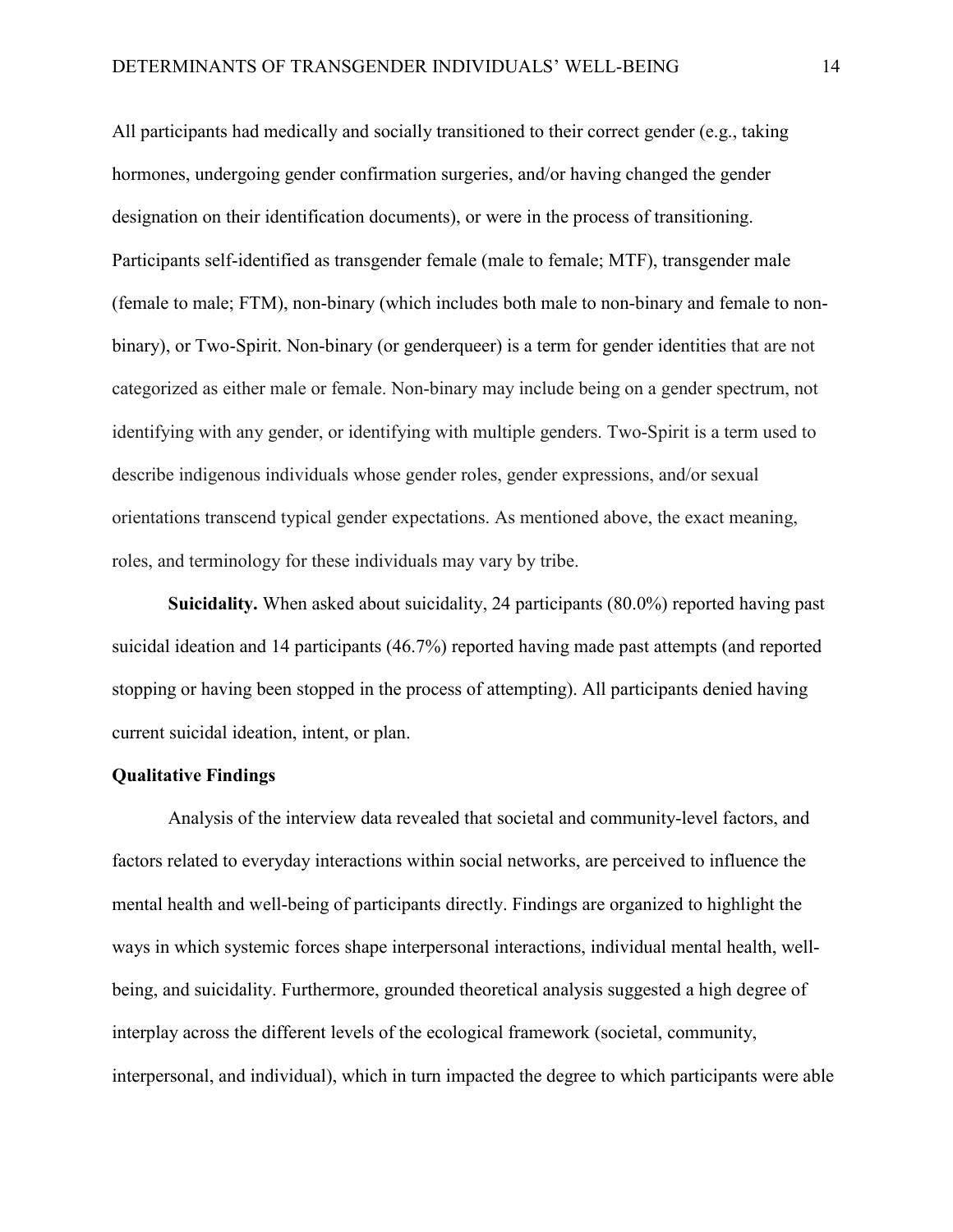to access health and mental health services within their communities. Table 2 summarizes the key themes and subthemes that emerged from the analysis of the interview data.

**Societal and Community-level Factors.** Participants spoke at length about the impact of societal and community-level factors including the rural environment, politics, work, and healthcare on their well-being. Participants linked orthodox religious beliefs with conservative political climates, which in turn led them to feel unsafe and unaccepted within their communities. Additionally, participants elaborated on their experiences with discrimination at work, and their challenges in accessing general and transgender-specific healthcare services. Participants explained the degree to which these community-level factors directly impacted their feelings of comfort, belonging, and general well-being. Our participants made additional recommendations that youth receive education about gender identity and gender diversity so that individuals grow up with some familiarity and knowledge regarding gender diversity.

*Linking rural environment with conservative community attitudes and discrimination.*  Participants acknowledged that residents in rural communities in Montana tend to be very conservative in terms of their religious and political views. As participants explained, this conservatism made being "out" as a transgender person in the community challenging. They reported experiencing anxiety related to going out in public, and an overall reduced sense of belonging in their community.

[This community] is very conservative. And they've been moving, swinging in even more conservative directions. But there's also these people who have moved in from outside who, I think, have a much more open and liberal viewpoint. And they are in a small minority.... I'll be the butt of jokes. -Clarence

Participants also explained that the general prevalence of conservative attitudes within their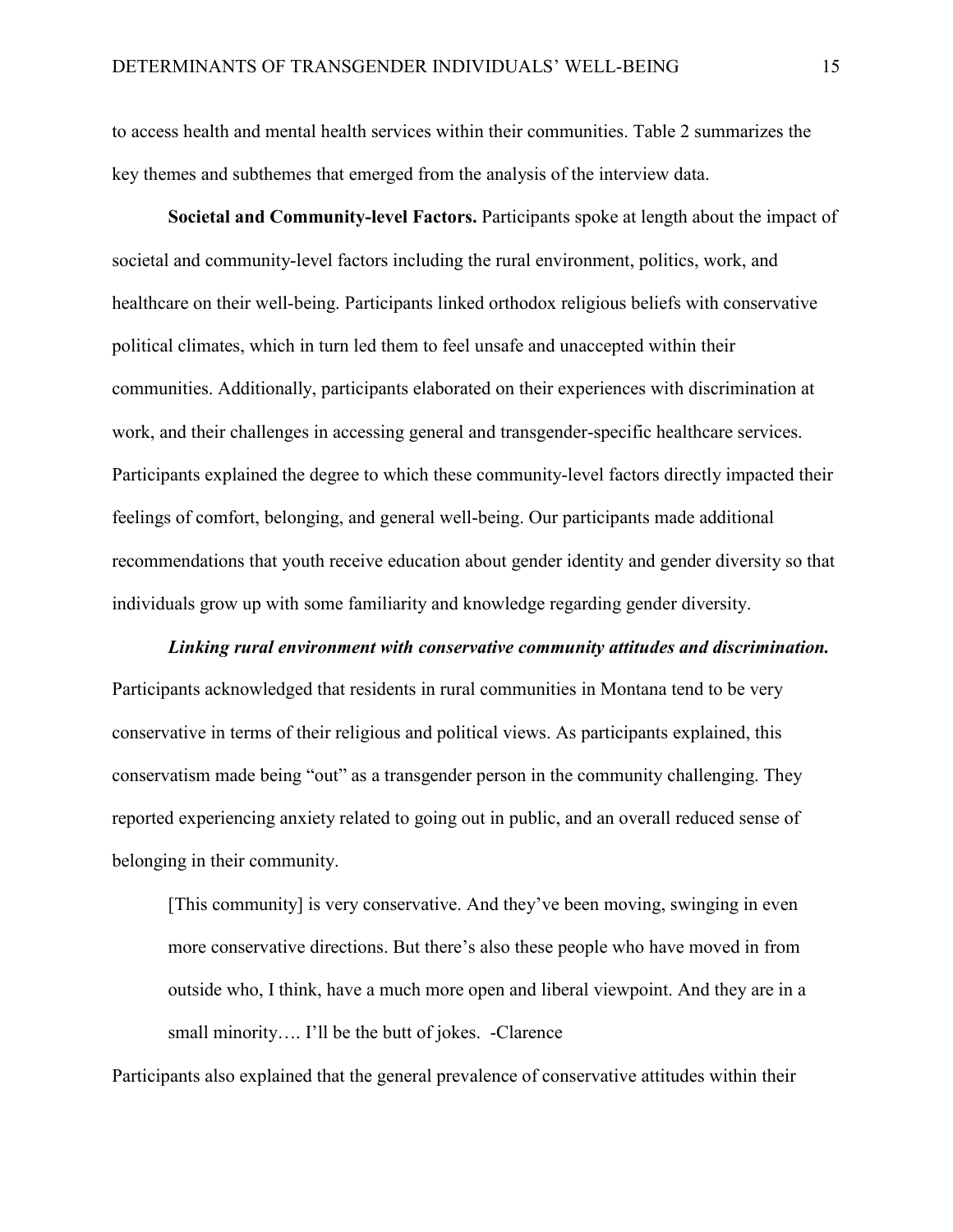communities led them to feel unsafe in a range of public spaces, from bars and restaurants to local stores (e.g., Walmart).

*Impact of community policies on well-being*. Participants who lived in larger communities, or communities containing a university, reported feeling safer and more comfortable living out as their gender identity compared to those living in smaller communities or places without a university. Participants in larger communities also acknowledged that the political discourse in these locations tended to be more liberal, and residents were more likely to support nondiscrimination ordinances (NDOs) or other policies intended to protect the rights of trans individuals. Not only did participants perceive NDOs to provide legal protection, they also described how these ordinances often felt symbolic, signifying support for the trans community. In contrast, in communities that lacked NDOs, participants reported a greater sense of anxiety related to being out as transgender, and feeling more like outcasts in their communities.

I suppose [lack of NDOs] creates more general anxiety, knowing that there aren't a lot of protections for trans people in general. Not that I would necessarily do anything to go to prison or whatever, but knowing that there's a good possibility that I'd be put in the male prison is stressful. Yeah. Same thing with work discrimination. -Jenny

*Impact of workplace policies on well-being.* Many participants noted that the lack of NDOs in their community meant they had no legal protection from workplace discrimination and job loss that could result due to their gender identities. Several participants reported experiencing discrimination and harassment from their supervisors and co-workers, which they attributed to their gender identity. This discrimination entailed the daily experience of microaggressions, name-calling, and exclusion from workplace events or social gatherings. All participants who reported such discrimination linked these experiences with feelings of anxiety and depression,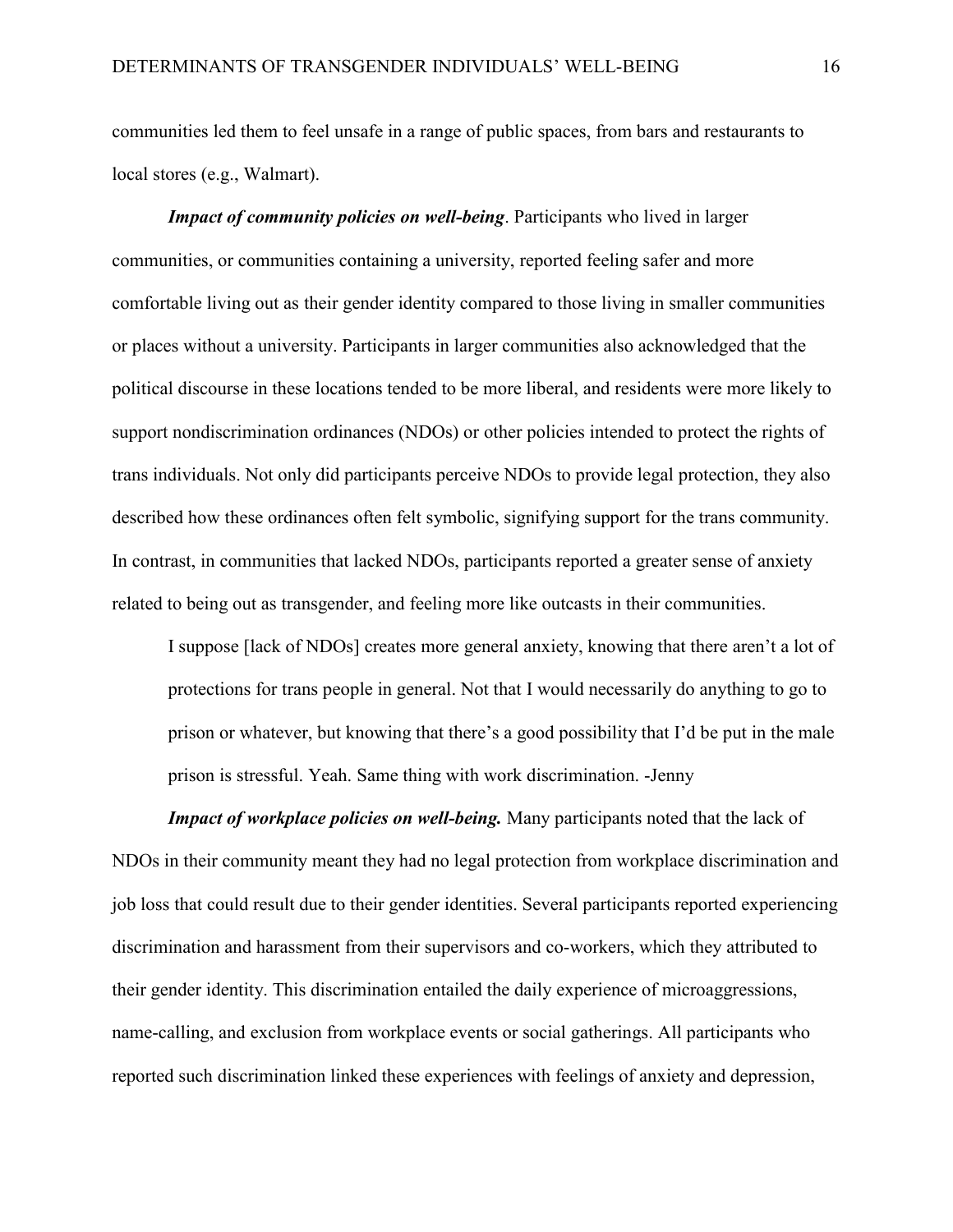and noted that their experiences adversely impacted their ability to live fulltime as their gender.

Well, one of my jobs doesn't want me showing up being me. Since I make a couple of people uncomfortable, they don't want me going to work like that at all…Even if I'm not working…just being a regular customer, I can't even go…It makes me depressed. It makes me think that…I'm not worth being a human half the time. How is who I am gonna base how I work? Is that how you're basing it? How I identify, does that really base how I work? -Cora

**Barriers to accessing general and mental health services.** Participants described several barriers to accessing both general healthcare services, as well as mental health services. Broadly, these barriers included a dearth of providers in rural communities trained to address the specific healthcare needs of transgender individuals, experiences of discrimination from healthcare providers, and a lack of insurance coverage for transgender-specific services. These barriers have adversely impacted the willingness and ability of participants to access healthcare services - both for general health as well as transgender-specific healthcare. With regard to accessing general healthcare services, participants reported a high degree of dissatisfaction, citing several instances of discrimination from healthcare support staff and an overall lack of provider knowledge, experience, and comfort in treating transgender patients.

I kind of feel like I keep getting passed off with things that aren't related to being trans, especially by the doctor who I feel like should be handling these situations…I've been getting bounced back and forth as to who I should be seeing just because they don't know how to deal with it…My insurance - they won't cover any doctors' visits related to transitioning. I've definitely been…I don't know if it's necessarily depressed but frustrated, especially when I have to go to a doctor. I'm like, "I don't want to because I'm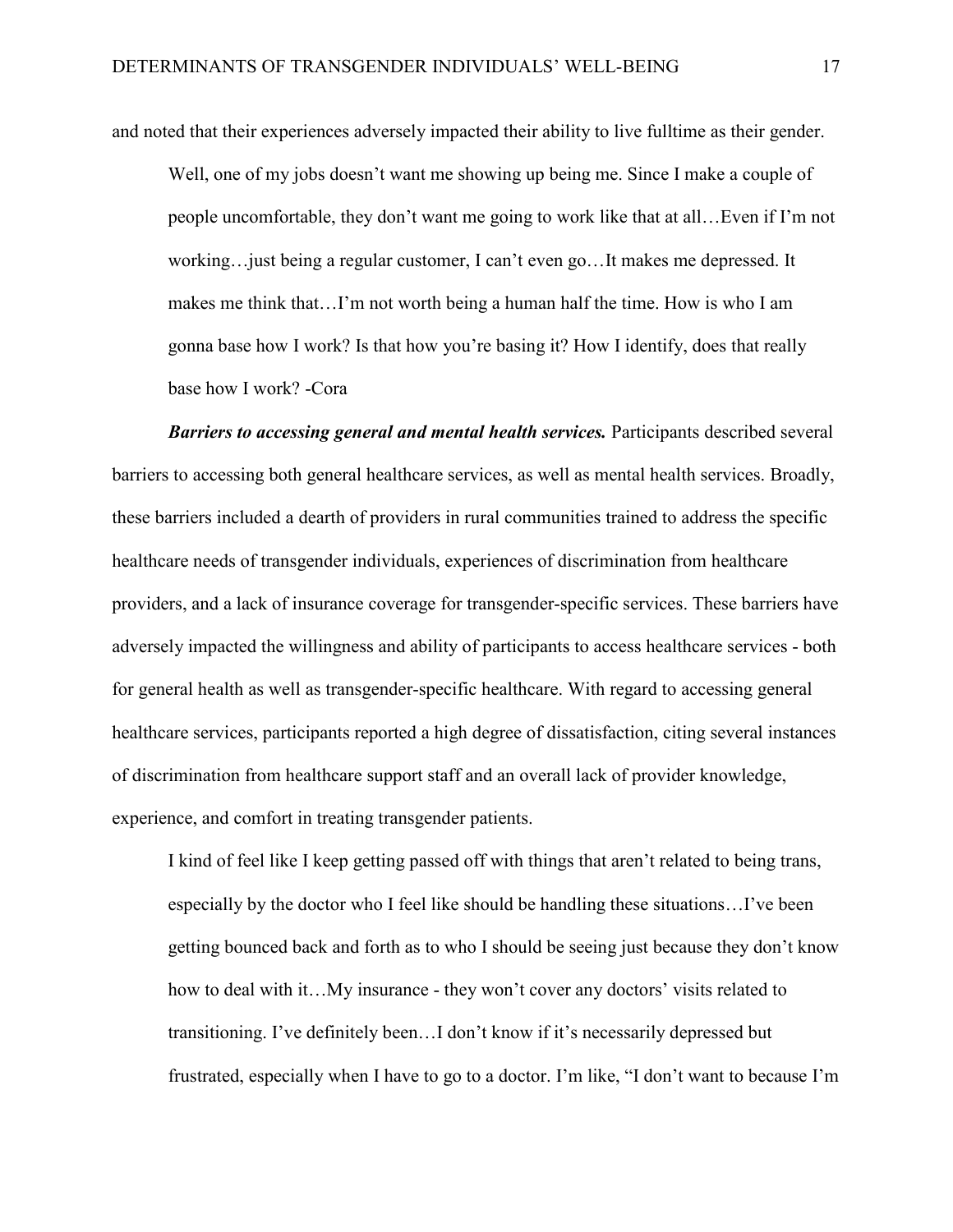just going to be told this same thing again." -Dennis

I think that a lot of [providers] are very ignorant about a lot of the transgender stuff. Like my primary doctor, I went there for a physical, and she was like, "So if you're a man now, do I still have to do things like a breast exam? A pap smear? What do I have to do?"...I felt like I had to play doctor for her... -Clarence

In addition to general healthcare, participants also noted challenges accessing mental health services within their communities, specifically citing a lack of mental health professionals with the requisite training and experience to counsel transgender individuals. Moreover, participants reported financial barriers to mental health treatment, noting that insurance often did not cover these services. Participants who reported positive interactions with mental health providers linked these experiences with overall improved psychological health and well-being. However, participants reported having to do extensive background research to find practitioners who were trained and experienced in counseling transgender individuals; in many cases, participants had to travel far outside their community to see these practitioners because there were no providers in many of the smaller, rural communities where participants reside.

**Interpersonal factors.** Participants who medically and socially transitioned described a number of interpersonal factors that impacted their mental health and emotional well-being throughout the transition process. They described social support they received from family, intimate partners, friends and allies, as well as online social communities. Although the presence of these types of social supports contributed overall to improved mental health and well-being for some participants, others described how they had to recreate and rebuild a support network – one that was supportive of their new gender identity – from pre- to post-transition.

*Impact of support from family and friends on mental health and well-being.* When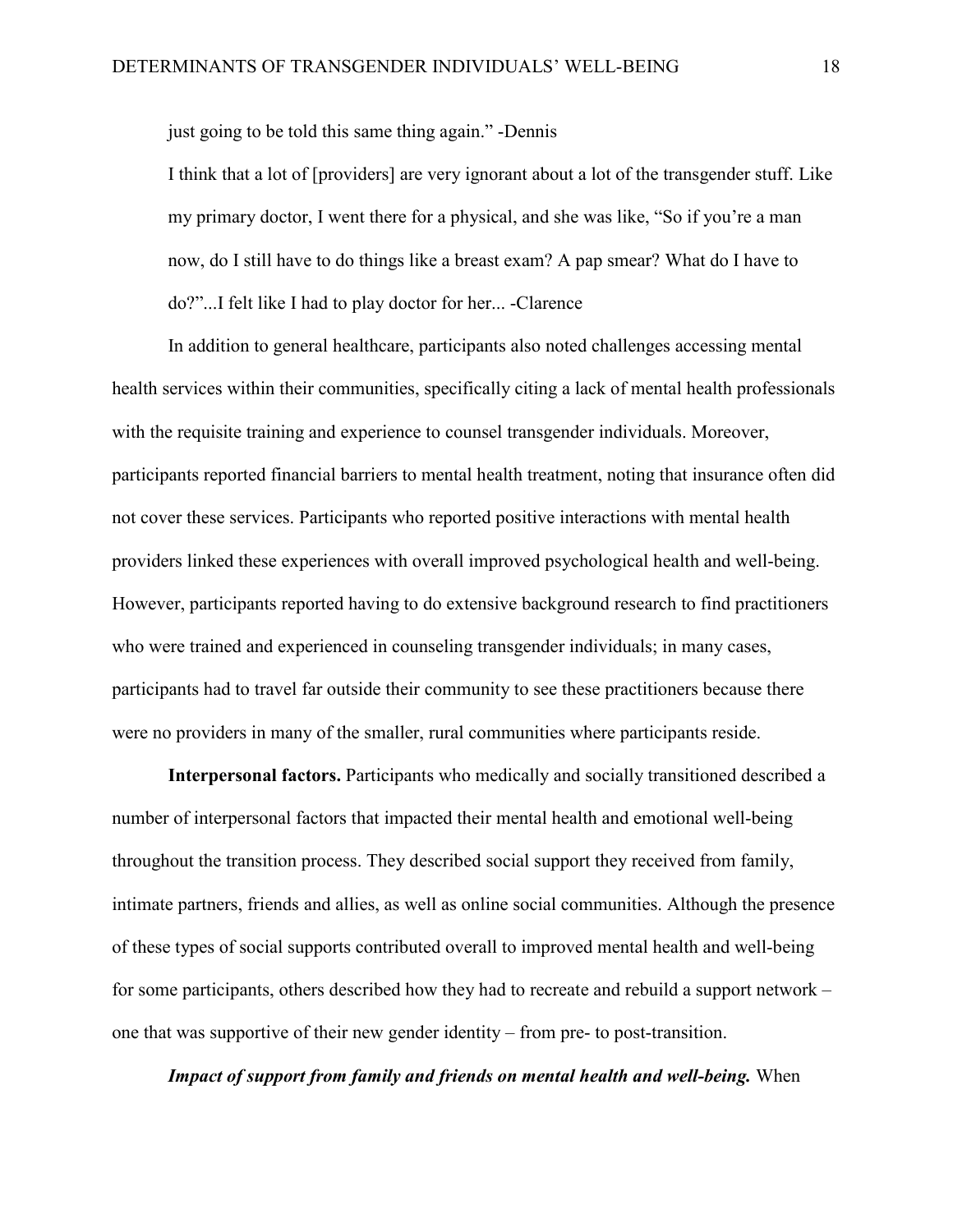reflecting on the process of coming out as transgender and transitioning, participants acknowledged that the support of their family and friends was of paramount importance to their general health and well-being. Several participants reported feeling a sense of anxiety and fear related to their expectations that disclosing to their family would not go well. Aidan explained: "My relationship with my family is very important…but for kind of the sake of self-preservation, I haven't pursued [disclosing to them] a lot. I would like to have a stronger relationship with them, but it's really tough."

Similarly, participants reported feelings of sadness and loss when friends and others in their social network were not supportive. Many people reported losing friends during and after their transition:

What I lost saddened me. I was very sad to lose these people, but it also made me realize that the friendship that I had with them was probably false and based on false assumptions…a very surface assumption of being, and that sadness really affected me greatly... Losing these close friendships. I had known them longer than I had known my son. So the loss of those people was very disheartening, saddening, and I cried about it. - Maria

However, participants reported varying degrees of support from their immediate and extended families, with several describing high levels of support. Participants who reported strong family support throughout their transition linked this support to improvements in their mental health and emotional well-being.

[My relationship with my family] actually became stronger because in the Crow tribe, those that are part of the Two-Spirit group, they tend to be held in a higher esteem. Because they have that duality; they have that knowledge of both and a lot of the Two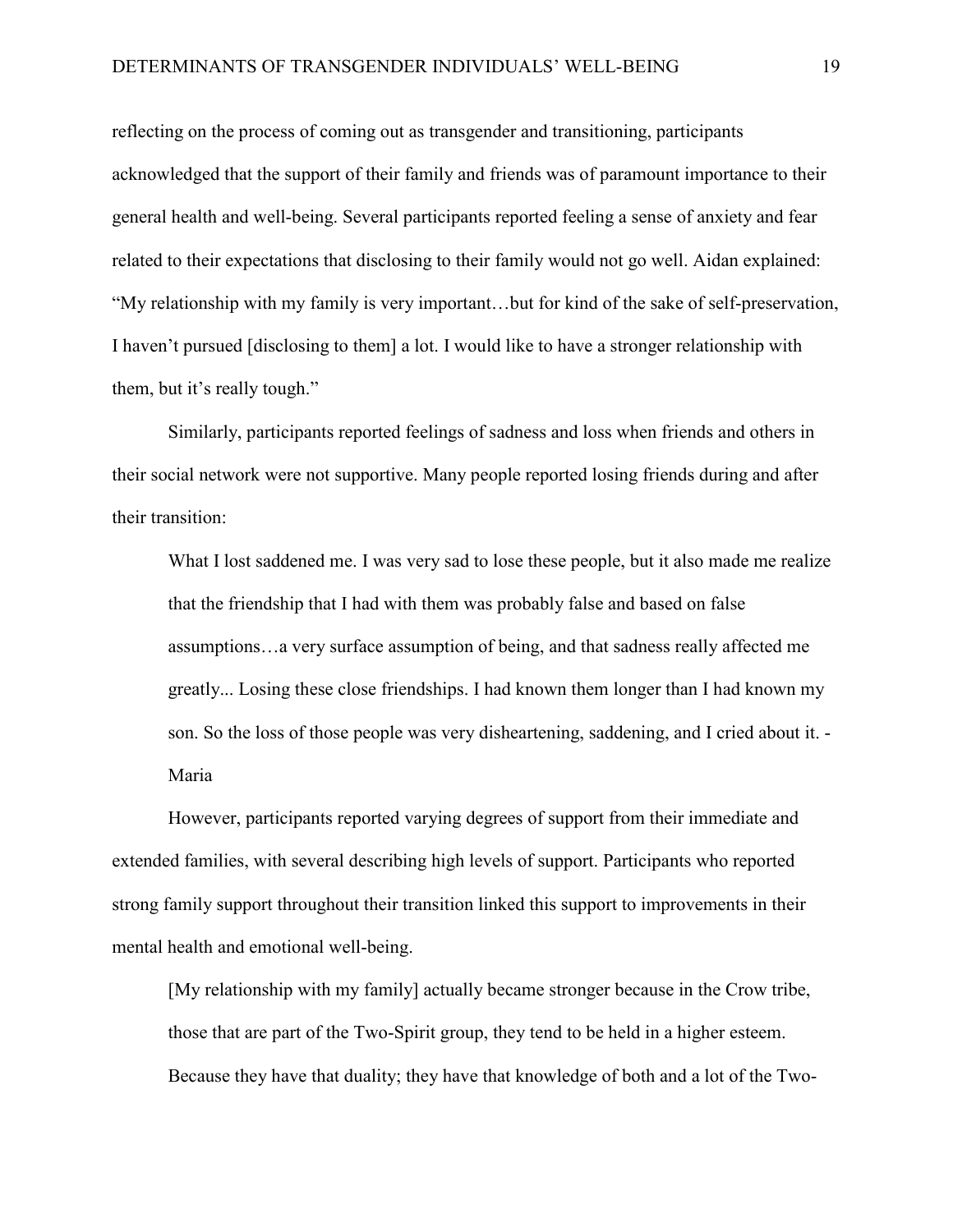Spirit people throughout history have been very strong in medicine and helped the tribe...

My status has changed a little bit just because I am transgendered. -Taylor Nonetheless, participants reported a need for support groups for transgender persons and their families.

*(Re)building own support network through transition.* Among participants who reported a lack of support from family and/or friends, many indicated that they had built a new support network throughout the transition process instead. As participants explained, this process of building a support network entailed strengthening relationships with those family members and friends who were supportive, creating a chosen family, and making new friends who were supportive and understanding of their transgender, non-binary, or Two-Spirit identities. Participants also noted that, given the small population in rural communities, social media sites have provided an important means of supplementing their network of transgender friends and allies:

A lot of [my social network] is like social media. Like Facebook. I've actually got about half my friends on Facebook are all trans. There are different trans groups on Facebook. I have a MeetMe account, and like my information that I am transgender, and I just want to be known for who I am and going to be. I've got a good friend list on that one too. A lot of supportive people. -Joseph

 *Redefining sexuality and intimate relationships.* Participants acknowledged the impact of their transition on their sexuality, dating, and relationships with existing intimate partners. Participants who were dating acknowledged challenges in finding and disclosing to potential partners, particularly in rural communities where residents may not be as open to dating a transgender person. Here, participants similarly cited the value of social media sites in finding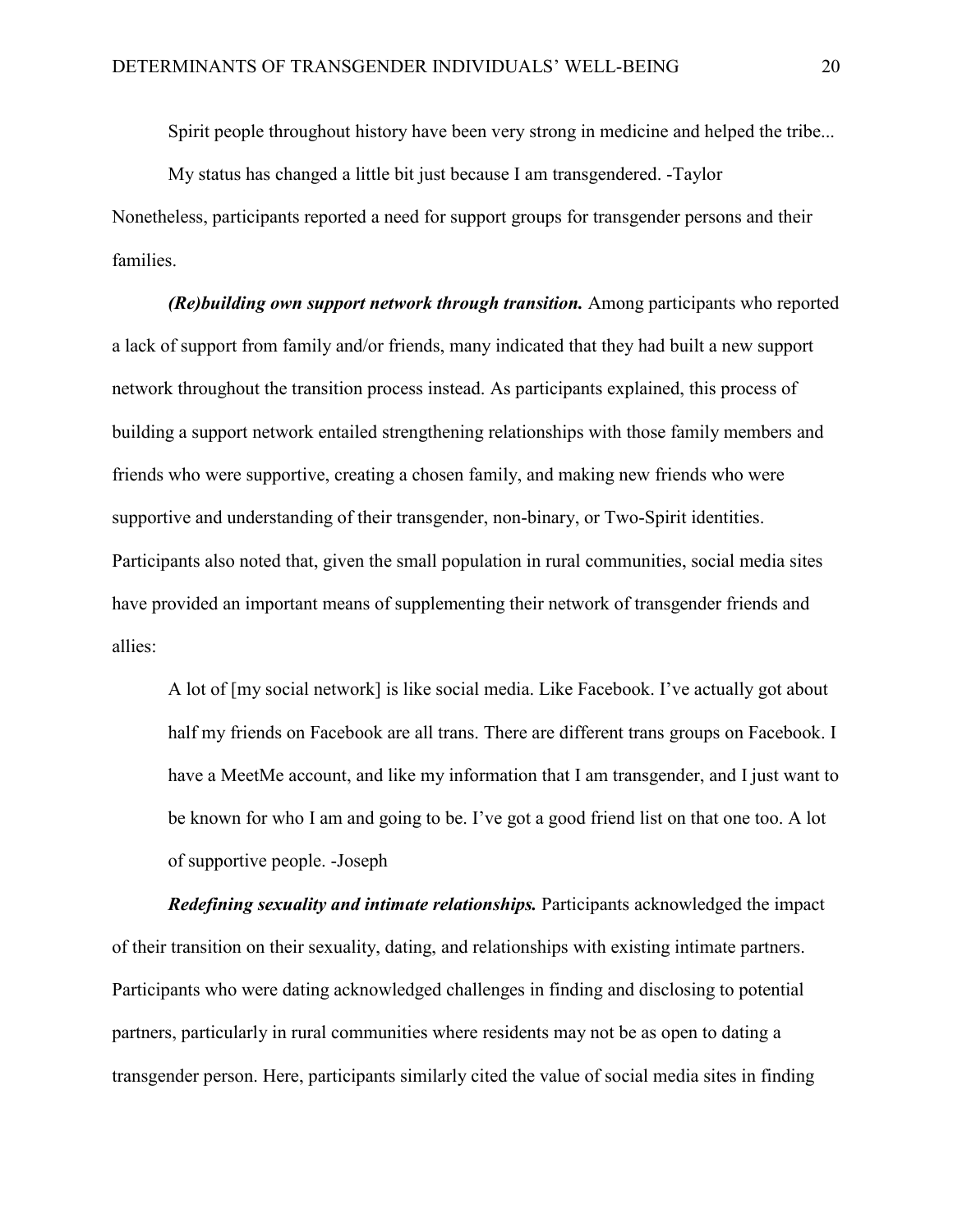partners:

[Being trans] definitely poses a challenge…nowadays, I feel like dating is just online. Like I don't know how to even meet people besides online…which is totally different than the last time I did it, but that's just how it's done, so okay…Like I said, you can just not put anything in there, but then when you do that, basically you need to have this really awkward and sometimes intense conversation with the other person before ever meeting them about that. You basically tell them, and more often than not, that's a deal breaker. That's just not what they're looking for. At all. And so that can be pretty hard. - Hilda

For participants who were in committed relationships at the time of their transition, the process of both coming out to their partner and of transitioning sometimes led to the dissolution of the relationship. In other cases, participants reported that their transition had improved the quality of their relationship with their partner, explaining that they felt their gender identity was validated through their partner. Participants explained that this validation led to a greater degree of honesty and intimacy in their relationships, and ultimately helped improve well-being for both themselves and their relationships.

Now I have an absolutely wonderful social support system. I have a very supportive wife who sees me for exactly who I am and absolutely no secrets from her. She has helped me immeasurably in my transition. Helps me shop, identify, dress, all the feminine things…. It is a very loving relationship, a very supportive relationship. And if I didn't have that, my daily life could get very ugly. How I am as my identified gender…the relationship supplements and reinforces my work and my idea of self. -Danielle

 **Impact of societal, community and interpersonal factors on individual health and**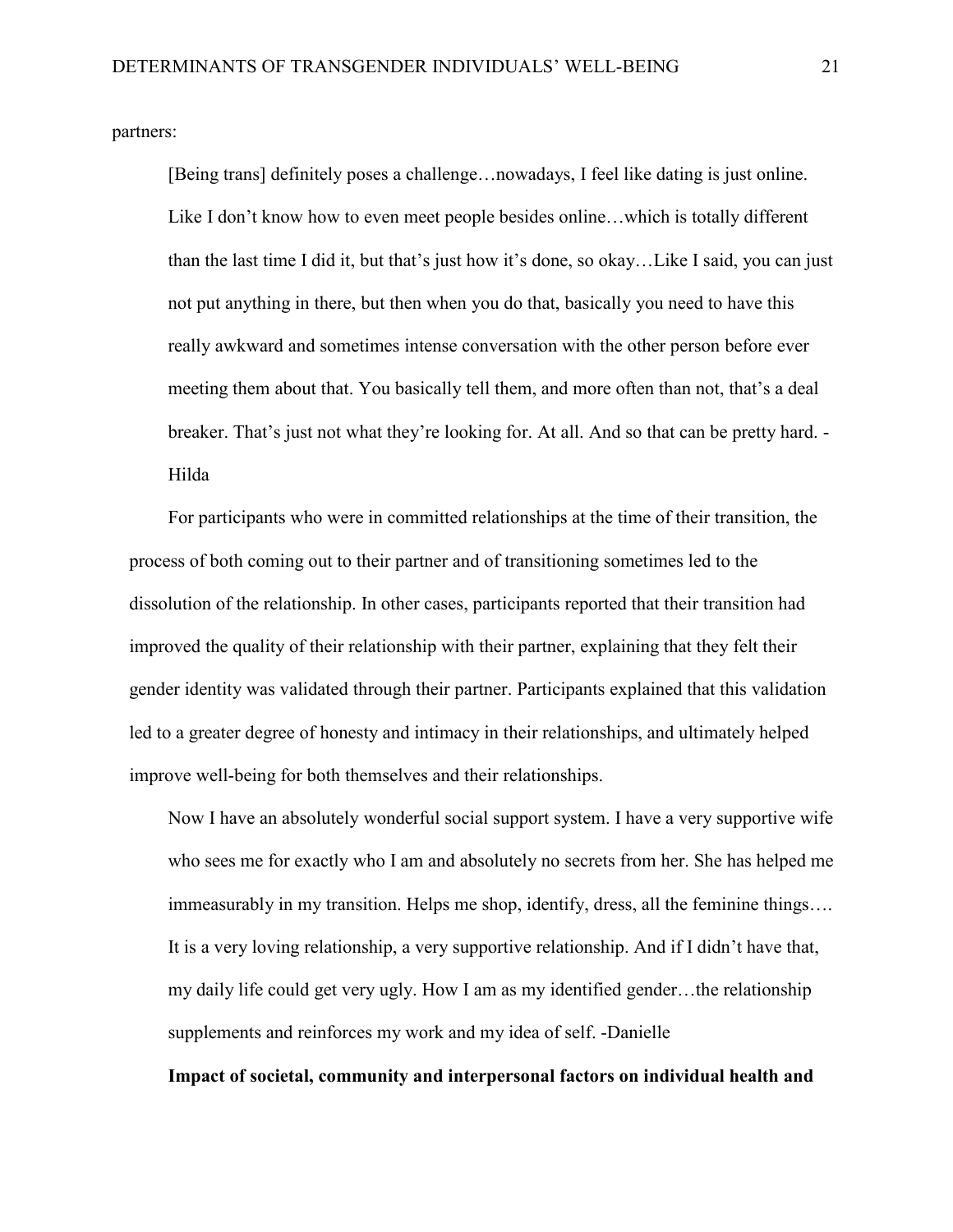**well-being.** All participants acknowledged the ways in which the combination of societal, community, and interpersonal factors directly impacted their individual health and overall wellbeing. Specifically, participants noted the ways in which their experiences of discrimination, gender policing and bullying, and a general feeling that they did not belong had contributed to mental health challenges and overall well-being.

 *Gender policing and bullying.* Related to their experiences living and growing up in rural communities with conservative attitudes, nearly all participants noted that they had experienced some form of gender policing, up through their adolescence and into adulthood. Most commonly, this took the form of bullying from classmates, attempts by parents and other family members to control or change participants' gender expression, and harassment within the community. Participants linked their experiences with gender policing and harassment to adverse mental health outcomes. Many reported a wide range of mental health diagnoses, including depression and associated suicidal ideation, obsessive-compulsive disorder (OCD), social anxiety disorder, bipolar disorder, dissociative personality disorder, schizo-affective disorder, and paranoid schizophrenia, among others. Moreover, participants indicated that the ongoing threat of gender policing or harassment resulted in a reduced feeling of belonging within their community.

Even before I came out...I've always been kind of a target...I definitely get a lot of stares. I've been egged in town….it has actually reduced my sense of belonging here. When I moved back, I'm like this isn't my childhood home. –Aaron

Collectively, participants' shared experiences of gender policing and bullying highlight the ways in which conservative community attitudes – as discussed earlier – manifest in the day-to-day realities and lived experiences of transgender persons in rural communities.

*Impact on well-being before, during, and post-transition.* Participants explained how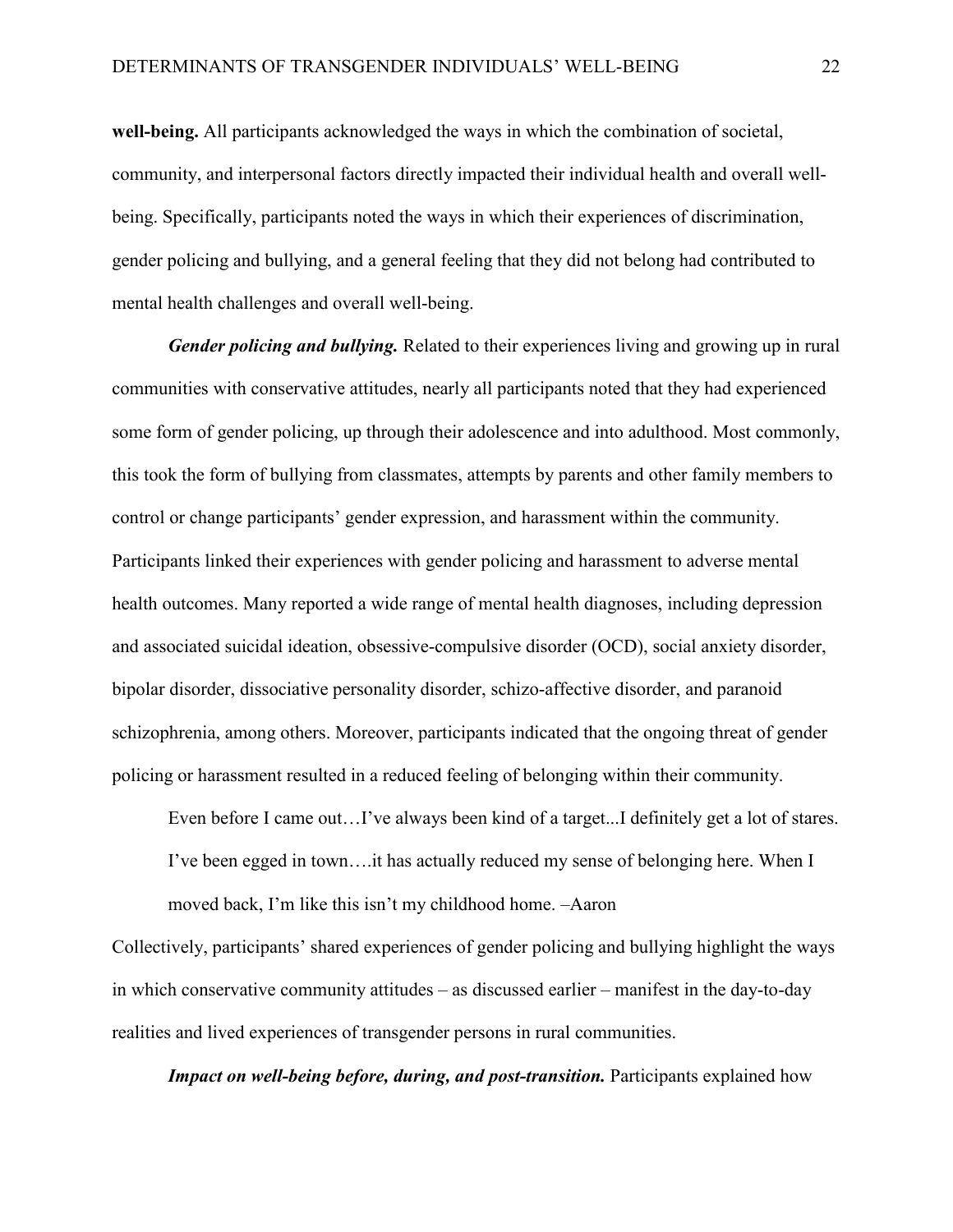their mental health and overall well-being were particularly poor prior to their transition, as they believed that they were, in the words of some, "not being true" to their identity, or feeling like they were "living a lie." Participants also acknowledged that their suicidal ideation was particularly prevalent and prominent leading up to their transition, but had decreased considerably since they decided to go through transition and live as their gender:

[Suicidal ideation] has been an off and on battle. I think the first thought of that I ever had was actually in middle school. Because I thought something was wrong with me, and I felt like the easiest way to deal with that would be to just eliminate myself from the situation….Since I've come out [as transgender], it's been a lot less of the suicidal thoughts, which has been a huge jump forward. -Gordon

Participants who had made the decision to come out as transgender and live fulltime in their gender identity also reported significant improvements in their physical and mental health, emotional well-being, and a renewed desire to care for themselves.

Getting my mental health under control has helped with my physical health in that I'm much more active and eat better and all that…This is kind of the first period in my life that I've ever focused on myself in trying to do what is best for me instead of for other people. -Riley

I would say my current physical health is better. Better than it's been in the past if for no other reason [than transitioning], I have a lot less stress in my life now. So I feel better than I've ever felt. That's just like an overall wellbeing feel better, but I think a lot of that has to do with stress and the lack of it in my life now. Versus before knowing that you need to do this thing [transition], but you're not doing this thing and just stressed about coming out to people and stuff like that. Now that that's kinda not there at all, I feel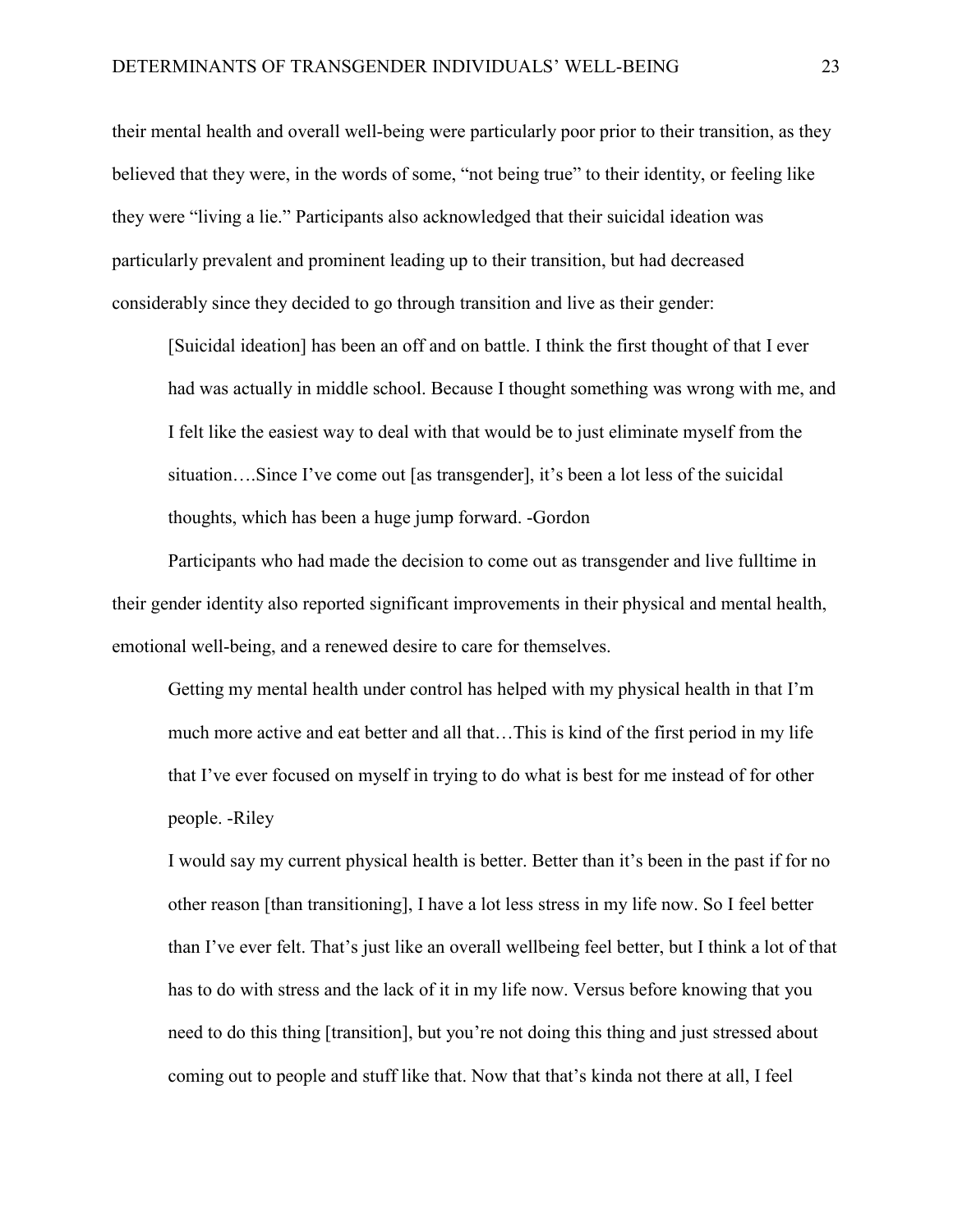great…The first time I came out to somebody, it was like the biggest breath of fresh air. It was just a complete release. -Danielle

 Participants who reported improvements in their general health and well-being also reported having a strong network of friends and/or family to support them through the process.

*Cultural significance of Two-Spirit identities and well-being.* Participants who identified as Two-Spirit indicated that their identity is not entirely equivalent to a transgender identity. Rather, they described the identity as being more fluid, and meaning different things to different tribes and individuals. Participants noted that although some Two-Spirit individuals experience discrimination within their tribes, historically this identity has been respected within many Native traditions and spiritualties. In some of these traditions, a Two-Spirit individual plays a "healing" role. These participants indicated that knowledge of the historical and cultural importance of the Two-Spirit identity helped them to embrace their own sense of self, and improved their overall sense of confidence and well-being in relation to that experience.

[For] the Crow tribe, back before the pre-reservation days, when a child was born, they weren't assigned male or female. When a child was born, they have a child…The reason why Two-Spirit people are at a higher level, is…a majority of the Two-Spirit people in our history had medicine. Had powers and stuff like that. And [the members of the Crow tribe] see them as wiser…because there is that status of medicine in the background…they have more of a, a little bit more of a history than just regular members of the tribe. -Garret

#### **Discussion**

 Our findings highlight the significant unmet mental health needs of transgender persons living in rural Montana. In our sample, the number of participants who reported suicide ideation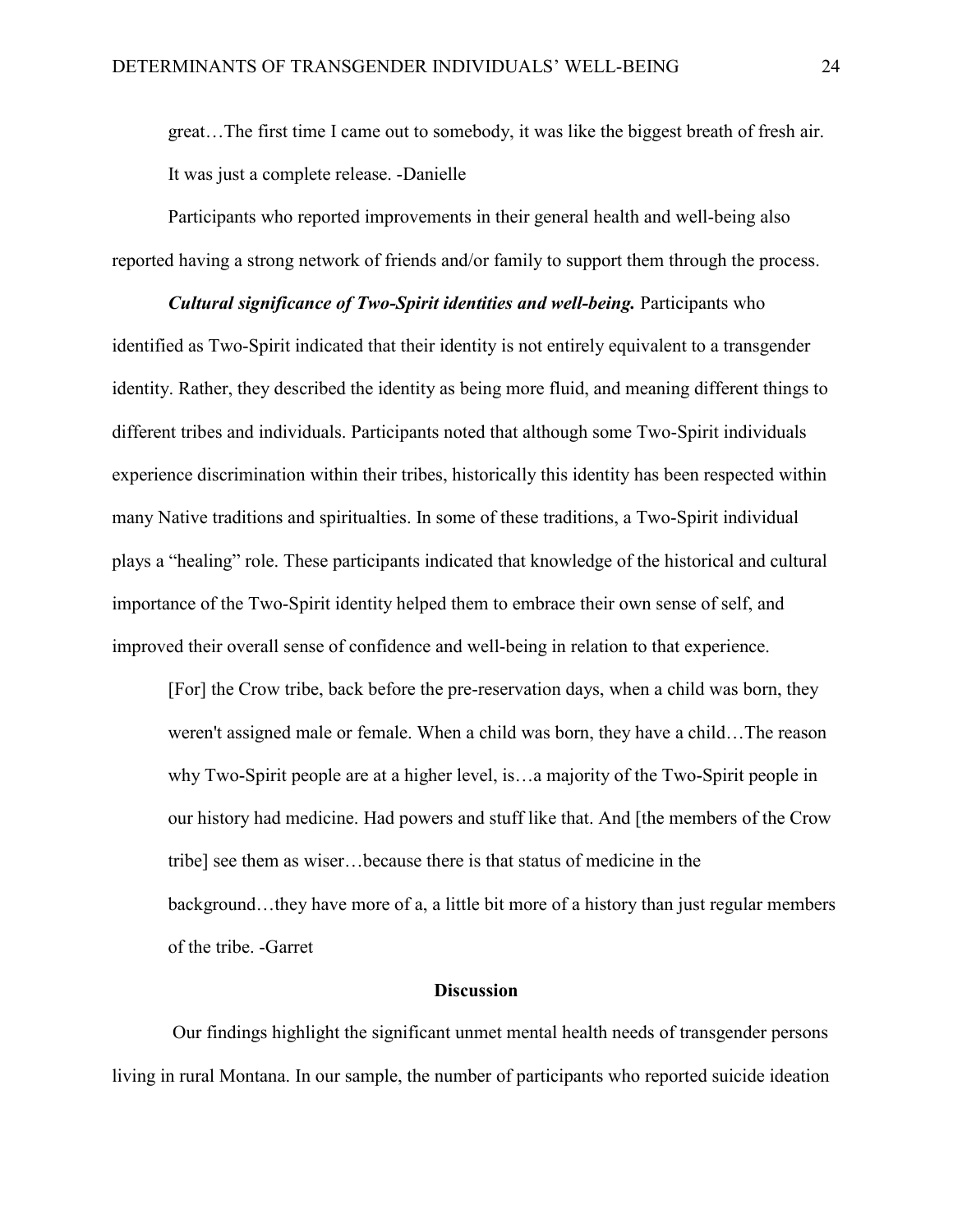and suicide attempts prior to coming-out and/or transitioning was alarming. Unfortunately, these alarming rates are not exceptions to the rule for transgender individuals, as shown by elevated suicide risk nationally (James et al., 2016). The risk for suicidal behavior seemed particularly acute for those who were unable to actualize their gender identity or were early in their transition. The determinants of suicide risk appear to be multifaceted and occur on multiple ecological levels. Relatedly, participants acknowledged a broad range of mental health diagnoses and decreased well-being prior to and early on in their transition process. These results highlight the additional risks for rural transgender individuals, who are subject to gender policing, bullying, discrimination, and marginalization.

Participants described the influence of societal and community-level factors on their well-being. These factors included the rural environment, politics, work, and healthcare. Many participants linked orthodox religious beliefs with conservative political climates, which in turn led them to feel unsafe and unaccepted within rural communities and at their places of work. As Perez-Brumer and colleagues (2015) noted, "living in more stigmatizing communities" may enhance experiences of increased stress in transgender persons, which in turn may result in increased suicidal ideation and attempts (p. 169). Two-Spirit individuals described the tension between living in a broader society that stigmatizes transgender identities, while being from tribes that historically honor Two-Spirit identities. These individuals described how the cultural significance of Two-Spirit individuals served as a protective factor for their overall well-being.

Additionally, participants described challenges in accessing general and transgenderspecific healthcare services, including overt discrimination by mental health and healthcare providers. Participants indicated that several providers would not treat them for reasons including personal bias, lack of knowledge and/or experience, and discomfort providing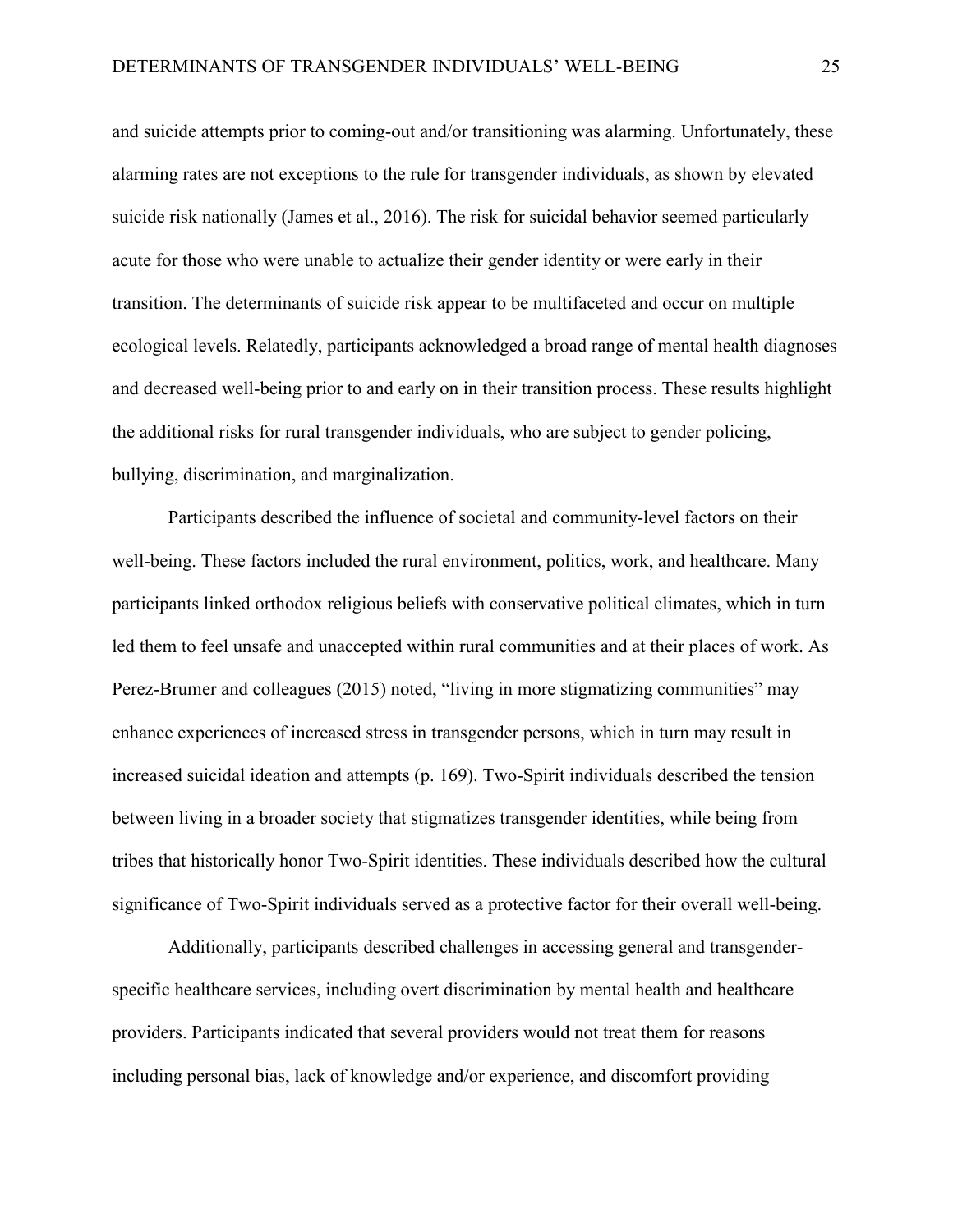transgender care. Participants also reported that they often had to provide education about transgender persons and their needs to their medical providers. Cruz (2014) stated that the stigma transgender persons encounter when seeking healthcare has created a need to receive special considerations in addressing access to primary care issues. Hughto, Reisner, and Pachankis's (2015) review of stigma toward transgender populations also highlights how "transgender stigma limits opportunities and access to resources in a number of critical domains (e.g., employment, healthcare), persistently affecting the physical and mental health of transgender people" (p. 222). Our findings, too, summarize the connections that participants made between their well-being, in addition to that of other transgender persons, and access to appropriate medical and mental health care. Consistent with previous research, participants in this study stated that their wellbeing improved, when they were able to transition in a way that fit for them and when they had support through this process (Keo-Meier et al., 2013). Improvements in mental health were also noted, as well as reductions in suicidal ideation.

In sum, the nonexistence of NDOs as well as a shortage of providers both appear to be societal and community level factors that suggest a widespread lack of understanding and recognition of transgender struggles, needs, and experiences in rural Montana. Most significantly, the absence of adequate care can have deleterious effects on the mental health of transgender people, including increases in suicidality.

 The study also highlights another important theme: that familial and social relationships were of paramount importance to transgender persons. Participants reported suffering losses of relationships from the disclosure of their gender identity during their transitions, and experiencing grief and decreased support because of those losses. They also described challenges inherent in maintaining intimate relationships that predated transition. For those seeking to date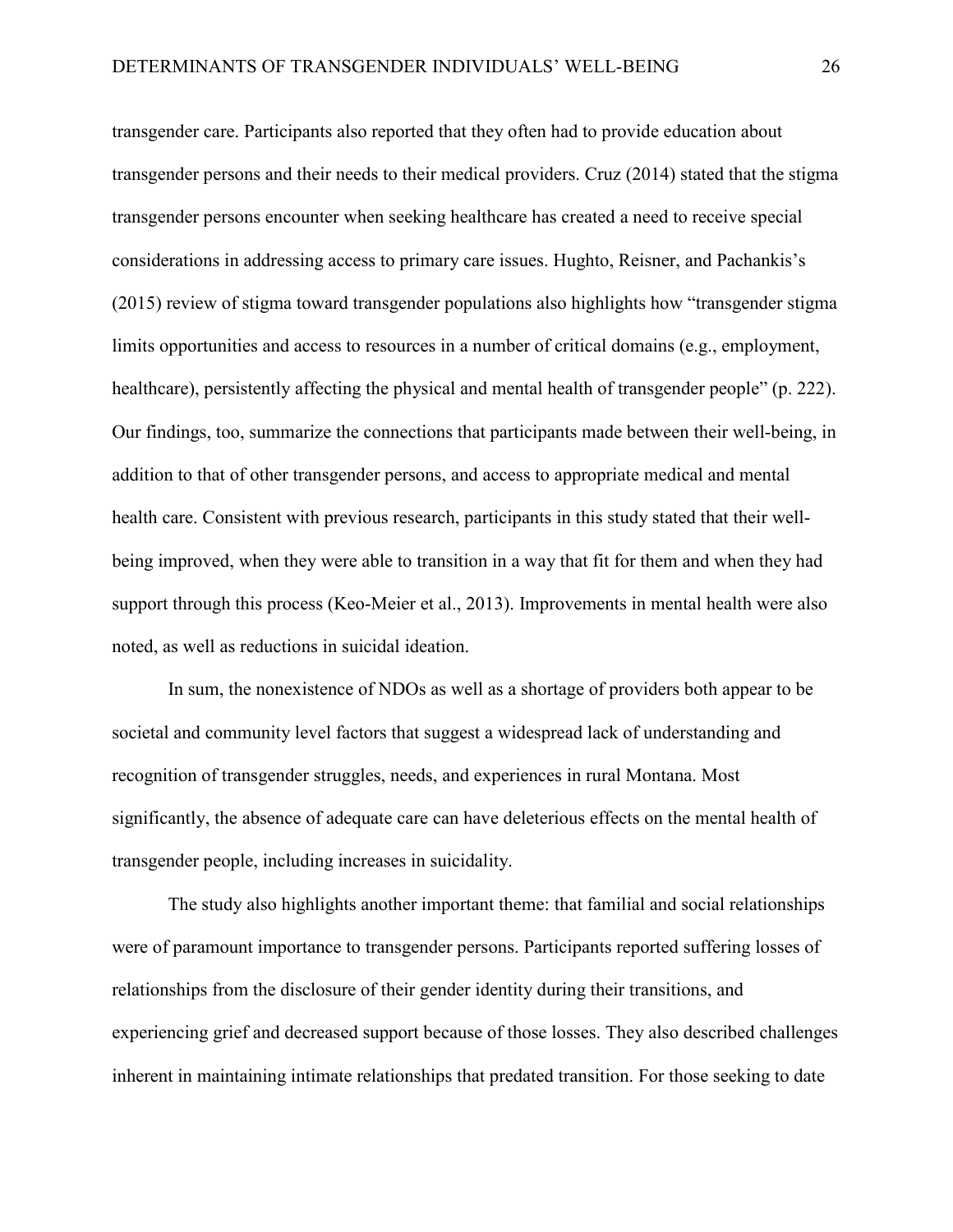in their rural communities, these individuals reflected on the difficulties of navigating the tricky and fear-inducing process of disclosing to others that they are transgender. However, participants also described the resilient creation of new relationships including forming new "families," and joining support systems via online forums and social media sites.

#### **Strengths and Limitations**

There are limitations to this research. First, although we aimed to recruit persons in various stages of transition including those who are currently living as their assigned gender, it was challenging to locate transgender persons who are "hidden" because they choose not to or are unable to transition. Second, our method of recruiting participants resulted in a limited sample. That being said, the process of recruitment built trust within the larger transgender population, which was an important goal of our project. Third, the large majority of our participants were white, which, though consistent with Montana's demographics (U.S. Census Bureau, 2014), is not representative of the broader transgender population. Therefore, our findings may not map onto the experiences of transgender persons of color or with additional intersecting identities. Fourth, part of the research team has an "insider" status with the transgender population in Montana, which could influence the findings. However, based on the CAB's contention that an "insider" should conduct the interviews, steps were taken to introduce "outsider" perspectives to data collection and analysis through partnership with third-party partners, who were not affiliated with either Montana or the transgender community. Finally, at this stage, our project was focused on hearing the stories of individual participants' life experiences. A future study using a larger-scale, mixed-method design and quantitative assessment measures of internalized transphobia, social support, mental health, and suicidality, would provide a wealth of additional information.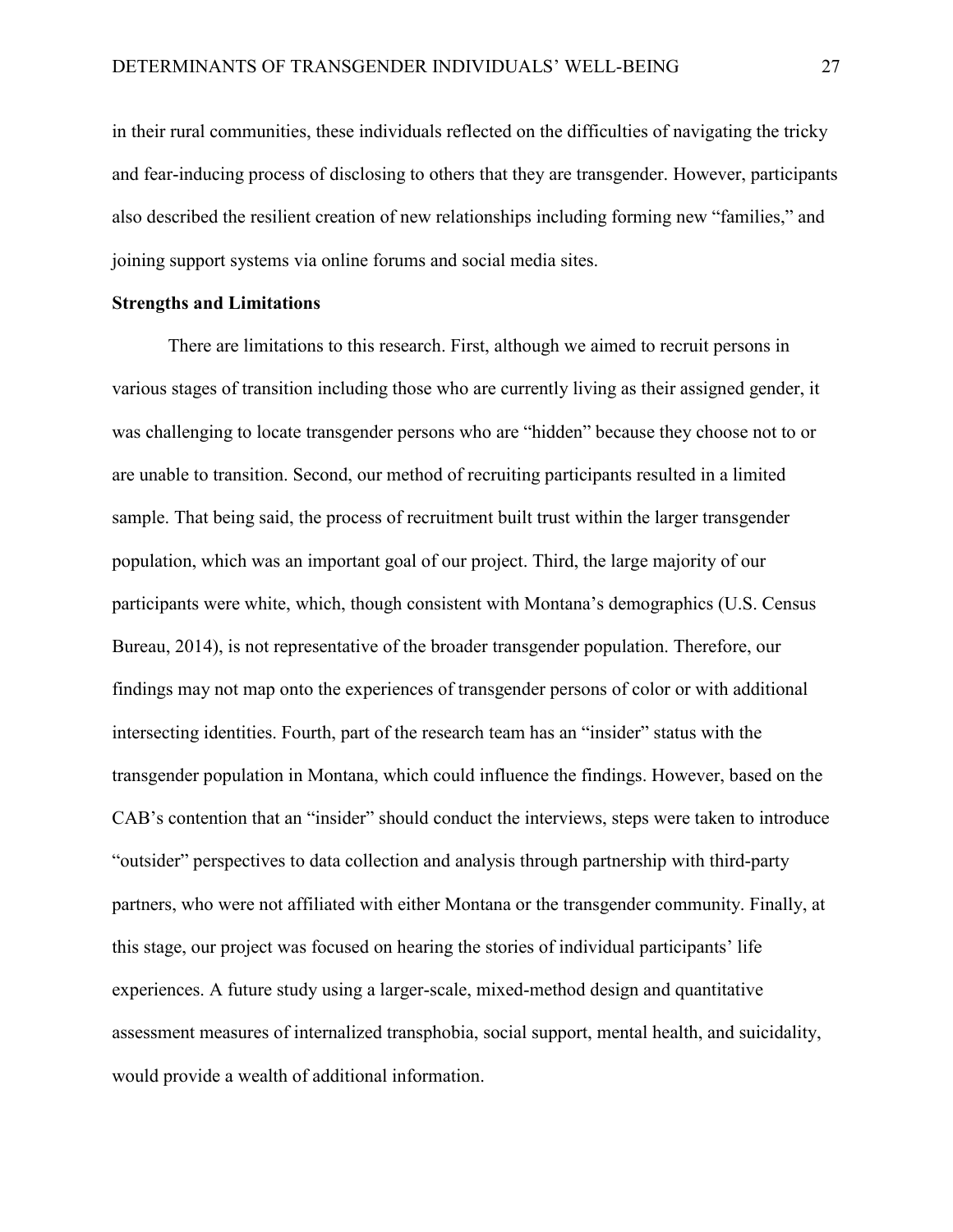There are multiple strengths to this study. This study is the first, to the authors' knowledge, that addresses rural transgender suicidality and is responsive to a need identified by both the Montana transgender community and the existing literature (Cochran & Mays, 1994; Meyer, 1995; National Academies of Sciences, Engineering, and Medicine, 2015; Richmond et al., 2012; Rosario, Scrimshaw, & Hunter, 2009; Sandfort et al., 2001). Also, using a CBPR approach has allowed this study to be more culturally appropriate, helpful, and respectful to the community being studied. We gained new understanding for the complexity of factors influencing suicidality among transgender individuals in a rural state and this project built trust statewide within the transgender community.

#### **Conclusions and Implications for Future Research and Action**

 It is important to emphasize not only the high rate of suicidality of our sample when they were pre-transition, but also that despite a decrease in suicidality and an increase in mental and physical health after transition, our participants clearly and consistently described ongoing discrimination, stigma, and marginalization in their daily lives. Prejudicial views, stigma, as well as discriminatory behavior and social and legal policies that neglect human rights compromise the wellness of transgender persons. Miller and Grollman (2015) found that, consistent with prior research (Clements-Nolle et al., 2006; Pascoe & Richman, 2009), transgender people who face more discrimination every day and experience major types of discrimination are more likely to engage in health-harming behaviors (e.g.., attempted suicide, drug/alcohol abuse, and smoking). These same authors also concluded that the minority stress model can be applied to comprehend the social determinants that adversely impact transgender health (Meyer, 1995; 2003). In addition to the known factors, such as family and social support (Nemoto et al., 2011), optimism, reasons for living, and resilience (Moody & Smith, 2013), additional research is needed to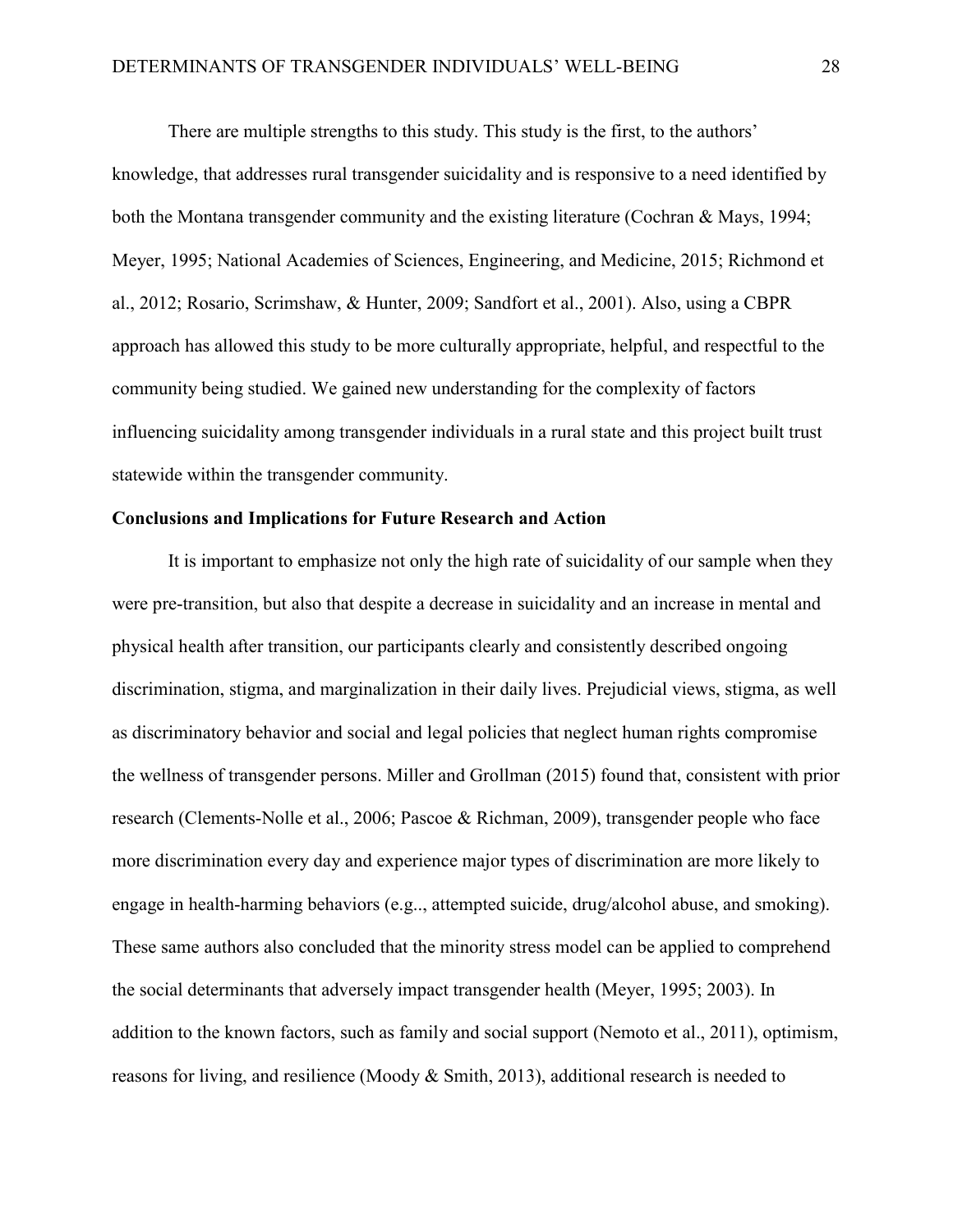identify additional factors that minimize suicide risk for transgender individuals.

 This study highlights the need for additional research to further evaluate the impact of policies at statewide and local levels that do not support human rights. In addition, because medical and mental health professionals often are not trained in or comfortable with transgender medical needs, training programs for healthcare providers need to incorporate transgenderspecific issues as part of their clinical training (Cochran, Reed, & Gleason, 2017). This study highlights the need for several community and systemic changes that would decrease the adverse impacts of transphobia and marginalization on the health of transgender individuals. It is essential that we increase our understanding about determinants impacting rural transgender mental health, and that we pair this understanding with action to address the factors that increase suicide risk for transgender persons. Without such understanding and action, the quality of care and support provided for transgender individuals is unlikely to improve.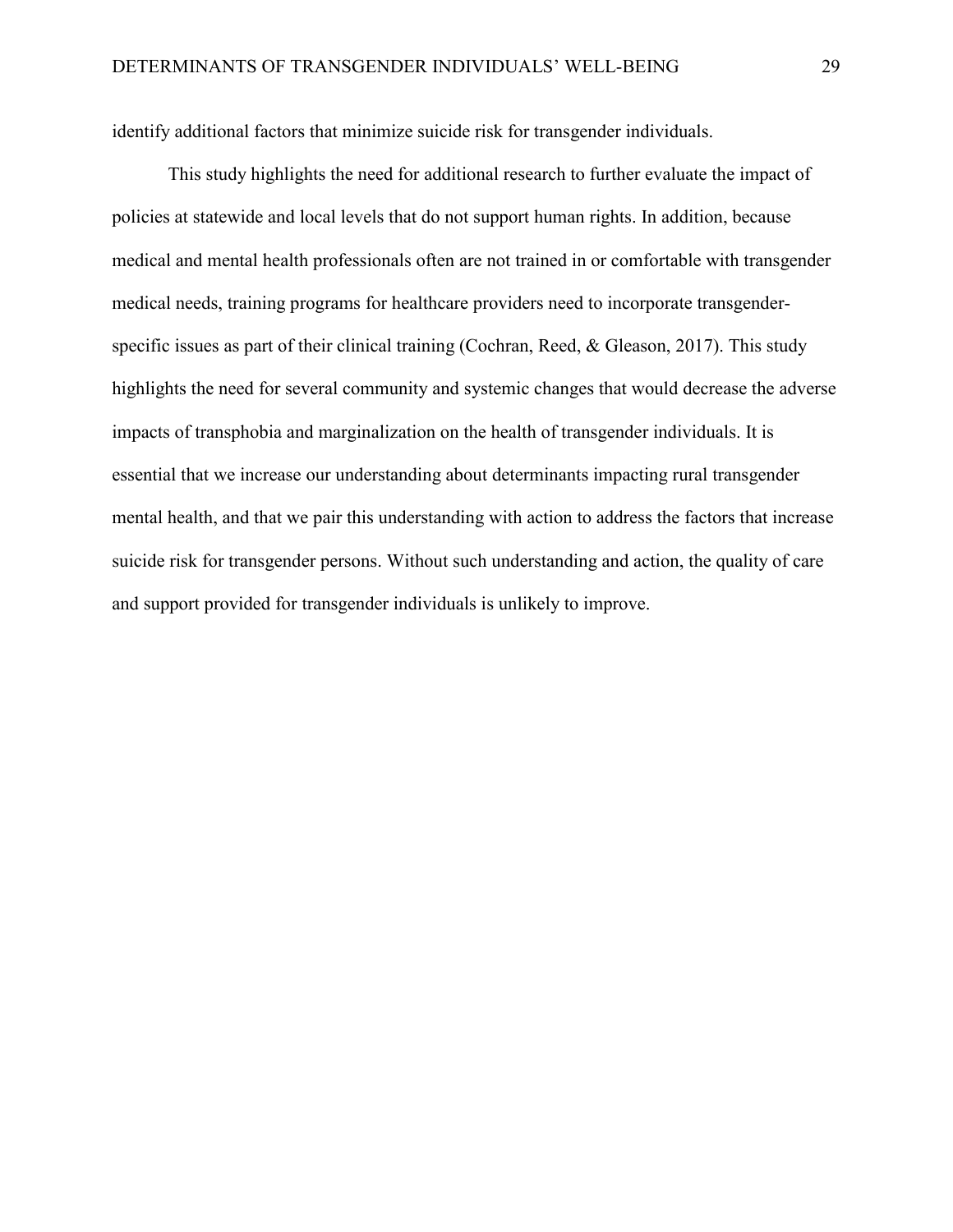#### References

- Bauer, G. R., Scheim, A. I., Deutsch, M., & Massarella, C. (2014). Reported emergency department avoidance, use, and experiences of transgender persons in Ontario, Canada. *Annals of Emergency Medicine, 63*(6), 713-720. doi:10.1016/j.annemergmed.2013.09.027
- Bauer, G. R., Scheim, A. I., Pyne, J., Travers, R., & Hammond, R. (2015). Intervenable factors associated with suicide risk in transgender persons: A respondent driven sampling study in Ontario, Canada. *BMC Public Health, 15*(1), 1-15. doi:10.1186/s12889-015-1867-2
- Bockting, W. O., Miner, M. H., Swinburne Romine, R. E., Hamilton, A., & Coleman, E. (2013). Stigma, mental health, and resilience in an online sample of the US transgender population. *American Journal of Public Health, 103*(5), 943-951. doi: 10.2105/AJPH.2013.301241
- Boulden, W. T. (2001). Gay men living in a rural environment. *Journal of Gay & Lesbian Social Services: Issues in Practice, Policy & Research, 12*(3-4), 63-75. doi:10.1300/J041v12n03\_05
- Budge, S. L., Adelson, J. L., & Howard, K. A. S. (2013). Anxiety and depression in transgender individuals: The roles of transition status, loss, social support, and coping. *Journal of Consulting and Clinical Psychology, 81*(3), 545-557. doi: 10.1037/a0031774
- Budge, S. L., Katz-Wise, S. L., Tebbe, E. N., Howard, K. A. S., Schneider, C. L., & Rodriguez, A. (2013). Transgender emotional and coping processes: Facilitative and avoidant coping throughout gender transitioning. *The Counseling Psychologist, 41*(4), 601-647. doi:10.1177/0011000011432753

Chapman, R., Watkins, R., Zappia, T., Nicol, P., & Shields, L. (2011). Nursing and medical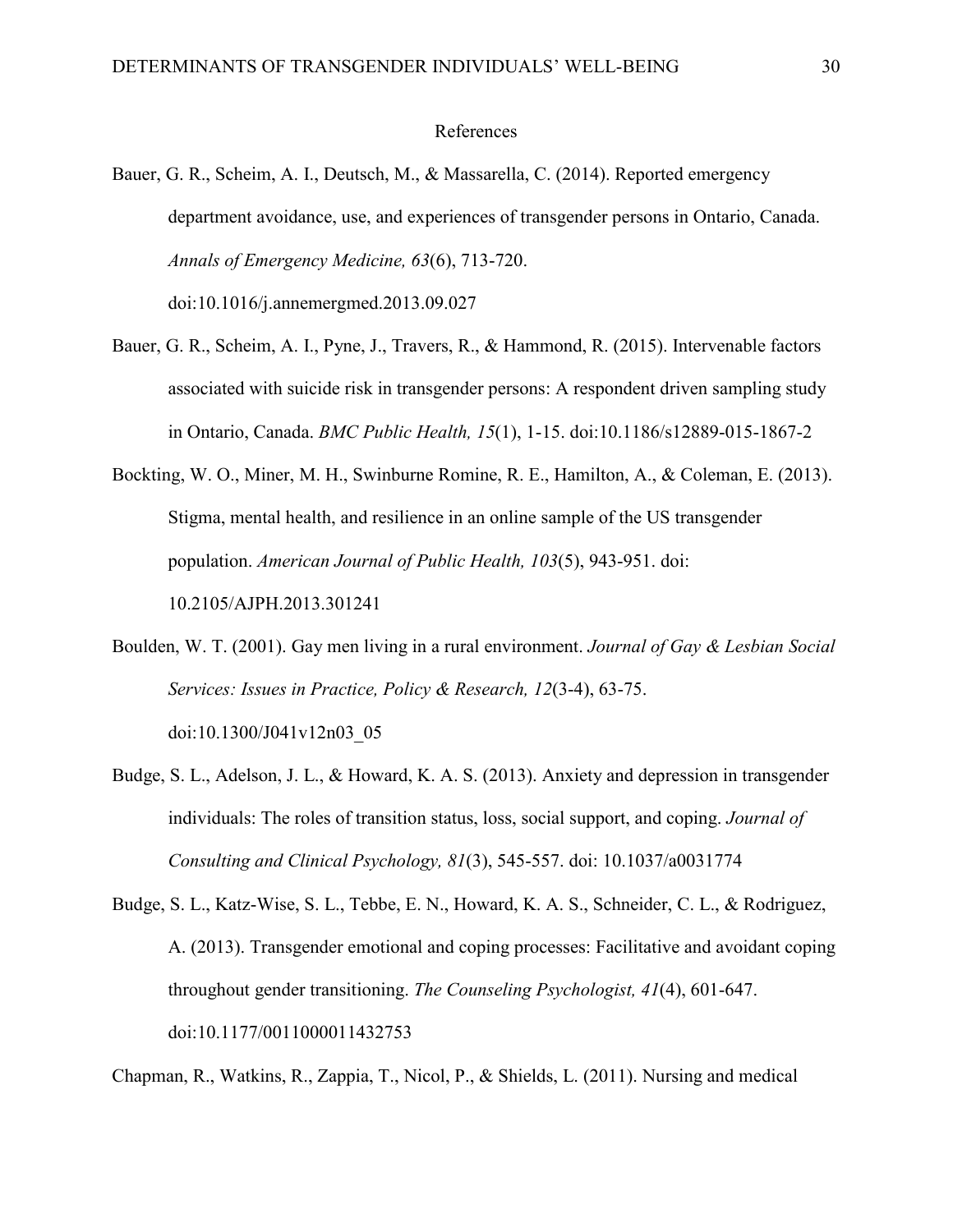students' attitude, knowledge, and beliefs regarding lesbian, gay, bisexual, and transgender parents seeking health care for their children. *Journal of Clinical Nursing, 21*, 938-945. doi:10.1111/j.1365-2702.2011.03892.x

- Charmaz, K. (2006). *Constructing grounded theory: A practical guide through qualitative analysis*. London, UK: Sage.
- Clements-Nolle, K., Marx, R., Guzman, R., & Katz, M. (2001). HIV prevalence, risk behaviors, health care use, and mental health status of transgender persons: Implications for public health intervention. *American Journal of Public Health, 91*(6), 915-921. doi: 10.2105/AJPH.91.6.915
- Clements-Nolle, K., Marx, R., & Katz, M. (2006). Attempted suicide among transgender persons: The influence of gender-based discrimination and victimization. *Journal of Homosexuality, 51*(3), 53-69. doi: 10.1300/J082v51n03\_04
- Cochran, B. N., Reed, O. M., & Gleason, H. (2017). Providing a welcoming clinic environment. In J.C. Shipherd & M.R. Kauth (Eds.), *Adult Transgender Care: An Interdisciplinary Approach to Training Mental Health Professionals* (pp. 44-60). New York, NY: Routledge.
- Conron, K. J., Scott, G., Stowell, G. S., & Landers, S. J. (2012). Transgender health in Massachusetts: results from a household probability sample of adults. *American Journal of Public Health*, *102*(1), 118-122. doi:10.2105/AJPH.2011.300315
- Conway, L. (2002, January 30). How Frequently Does Transsexualism Occur? Retrieved from http://ai.eecs.umich.edu/people/conway/TS/TSprevalence.html
- Cruz, T. M. (2014). Assessing access to care for transgender and gender nonconforming people: A consideration of diversity in combating discrimination. *Social Science & Medicine,*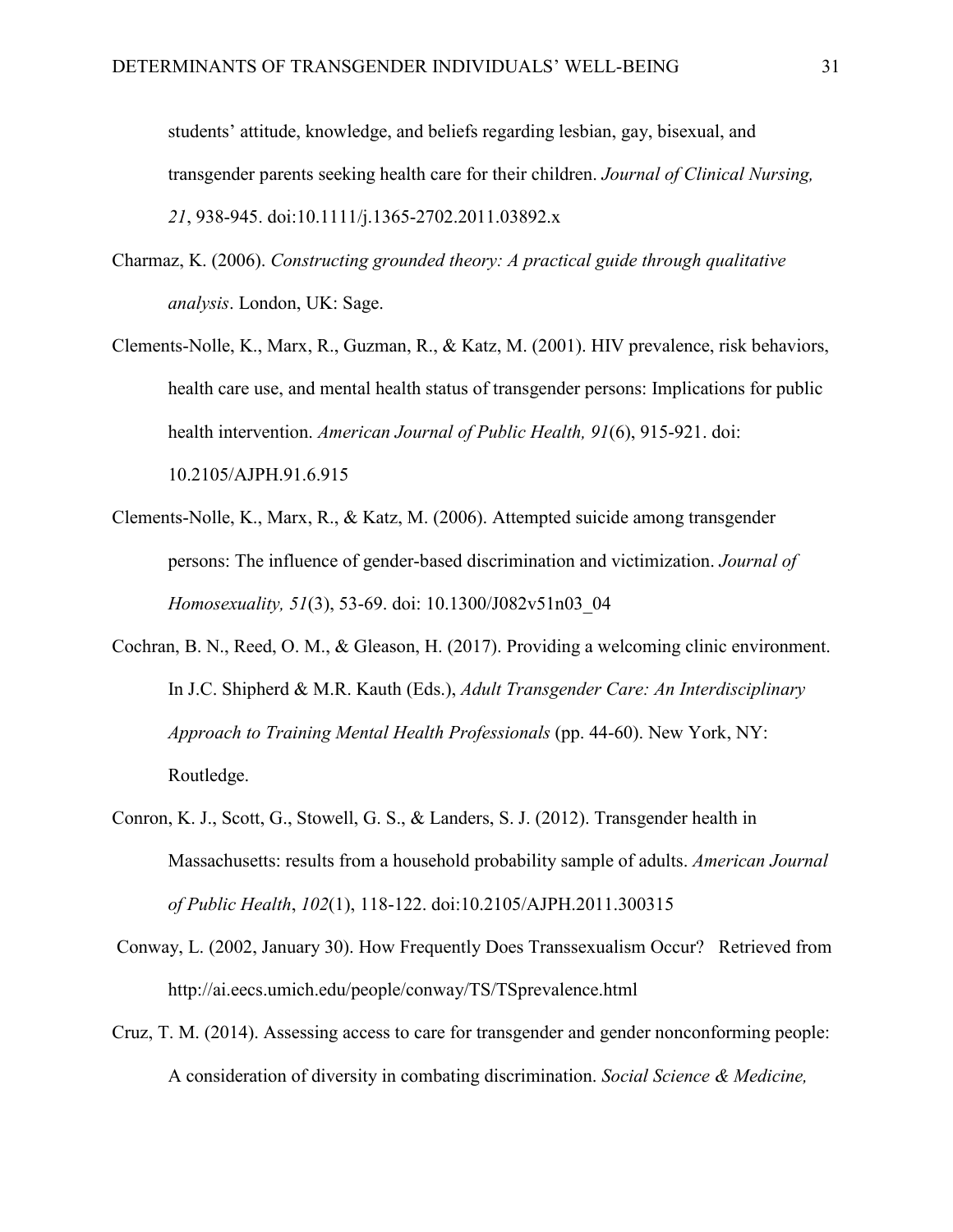*110*, 65-73. doi:10.1016/j.socscimed.2014.03.032

- Los Angeles County Department of Public Health, Division of HIV and STD Programs. (2012, June 1). *Los Angeles County transgender population estimates*. Retrieved from http://publichealth.lacounty.gov/wwwfiles/ph/hae/hiv/transgender population estimates 2- 12-13 pub.pdf
- Dwyer, S. C., & Buckle, J. L. (2009). The space between: On being an insider-outsider in qualitative research. *International Journal of Qualitative Methods, 8*(1), 54-63.
- Gamarel, K. E., Laurenceau, J.-P., Reisner, S. L., Nemoto, T., & Operario, D. (2014). Gender minority stress, mental health, and relationship quality: A dyadic investigation of transgender women and their cisgender male partners. *Journal of Family Psychology, 28*(4), 437-447. doi:10.1037/a0037171
- Gates, G. J. (2011, April 1). *How many people are lesbian, gay, bisexual, and transgender?* Retrieved from https://escholarship.org/content/qt09h684x2/qt09h684x2.pdf
- Ginicola, Misty M. (2017). Counseling two-spirit clients. In M. M. Ginicola, C. Smith, & J. Filmore (eds.), *Affirmative counseling with LGBTQI+ people* (pp.259-269). Alexandria, VA: American Counseling Association.
- Glaser, B. G., & Strauss, A. L. (1967). *The discovery of grounded theory: Strategies for qualitative research*. Chicago, IL: Aldine.
- Grant, J. M., Mottet, L. A., Tanis, J., Harrison, J., Herman, J. L., & Kiesling, M. (2011). *Injustice at every turn: A report of the national transgender discrimination survey*. Retrieved from http://www.hivlawandpolicy.org/sites/www.hivlawandpolicy.org/files/Injustice at Every Turn.pdf
- Guest, G., MacQueen, K. M., & Namey, E. E. (2011). *Applied thematic analysis*. Thousand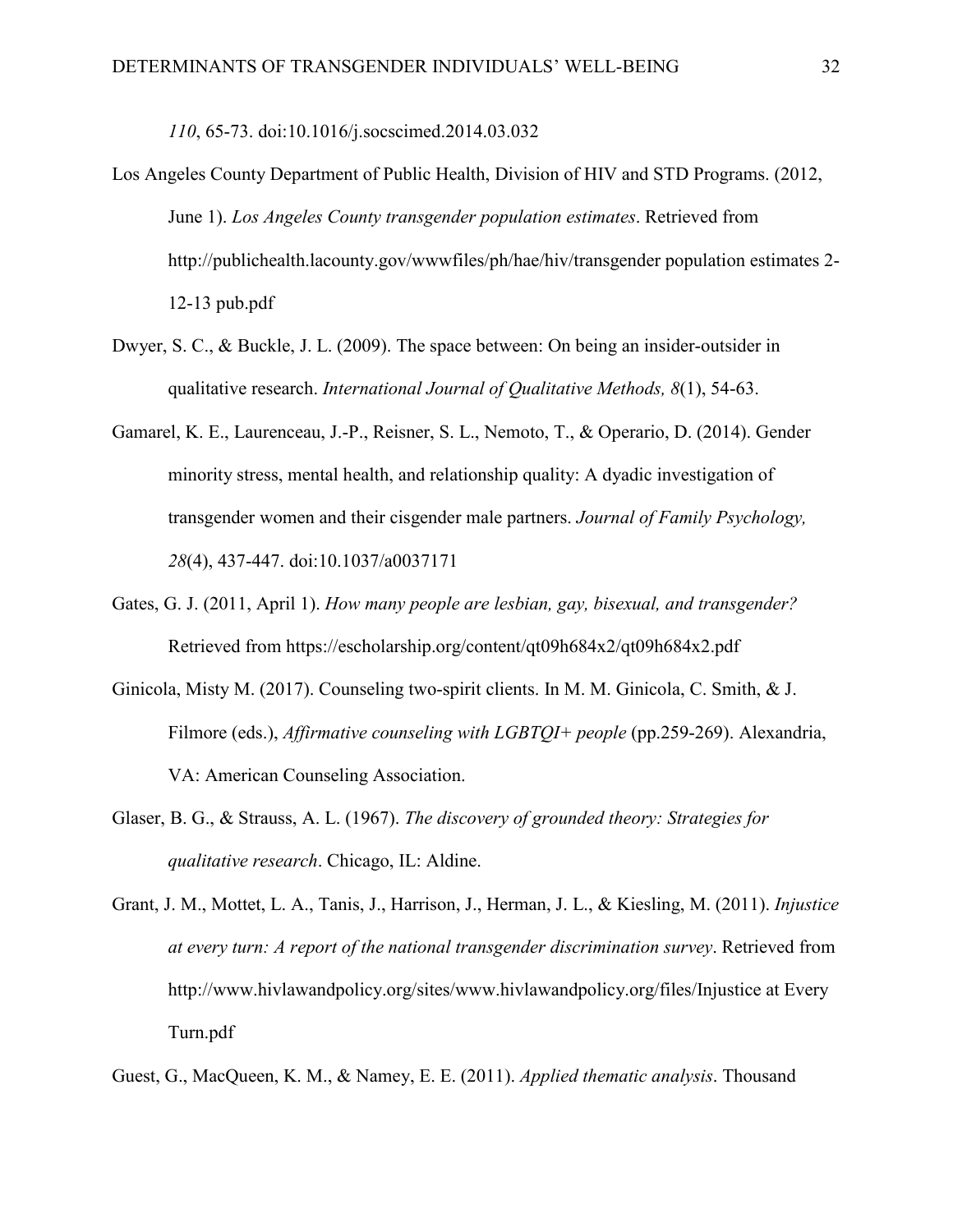Oaks, California SAGE Publications.

- Hastings, S. L., & Hoover-Thompson, A. (2011). Effective support for lesbians in rural communities: The role of psychotherapy. *Journal of Lesbian Studies, 15*(2), 197-204. doi: 10.1080/10894160.2011.521104
- Hendricks, M. L., & Testa, R. J. (2012). A conceptual framework for clinical work with transgender and gender nonconforming clients: An adaptation of the Minority Stress Model. *Professional Psychology: Research and Practice, 43*(5), 460-467. doi:http://dx.doi.org/10.1037/a0029597
- Hirsch, J. K., & Cukrowicz, K. C. (2014). Suicide in rural areas: An updated review of the literature. *Journal of Rural Mental Health, 38*(2), 65-78. doi: 10.1037/rmh0000018
- Institute of Medicine. (2011). *The health of lesbian, gay, bisexual, and transgender people: Building a foundation for better understanding*. Retrieved from Washington, DC: http://www.nap.edu/openbook.php?record\_id=13128
- Israel, B., Schulz, A. J., Parker, E. A., & Becker, A. B. (1998). Review of community-based research: Assessing partnership approaches to improve public health. *Annual Review of Public Health, 19*(1), 173. doi:10.1146/annurev.publhealth.19.1.173
- James, S. E., Herman, J. L., Rankin, S., Keisling, M., Mottet, L., & Anafi, M. (2016). *The Report of the 2015 U.S. Transgender Survey*. Washington, DC: National Center for Transgender Equality.
- Keo-Meier, C., Herman, L., Reisner, S. L., Pardo, S. T., Sharp, C., & Babcock, J. (2015). Testosterone treatment and MMPI-2 improvement in transgender men: A prospective controlled study. *Journal of Consulting and Clinical Psychology, 83*(1), 143-153. doi: 10.1037/a0037599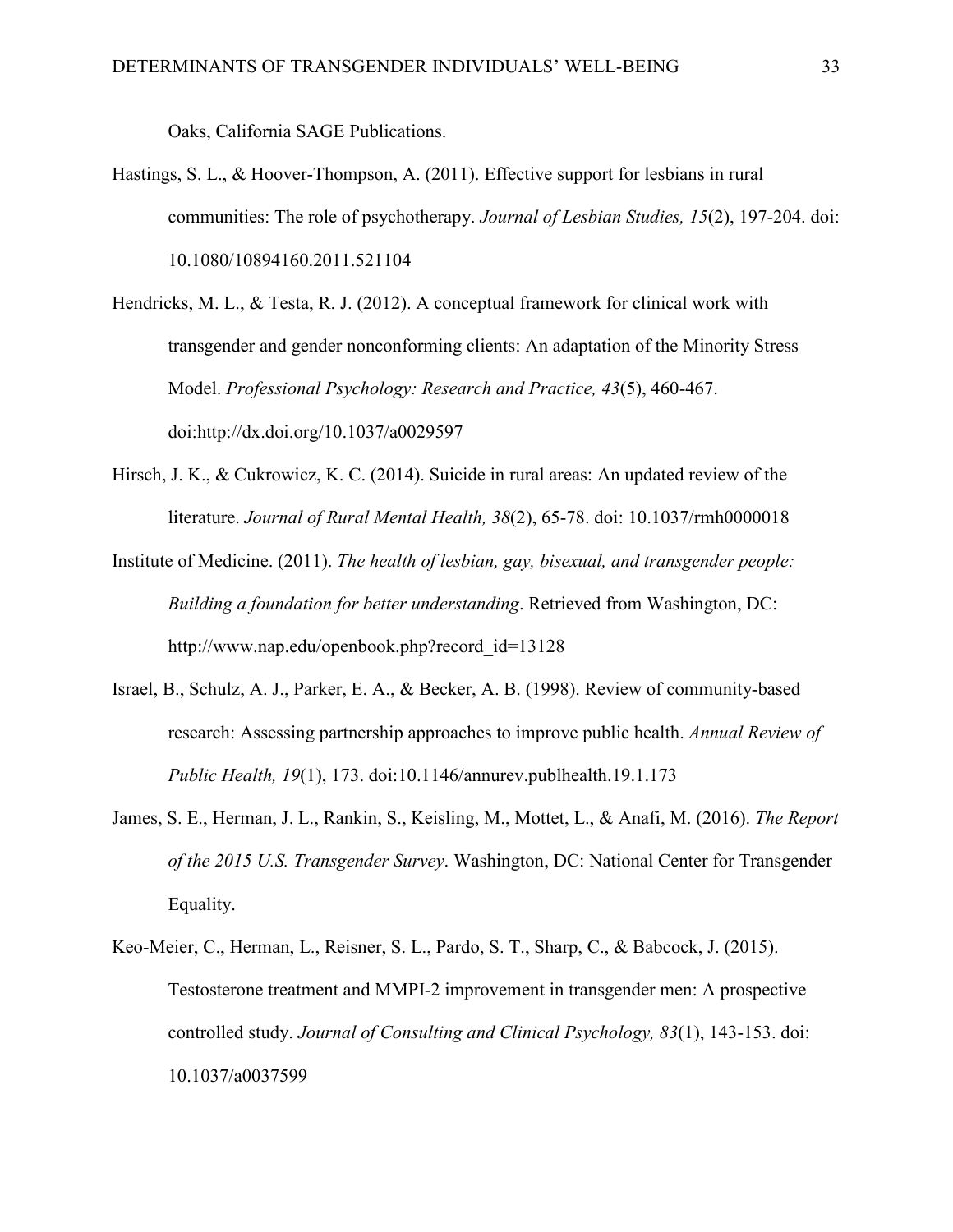- Koch, J. M., & Knutson, D. (2016). Transgender clients in rural areas and small towns. *Journal of Rural Mental Health, 40*(3-4), 154-163. doi: 10.1037/rmh0000056
- Koken, J. A., Bimbi, D. S., & Parsons, J. T. (2009). Experiences of familial acceptance–rejection among transwomen of color. *Journal of Family Psychology, 23*(6), 853-860. doi: 10.1037/a0017198
- Lang, S. (2016). Native American men-women, lesbians, two-spirits: Contemporary and historical perspectives. *Journal of Lesbian Studies, 20*(3-4), 299-323. doi: 10.1080/10894160.2016.1148966
- Meyer, I. H. (1995). Minority stress and mental health in gay men. *Journal of health and social behavior, 36*(1), 38-56. doi:10.2307/2137286
- Meyer, I. H. (2003). *Minority stress and mental health in gay men.* New York, NY: Columbia University Press.
- Miller, L. R., & Grollman, E. A. (2015). The social costs of gender nonconformity for transgender adults: Implications for discrimination and health. *Sociological Forum, 30*(3), 809-831. doi:10.1111/socf.12193
- Mizock, L., & Mueser, K. T. (2014). Employment, mental health, internalized stigma, and coping with transphobia among transgender individuals. *Psychology of Sexual Orientation and Gender Diversity, 1*(2), 146-158. doi: 10.1037/sgd0000029
- Moody, C., & Smith, N. G. (2013). Suicide protective factors among trans adults. *Archives of Sexual Behavior, 42*(5), 739-752. doi: 10.1007/s10508-013-0099-8
- Nadal, K. L., Davidoff, K. C., Davis, L. S., & Wong, Y. (2014). Emotional, behavioral, and cognitive reactions to microaggressions: Transgender perspectives. *Psychology of Sexual Orientation and Gender Diversity, 1*(1), 72-81. doi:10.1037/0735-7028.39.3.361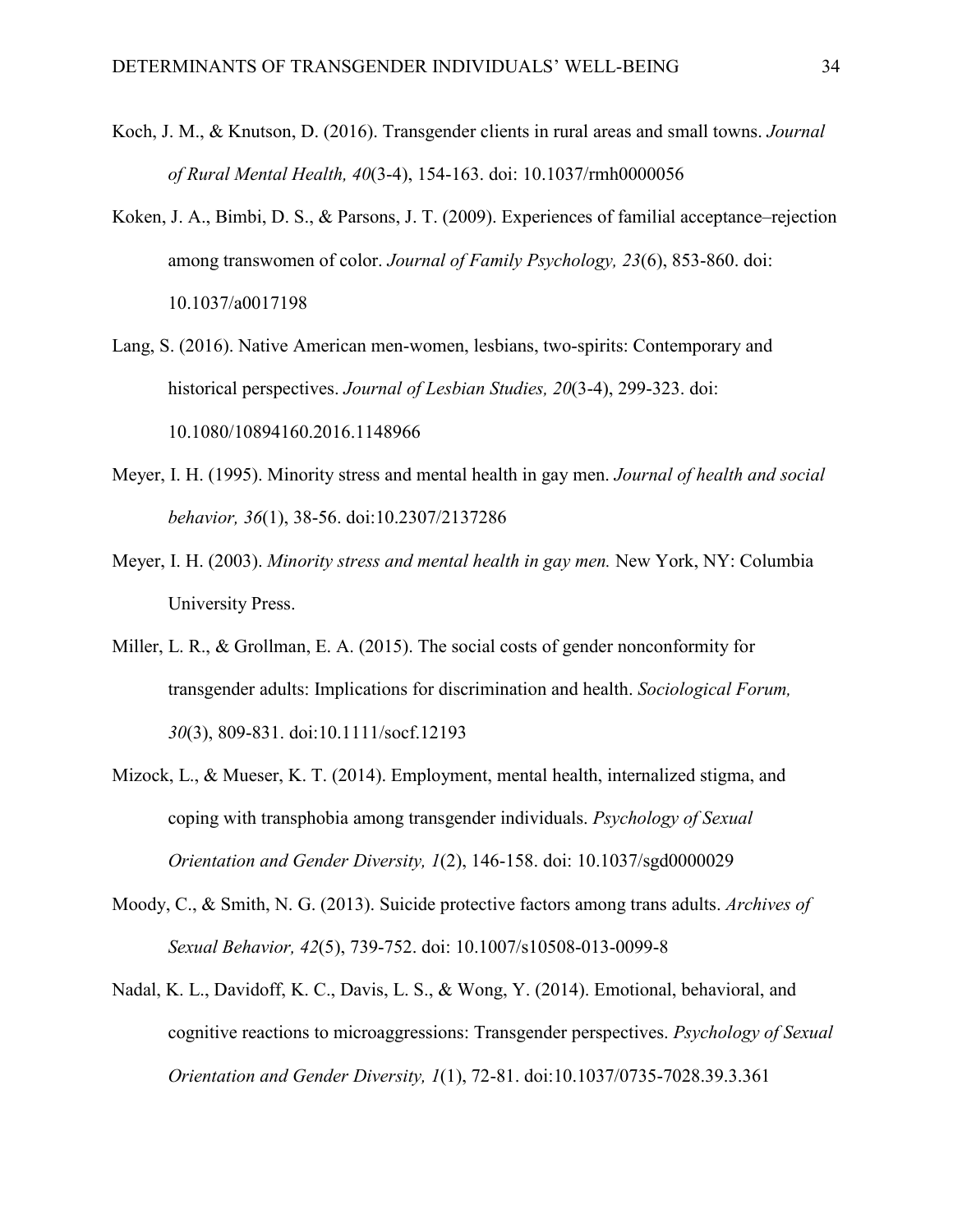- Nemoto, T., Bödeker, B., & Iwamoto, M. (2011). Social support, exposure to violence and transphobia, and correlates of depression among male-to-female transgender women with a history of sex work. *American Journal of Public Health, 101*(10), 1980-1988. doi: 10.2105/AJPH.2010.197285
- Northridge, M. E., McGrath, B. P., & Krueger, S. Q. (2007). Using community-based participatory research to understand and eliminate social disparities in health for lesbian, gay, bisexual, and transgender populations. In I.H. Meyer & M.E. Northbridge (Eds.), *The health of sexual minorities: Public health perspectives on lesbian, gay, bisexual, and transgender populations* (pp. 455-470). New York, NY: Springer Science & Business Media.
- Nuttbrock, L., Bockting, W., Rosenblum, A., Mason, M., Macri, M., & Becker, J. (2012). Gender identity conflict/affirmation and major depression across the life course of transgender women. *International Journal of Transgenderism, 13*(3), 91-103. doi: 10.1080/15532739.2011.657979
- Pascoe, E. A., & Richman, L. S. (2009). Perceived discrimination and health: A meta-analytic review. *Psychological Bulletin, 135*(4), 531-554. doi:10.1037/a0016059
- Perez-Brumer, A., Hatzenbuehler, M. L., Oldenburg, C. E., & Bockting, W. (2015). Individualand structural-level risk factors for suicide attempts among transgender adults. *Behavioral Medicine, 41*(3), 164-171. doi:10.1080/08964289.2015.1028322
- Poteat, T., German, D., & Kerrigan, D. (2013). Managing uncertainty: A grounded theory of stigma in transgender health care encounters. *Social Science & Medicine, 84*, 22-29. doi: 10.1016/j.socscimed.2013.02.019

Resnicow, K., Baranowski, T., Ahluwalia, J. S., & Braithwaite, R. L. (1999). Cultural sensitivity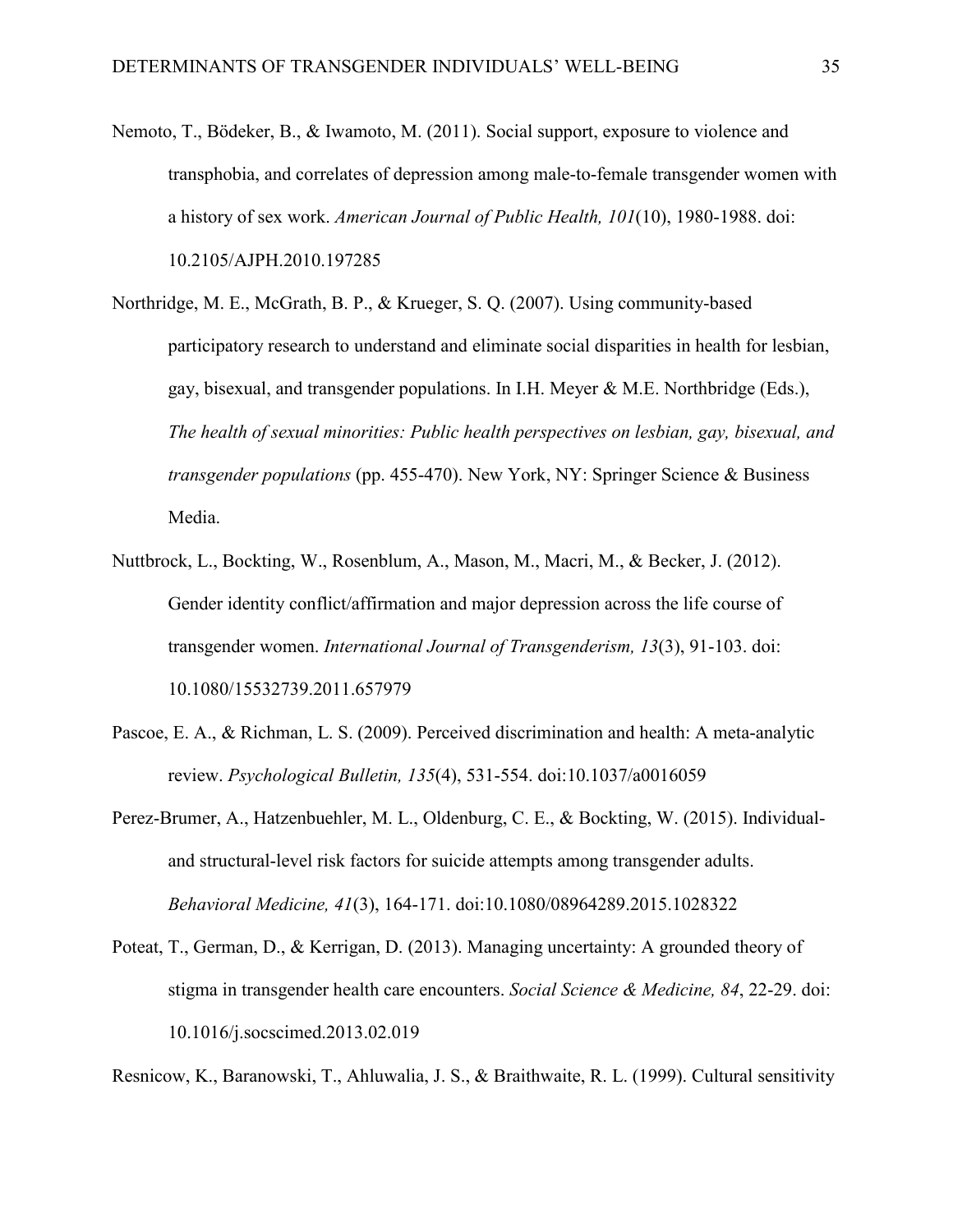in public health: Defined and demystified. *Ethnicity & Disease, 9*(1), 10-21.

- Rhodes, S. D., Alonzo, J., Mann, L., Simán, F. M., Garcia, M., Abraham, C., & Sun, C. J. (2015). Using photovoice, Latina transgender women identify priorities in a new immigrant-destination state. *International Journal of Transgenderism, 16*(2), 80-96. doi:10.1080/15532739.2015.1075928.
- Rhodes, S. D., Hergenrather, K. C., Aronson, R. E., Bloom, F. R., Felizzola, J., Wolfson, M., . . . McGuire, J. (2010). Latino men who have sex with men and HIV in the rural southeastern USA: findings from ethnographic in-depth interviews. *Culture, Health, & Sexuality, 12*(7), 797-812. doi:10.1080/13691058.2010.492432
- Rhodes, S. D., Song, E., Namb, S., Choi, S. J., & Choi, S. (2015). Identifying and intervening on barriers to healthcare access among members of a small Korean community in the southern USA. *Patient Education and Counseling, 98*(4), 484-491. . doi: 10.1016/j.pec.2015.01.001
- Sanchez, N. F., Sanchez, J. P., & Danoff, A. (2009). Health care utilization, barriers to care, and hormone usage among male-to-female transgender persons in New York City. *American Journal of Public Health, 99*(4), 713-719. doi: 10.2105/AJPH.2007.132035
- Scheim, A. I., & Bauer, G. R. (2014). Sex and gender diversity among transgender persons in Ontario, Canada: Results from a respondent-driven sampling survey. *The Journal of Sex Research, 52*(1), 1-14. doi:10.1080/00224499.2014.893553
- Smith, J. D. (1997). Working with larger systems: Rural lesbians and gays. In J.D. Smith & R.J. Mancoske (Eds.), *Rural gays and lesbians: Building on the strengths of communities* (pp. 13-21). Binghamton, NY: Harrington Park Press/The Haworth Press.

Snively, C. A. (2004). Building community- based alliances between GLBTQQA youth and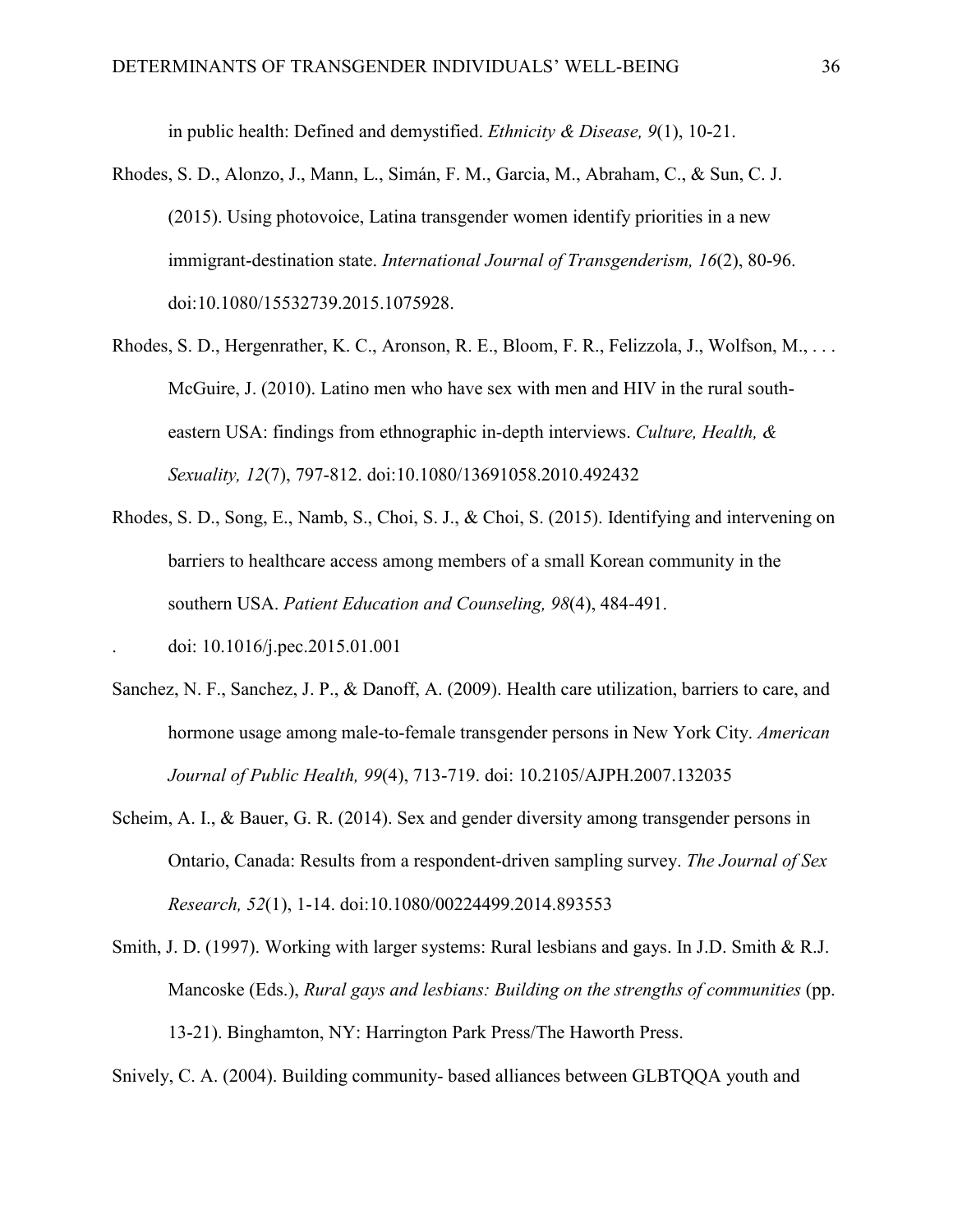adults in rural settings. *Journal of Gay & Lesbian Social Services: Issues in Practice, Policy & Research, 16*(3/4), 99-112. doi:10.1300/J041v16n03\_07

- Sperber, J., Landers, S., & Lawrence, S. (2005). Access to health care for transgendered persons: Results of a needs assessment in Boston. *International Journal of Transgenderism, 8*(2/3), 75-91. doi:10.1300/J485v08n02\_08
- Sutherland, B., & Bourke, L. (2013, July 14, 2013). [Gender Expansion Project letter].
- Testa, R. J., Sciacca, L. M., Wang, F., Hendricks, M. L., Goldblum, P., Bradford, J., & Bongar, B. (2012). Effects of violence on transgender people. *Professional Psychology: Research and Practice, 43*(5), 452-459. doi: 10.1037/a0029604
- Transgender Law Center. (n.d.). [Graph illustration Equality Map]. *Equality Map.* Retrieved from https://transgenderlawcenter.org/equalitymap
- Travers, R., Bauer, G., Pyne, J., Bradley, K., Gale, L., & Papadimitriou, M. (2012). Impacts of strong parental support for trans youth. Retrieved from http://transpulseproject.ca/research-type/project-report/
- US Census Bureau. (2016). Quick Facts: Montana [Data file]. Retrieved from https://www.census.gov/quickfacts/MT
- US Census Bureau. (2014). State and County QuickFacts [Data file]. Retrieved from <http://quickfacts.census.gov/qfd/states/30000.html>

Wallerstein, N. & Duran, B. (2003). The Conceptual, Historical, and Practice Roots of Community Based Participatory Research and Related Participatory Traditions. In M. Minkler & N. Wallerstein (Eds.), *Community-Based Participatory Research for Health: From Process to Outcomes* (pp. 27-52). San Francisco, CA: Jossey-Bass.

White Hughto, J. M., Reisner, S. L., & Pachankis, J. E. (2015). Transgender stigma and health: A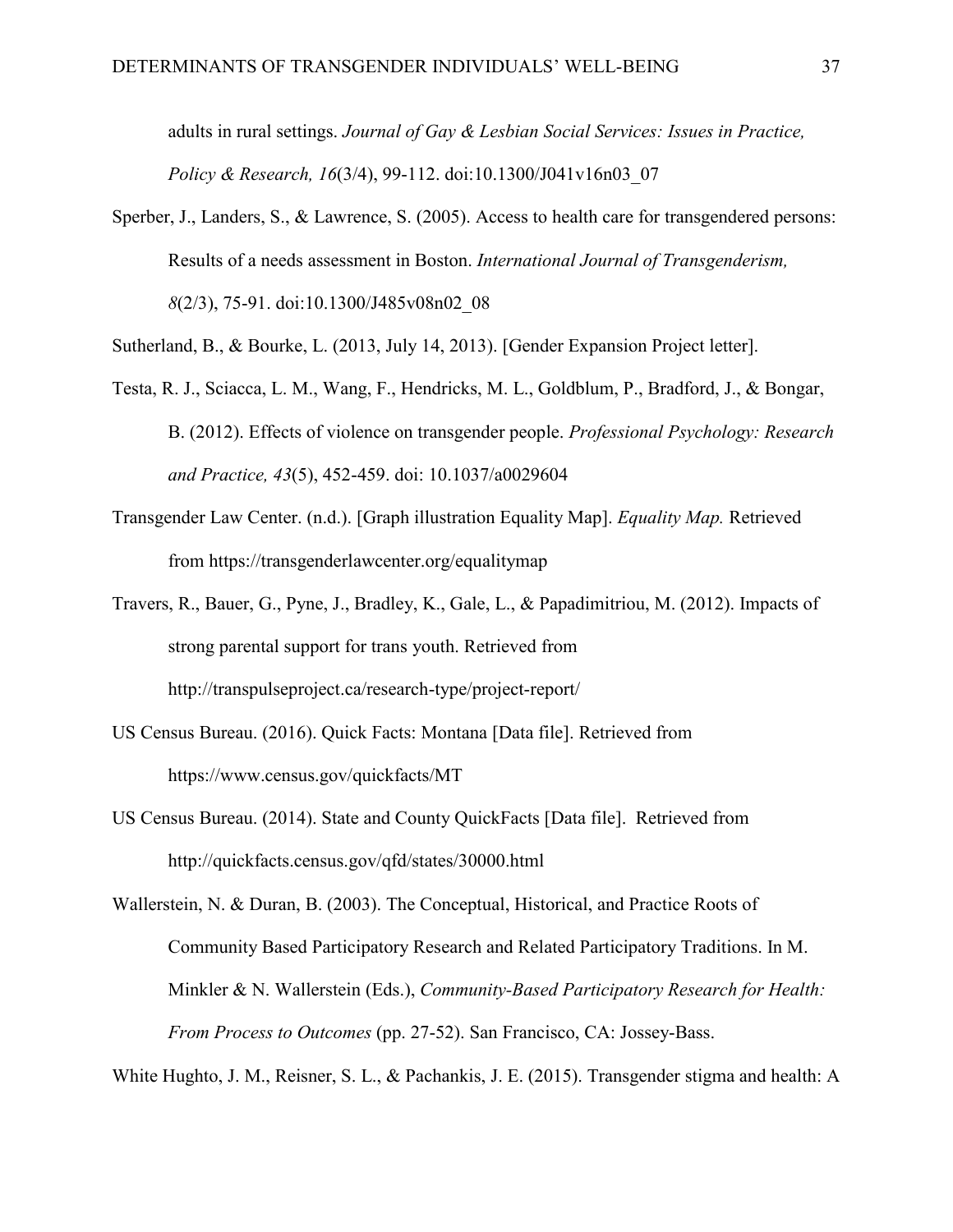critical review of stigma determinants, mechanisms, and interventions. *Social Science & Medicine, 147*, 222-231. doi:10.1016/j.socscimed.2015.11.010

- Willging, C. E., Salvador, M., & Kano, M. (2006). Pragmatic help seeking: How sexual and gender minority groups access mental health care in a rural state. *Psychiatric Services, 57*(6), 871-874. doi:10.1176/appi.ps.57.6.871
- Xavier, J., Bradford, J., Hendricks, M. L., Safford, L., McKee, R., Martin, E., & Honnold, J. A. (2013). Transgender health care access in Virginia: A qualitative study. *International Journal of Transgenderism, 14*(1), 3-17. doi:10.1080/15532739.2013.68951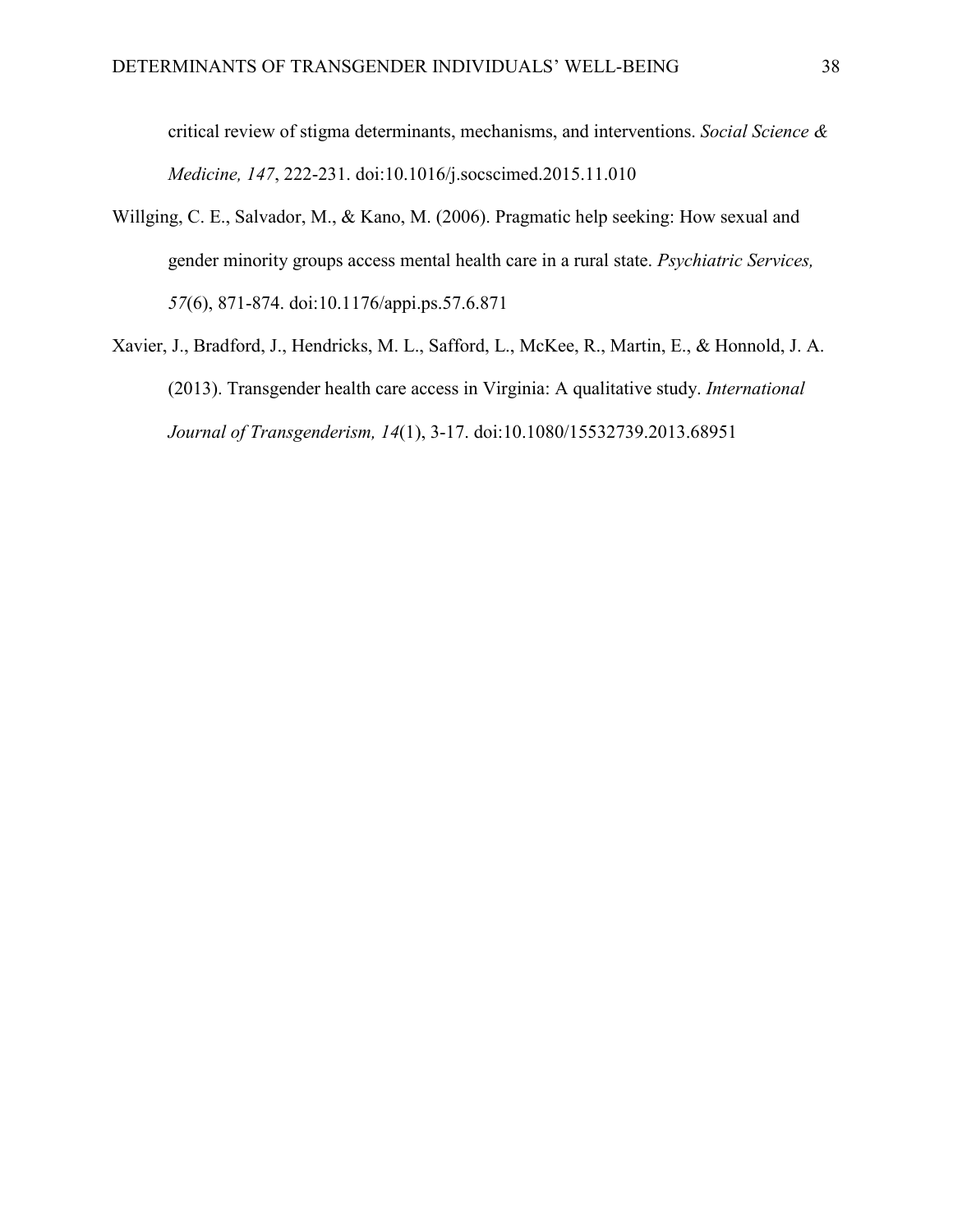| Characteristics                             |                | Participants (N=30) |
|---------------------------------------------|----------------|---------------------|
|                                             | n              | $\frac{0}{0}$       |
| Gender identified <sup>a</sup>              |                |                     |
| Male                                        | 9              | 30.0                |
| Female                                      | 15             | 50.0                |
| Non-binary                                  | 6              | 20.0                |
| Two Spirit                                  | $\overline{2}$ | 6.7                 |
| Gender assigned at birth                    |                |                     |
| Male                                        | 17             |                     |
| Female                                      | 13             |                     |
| Race/Ethnicity <sup>b</sup>                 |                |                     |
| Caucasian                                   | 23             | 76.6                |
| Part Native American                        | 2              | 6.7                 |
| Native American                             | 1              | 3.3                 |
| Native American, Indigenous, Mestizo, Mixed | 1              | 3.3                 |
| Hispanic                                    | 1              | 3.3                 |
| Latino American                             | 1              | 3.3                 |
| Caucasian Pacific Islander                  | 1              | 3.3                 |
| Education                                   |                |                     |
| Some high school                            | 2              | 6.7                 |
| High school degree/GED                      | 15             | 50.0                |
| Associate's degree                          | 1              | 3.3                 |
| College degree                              | 9              | 30.0                |
| Master's degree                             | $\overline{2}$ | 6.7                 |
| Ph.D./Professional degree                   | 1              | 3.3                 |
| Relationship status                         |                |                     |
| Single                                      | 10             | 30.0                |
| Single/divorced                             | 4              | 13.3                |
| Partnered                                   | 3              | 10.0                |
| Partnered/divorced                          | 4              | 13.3                |
| Married                                     | 3              | 1.0                 |
| Married/divorced                            | 5              | 16.7                |
| Separated                                   | 1              | 3.3                 |
| Employment                                  |                |                     |
| Unemployed                                  | $\overline{7}$ | 23.3                |
| Employed part-time                          | 6              | 20.0                |
| Employed full-time                          | 13             | 43.3                |
| Retired                                     | 1              | 3.3                 |
| Semi-retired                                | 1              | 3.3                 |
| Disability                                  | 1              | 3.3                 |
| Volunteer only                              |                | 3.3                 |

**Table 1** *Descriptive Analyses*

<sup>a</sup> Gender Identities are not mutually exclusive as some individuals self-identified in more than one category.

**b** Race/Ethnicity responses were self-described by the participants.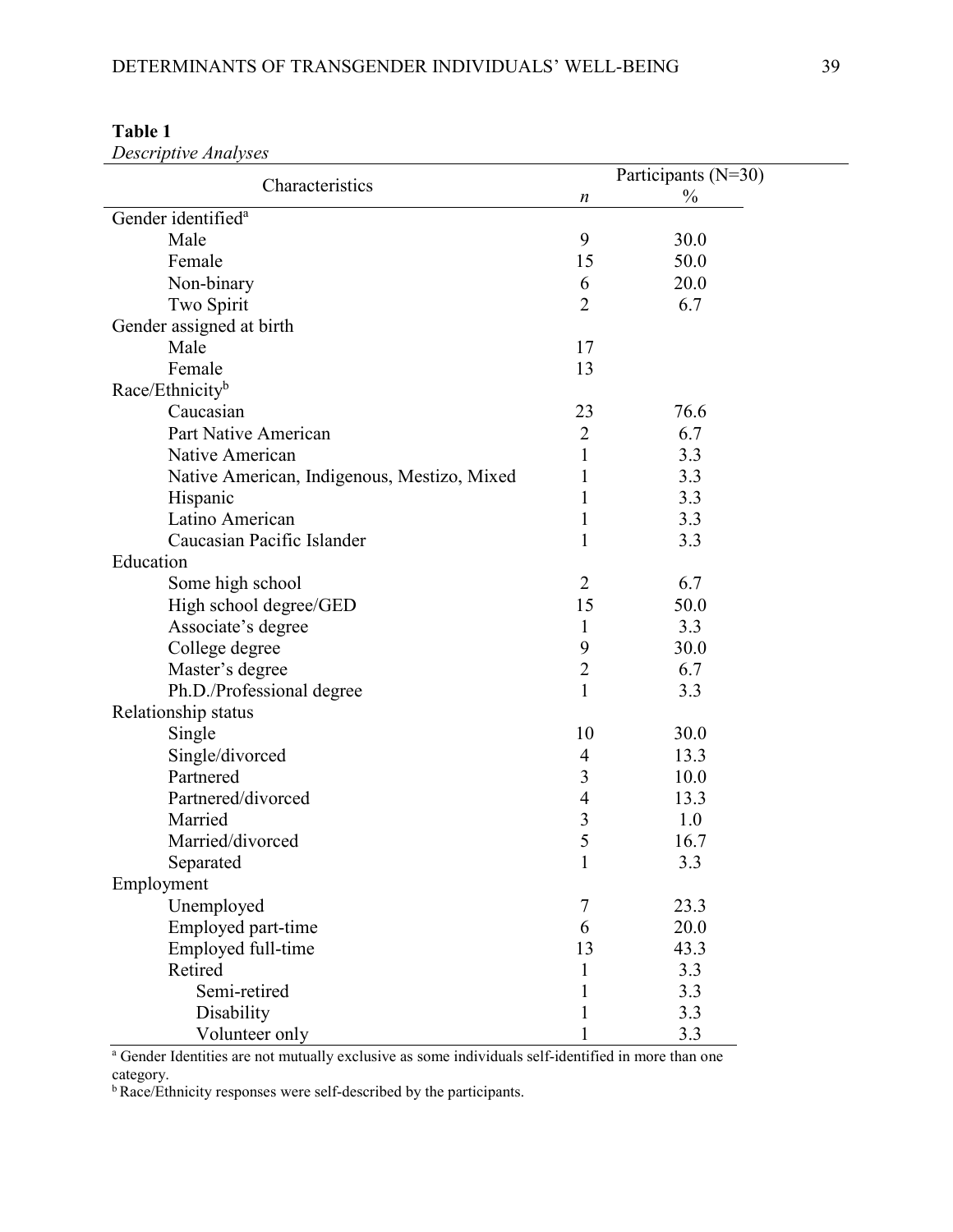| Key theme                                                                                                                            | Subthemes <sup>a</sup>                                                                                 | $n, \%$   |
|--------------------------------------------------------------------------------------------------------------------------------------|--------------------------------------------------------------------------------------------------------|-----------|
| Societal and community-level<br>factors                                                                                              | Linking rural environment with<br>$\bullet$<br>conservative community attitudes and<br>discrimination. | 22, 73.3  |
|                                                                                                                                      | Impact of community policies on<br>$\bullet$<br>well-being                                             | 10, 33.3  |
|                                                                                                                                      | Impact of workplace policies on well-<br>being.                                                        | 10, 33.3  |
|                                                                                                                                      | Barriers to accessing general and<br>$\bullet$<br>mental health services.                              | 18,60.0   |
| Interpersonal factors                                                                                                                | Impact of support from family and<br>friends on mental health and well-<br>being.                      | 30, 100.0 |
|                                                                                                                                      | (Re) building own support network<br>$\bullet$<br>through transition.                                  | 20, 66.6  |
|                                                                                                                                      | Redefining sexuality and intimate<br>relationships.                                                    | 20, 66.6  |
| Impact of society, community,                                                                                                        | Gender policing and bullying                                                                           | 26, 86.6  |
| and interpersonal factors on<br>individual factors-specifically<br>mental health and well-being<br>throughout the transition process | Impact on well-being before, during,<br>and post-transition.                                           | 24, 80.0  |

# **Table 2**

*Qualitative Findings-Themes and Subthemes* 

<sup>a</sup>The cutoff for subthemes was  $n = 10$ .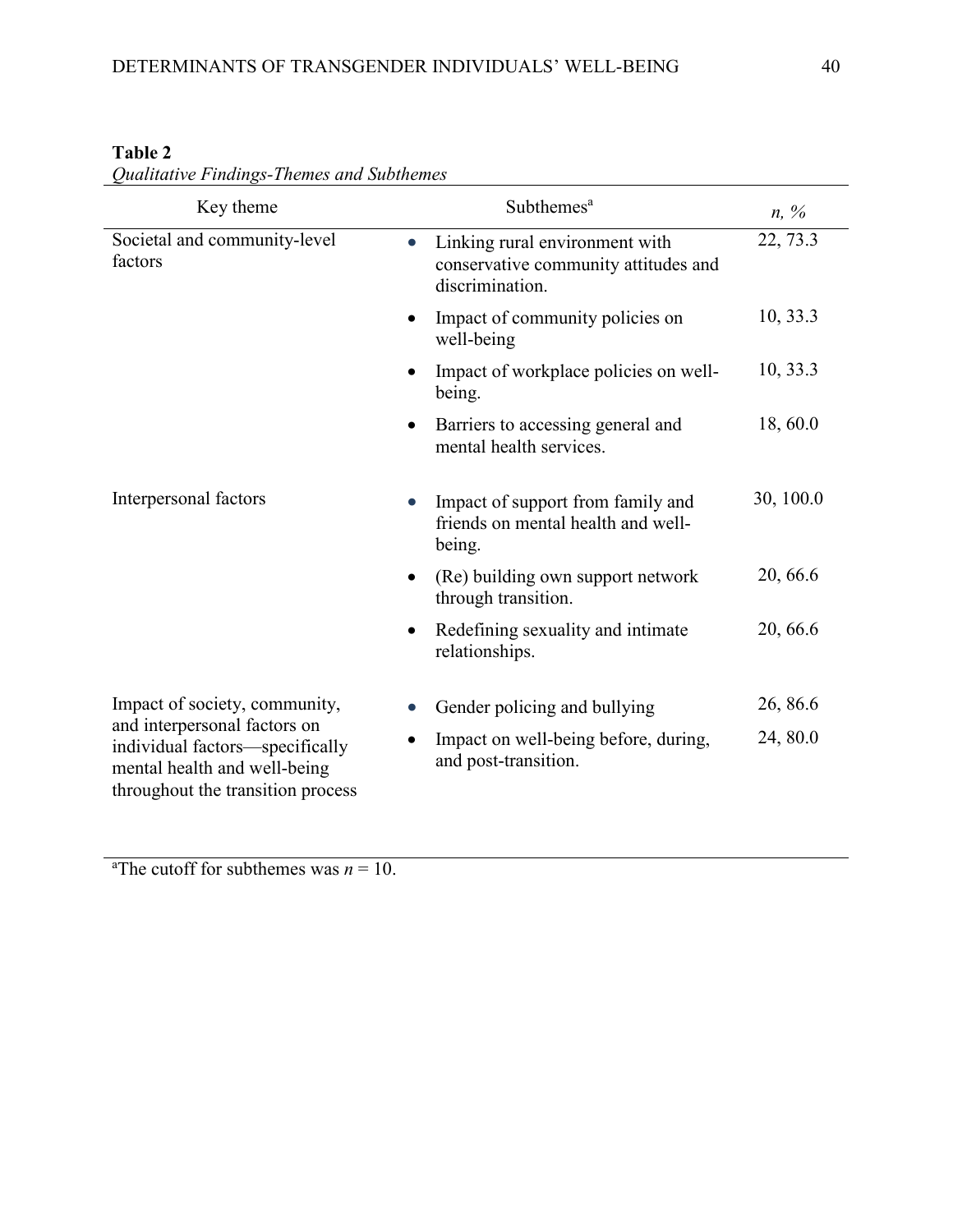#### **Appendix**

*Interview topics and questions*

| Topic                       | Question                                                                                                                                                                                                                                                                                                                                                                                                                                                                                                                                                                                                                                                                                                                                                                                                                                                                                                                                                                                                                                                                                                                                                                                                                                                                                                                            |
|-----------------------------|-------------------------------------------------------------------------------------------------------------------------------------------------------------------------------------------------------------------------------------------------------------------------------------------------------------------------------------------------------------------------------------------------------------------------------------------------------------------------------------------------------------------------------------------------------------------------------------------------------------------------------------------------------------------------------------------------------------------------------------------------------------------------------------------------------------------------------------------------------------------------------------------------------------------------------------------------------------------------------------------------------------------------------------------------------------------------------------------------------------------------------------------------------------------------------------------------------------------------------------------------------------------------------------------------------------------------------------|
| Demographics                | How old are you?<br>$\bullet$<br>In what city and state were you born?<br>٠<br>What is the zip code where you live now?<br>How long have you lived there?<br>$\bullet$<br>How long have you lived in Montana?<br>$\bullet$<br>Tell me about your race/ethnicity.<br>$\bullet$<br>What grade or education level did you complete in school?<br>$\bullet$<br>Can you describe your living arrangements?<br>How is this living situation for you?<br>How many people live in your household?<br>Can you describe their relationship to you?<br>Are any of them children?<br>Do you have children? If so, what are their ages?<br>The following question was added to the $2nd$ version of the interview protocol:<br>Have you served in the military?                                                                                                                                                                                                                                                                                                                                                                                                                                                                                                                                                                                  |
| Gender Identity             | How would you describe your gender identity at present?<br>$\bullet$<br>What was the gender you were assigned at birth?<br>Tell me about your experiences starting when you first realized that you did not<br>identify as the gender you were assigned at birth?<br>Are you currently on any form of hormone therapy or have you ever done any<br>hormone therapy? If not, do you plan to take hormone therapy?<br>Have you transitioned in any other way? If so, what did transitioning mean for<br>you and how do you feel now? Do you plan any other changes or procedures<br>toward your transition?<br>When did you transition?<br>• Where did you transition or where do they plan to transition? If not in Montana,<br>why?<br>What has the impact of transition been on your emotional well-being?<br>If you are not living as your identified gender-please describe why not? If you<br>are not living as your identified gender, what is your expectation of how you<br>will be treated by others in your town and in general if you do come out?<br>The following questions were added to the $2nd$ version of the interview protocol:<br>Are you satisfied with where you are at (in regard to your gender identity)? Can<br>you tell me specifically about what it was like for you during the transition<br>process? |
| Social<br>Network/Community | How important is it to you to be seen by others as your identified gender?<br>In what situations are you open about being a trans person or having a trans<br>history?<br>In what situations are you not open about being a trans person or having a trans<br>$\bullet$<br>history?<br>How have others responded to you after you have told them you identify as<br>transgender?<br>Describe your social support system.<br>$\bullet$<br>What social networks do you feel a part of?<br>٠<br>Describe your relationship with your family members at present.<br>$\bullet$<br>Who does your family include?<br>Have you come out to your family?<br>How have you been received by your family since you came out to them?                                                                                                                                                                                                                                                                                                                                                                                                                                                                                                                                                                                                            |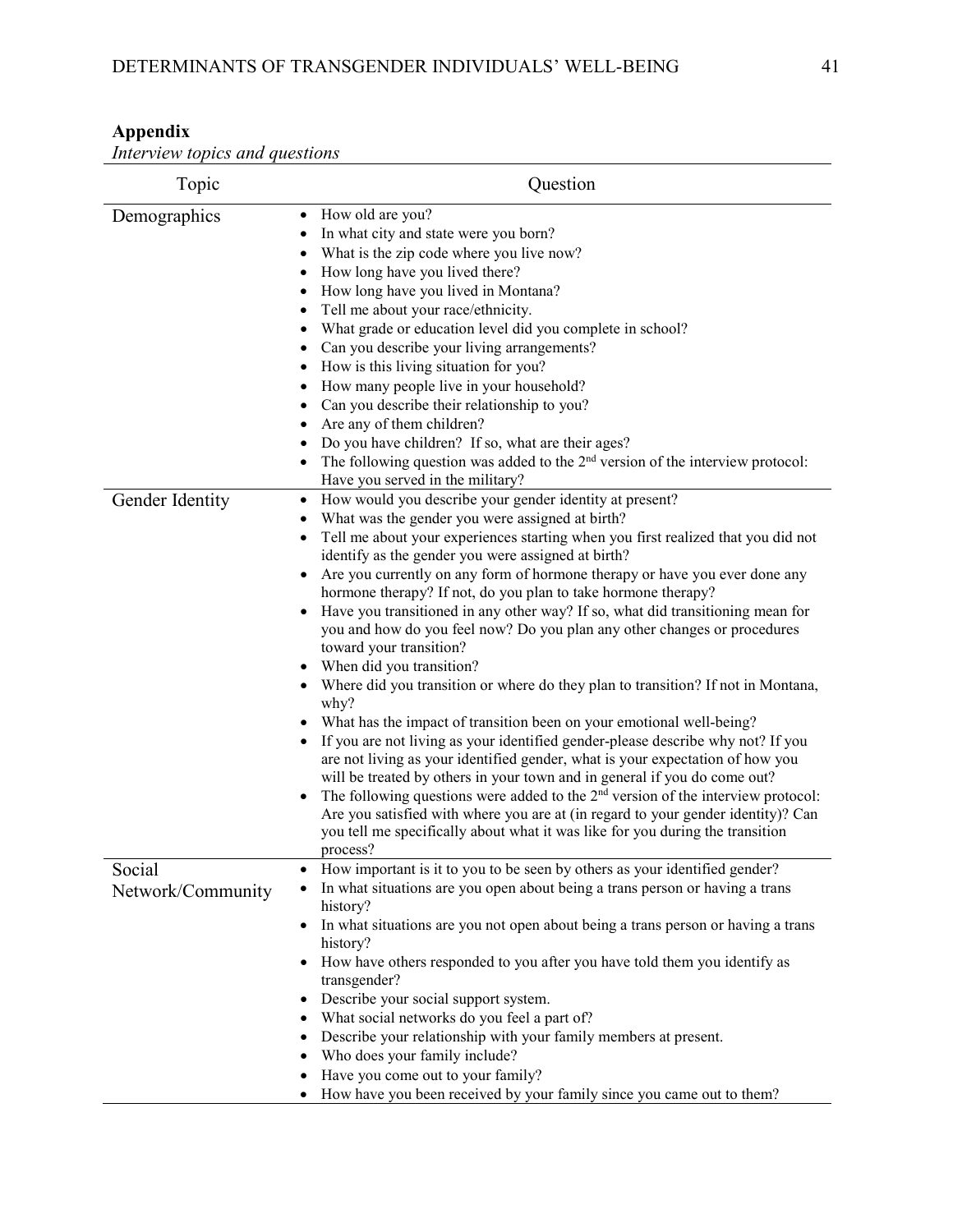|                | Is your relationship with family members different than before you came out to<br>them?<br>Did your relationship with your family change through this process?<br>$\bullet$<br>How did that impact your emotional well-being?<br>How does your relationship with your family members impact you in your daily<br>life?<br>• Describe your friends and social life.<br>• Have you discussed your gender identity with your friends?<br>• How did that impact your relationships?<br>Are your friends different now than before transition?<br>• Have you lost or gained friendships through transition?<br>• How have these changes in friendships impacted your emotional well-being?<br>• Describe your relationship with your children<br>• Have you discussed your gender identity with your children?<br>$\bullet$ If so, how long ago?<br>• How did they respond?<br>• How is your relationship with them now different from before you came out to<br>them?]<br>Has your relationship with your children changed with your transition?<br>• How does your relationship with your children impact you?<br>As a trans person, what is it like to live in the town you live in?<br>Describe your town or where you live, the atmosphere, your comfort level there.<br>How is/did transitioning impact your sense of belonging or sense of community<br>where you live?<br>The following questions were added to the $2nd$ version of the interview protocol:<br>Do you identify as two-spirit? If yes or no, how does identifying as two-spirit<br>(or non-two-spirit) impact you within your culture and community? If yes, how<br>do you see your identity as transgender and two-spirit as relating to each other? |
|----------------|--------------------------------------------------------------------------------------------------------------------------------------------------------------------------------------------------------------------------------------------------------------------------------------------------------------------------------------------------------------------------------------------------------------------------------------------------------------------------------------------------------------------------------------------------------------------------------------------------------------------------------------------------------------------------------------------------------------------------------------------------------------------------------------------------------------------------------------------------------------------------------------------------------------------------------------------------------------------------------------------------------------------------------------------------------------------------------------------------------------------------------------------------------------------------------------------------------------------------------------------------------------------------------------------------------------------------------------------------------------------------------------------------------------------------------------------------------------------------------------------------------------------------------------------------------------------------------------------------------------------------------------------------------------------------------------------------------------------------|
|                | The following question was redacted from the $2nd$ version of the interview                                                                                                                                                                                                                                                                                                                                                                                                                                                                                                                                                                                                                                                                                                                                                                                                                                                                                                                                                                                                                                                                                                                                                                                                                                                                                                                                                                                                                                                                                                                                                                                                                                              |
| Discrimination | protocol: What social networks do you feel a part of?<br>• Have you experienced discrimination in your community or elsewhere? If so,                                                                                                                                                                                                                                                                                                                                                                                                                                                                                                                                                                                                                                                                                                                                                                                                                                                                                                                                                                                                                                                                                                                                                                                                                                                                                                                                                                                                                                                                                                                                                                                    |
|                | what types of discrimination have you experienced?<br>Where have you experienced discrimination?<br>How has this discrimination impacted you?<br>Where do you feel safe? Where do you not feel safe?                                                                                                                                                                                                                                                                                                                                                                                                                                                                                                                                                                                                                                                                                                                                                                                                                                                                                                                                                                                                                                                                                                                                                                                                                                                                                                                                                                                                                                                                                                                     |
| Employment     | What do you do for work?<br>What was your income this past year?<br>$\bullet$<br>How many people, including yourself, do you support by your income?<br>Tell me about how your work environment is for you.                                                                                                                                                                                                                                                                                                                                                                                                                                                                                                                                                                                                                                                                                                                                                                                                                                                                                                                                                                                                                                                                                                                                                                                                                                                                                                                                                                                                                                                                                                              |
|                | Are you out as trans at work?<br>Did you transition on the job?<br>How have you been treated by your coworkers?<br>Has your being out (or transition) impacted your past employment and/or<br>current employment?                                                                                                                                                                                                                                                                                                                                                                                                                                                                                                                                                                                                                                                                                                                                                                                                                                                                                                                                                                                                                                                                                                                                                                                                                                                                                                                                                                                                                                                                                                        |
|                | How has your experience at your place of work impacted your well-being?<br>The following question was added to the $2nd$ version of the interview protocol: If<br>military experience, where were you in your transition at the time? What was<br>your experience?                                                                                                                                                                                                                                                                                                                                                                                                                                                                                                                                                                                                                                                                                                                                                                                                                                                                                                                                                                                                                                                                                                                                                                                                                                                                                                                                                                                                                                                       |
| Sexuality      | Describe your relationship history and any current relationship you are in.<br>Which sex(es) or gender(s) are you most attracted to sexually?<br>How would you describe your current satisfaction in your relationship?<br>How has identifying as trans affected your intimate relationships?<br>How has identifying as trans impacted your feelings about yourself in your<br>$\bullet$                                                                                                                                                                                                                                                                                                                                                                                                                                                                                                                                                                                                                                                                                                                                                                                                                                                                                                                                                                                                                                                                                                                                                                                                                                                                                                                                 |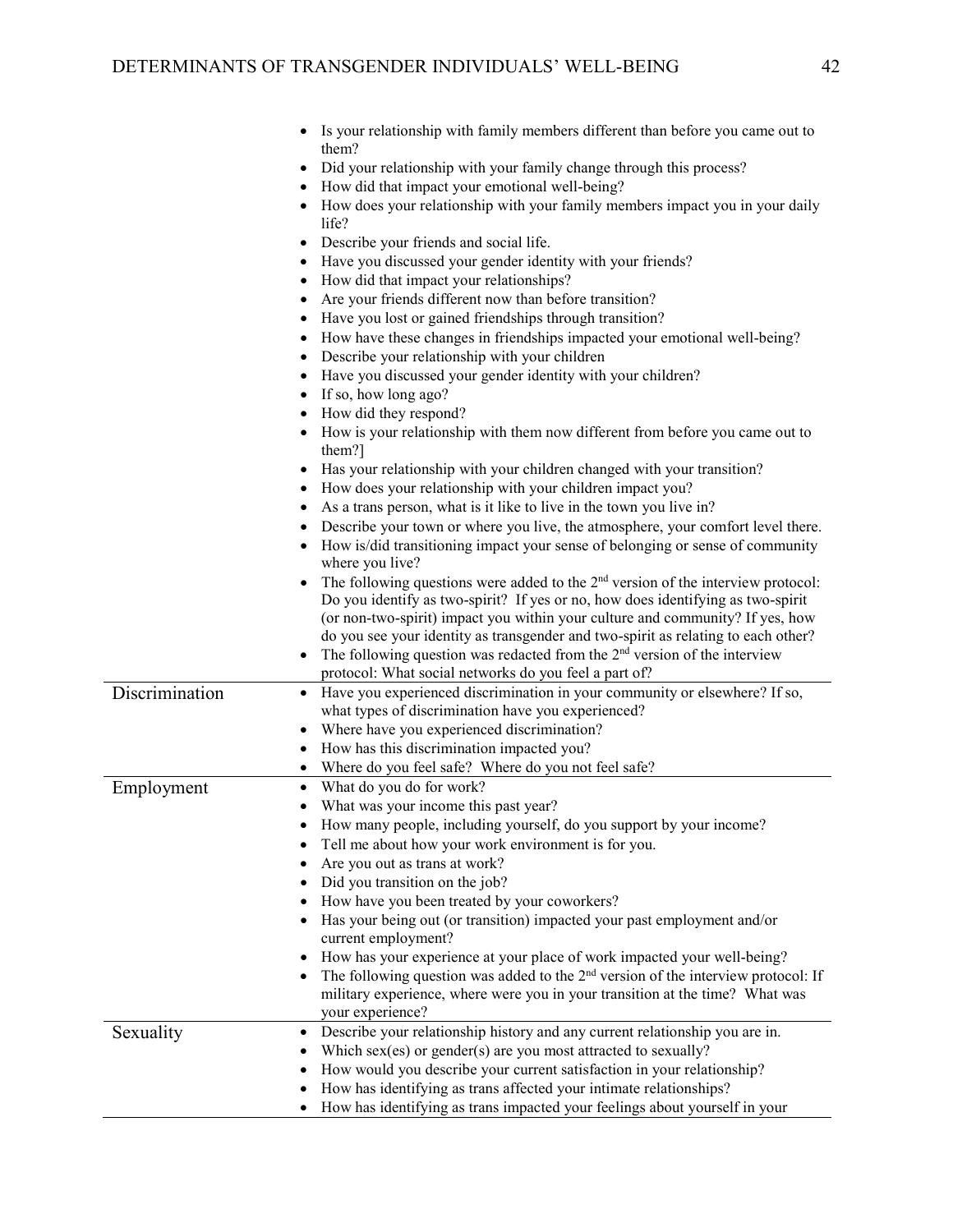|              | relationships? What have you told partners about your history?                   |
|--------------|----------------------------------------------------------------------------------|
|              | Have you ever traded sex for drugs, a place to stay, or other things you need?   |
|              | Has any trans person you know in Montana?                                        |
|              | How does/did doing this impact your well-being?                                  |
|              |                                                                                  |
|              | Have you ever traded sex for money? Has any trans person you know in<br>Montana? |
|              | How does/did doing this impact your well-being?                                  |
|              | Have you ever been sexually assaulted, abused, raped, or molested?               |
|              | What is your HIV status?                                                         |
|              | If positive, how did you get HIV?                                                |
|              |                                                                                  |
|              | How does your HIV status impact you and your well-being?                         |
|              | Have you ever and are you currently receiving services for your HIV diagnosis?   |
|              | The following question was added to the $2nd$ version of the interview protocol: |
|              | Can you describe how being trans has in the past and does currently impact your  |
|              | well-being?                                                                      |
| Legal        | Have you been involved in any legal charges against you or had interactions      |
|              | with the police?                                                                 |
|              | Where were you at in your transition when you were charged/had an interaction    |
|              | with the police?                                                                 |
|              | How were you treated?                                                            |
|              | • Did you experience discrimination? If yes, what type of discrimination? By     |
|              | whom?                                                                            |
|              | How did your legal issues, if any, impact your mental health or well-being?      |
|              | Have you been in jail or prison? For how long?                                   |
|              | Where were you at in your transition when you were in jail/prison?               |
|              | How were you treated?                                                            |
|              | Did you experience discrimination?                                               |
|              | How did your time in jail/prison, if any, impact your mental health or well-     |
|              | being?                                                                           |
|              | How do national and/or local laws or institutional policies impact your mental   |
|              | health/well being as a trans person? If so, describe.                            |
|              | Does your political affiliation affect your well being as a trans person? If so, |
|              | how?                                                                             |
|              | Have you attempted to or received corrected identification documentation to      |
|              | match your identified gender?                                                    |
|              | Describe any difficulties you faced in the process of correcting your            |
|              | documentation?                                                                   |
|              | How has this impacted your emotional well-being?                                 |
|              | Do you have a place of worship?                                                  |
| Spirituality |                                                                                  |
|              | How have you been treated by people in your place of worship?                    |
|              | How has your transition affected your experience in your place of worship? If    |
|              | yes, how has that experience of your place of worship impacted your emotional    |
|              | well-being?                                                                      |
|              | What is your sense of community there?                                           |
|              | How does your spirituality and practice impact your well-being?                  |
|              | The following question was added to the $2nd$ version of the interview protocol: |
|              | Do you feel welcome in faith communities that you wish to be a part of?          |
| Medical      | How would you describe your past and current physical health?<br>$\bullet$       |
|              | Do you have any chronic illnesses, current illnesses or disabilities?            |
|              | Do you exercise regularly?                                                       |
|              |                                                                                  |
|              | Do you have any kind of health insurance?                                        |
|              | Where do you go if you are sick or need some advice about your health?           |
|              | When was the last time you saw a medical provider? Describe the reason for       |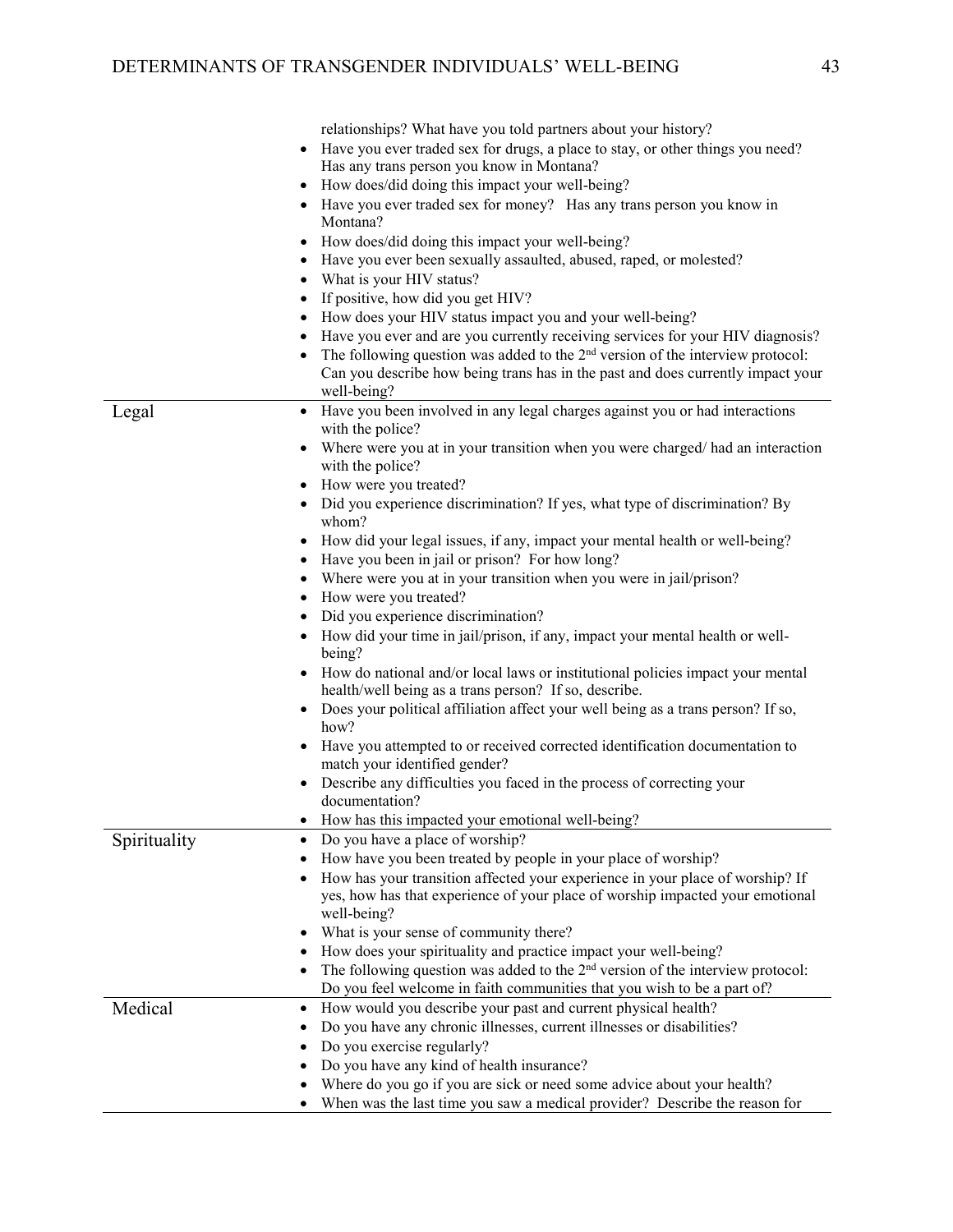|                             | seeing the provider. In what setting?                                                      |
|-----------------------------|--------------------------------------------------------------------------------------------|
|                             | What were other times you have seen a medical provider? In what setting?                   |
|                             | Describe your experiences with medical providers you have seen?                            |
|                             | How have those experiences impacted you?                                                   |
|                             | Do you experience and barriers to healthcare and your physical health (and have            |
|                             | you in the past)?                                                                          |
|                             | If so, how do these barriers impact your well-being (how have they in the past)?           |
|                             | The following question was added to the $2nd$ version of the interview protocol:           |
|                             | If you have found medical care that meets your needs as a trans person, how did            |
|                             | you go about finding this care?                                                            |
|                             | Describe, in your own opinion, your current mental health or emotional well-               |
| <b>Emotional Well-being</b> | $\bullet$<br>being.                                                                        |
|                             |                                                                                            |
|                             | Describe your past mental health or emotional well-being.                                  |
|                             | Where were you at in your transition and was that related to your mental health            |
|                             | at that time? If so, describe.                                                             |
|                             | What, if anything has changed?                                                             |
|                             | Have you in the past, and are you currently using any type of mental health<br>care?       |
|                             | • Describe why you sought out mental health care?                                          |
|                             | • What has your experience been with the mental health practitioner(s) you have            |
|                             | seen?                                                                                      |
|                             | • How has the care you have received impacted your emotional well-being?                   |
|                             | • What barriers do you experience currently or have you experienced in the past            |
|                             | regarding getting mental health care?                                                      |
|                             | What do mental health resources or services need to look like for transgender              |
|                             | persons living in rural Montana?                                                           |
|                             | The following questions were added to the $2nd$ version of the interview protocol:         |
|                             | If past mental health issues, how would you relate your past mental health                 |
|                             | struggles to being trans? To what factors do you attribute this change in mental           |
|                             | health? Is this due to transitioning or your ability to transition? If so, how?            |
| Substance Use/Other         | • How have alcohol, tobacco and recreational drugs been a part of your life? Are           |
| Addictions                  | they currently a part of your life?                                                        |
|                             | How often do you use each substance?                                                       |
|                             | How much do you use each substance per day?                                                |
|                             | How has each substance affected your life?                                                 |
|                             | Have you received treatment for the given substance?                                       |
|                             | Have you ever been treated for an eating disorder, gambling, or co-dependency?             |
|                             | When and for how long did you have this problem? Is it still present?                      |
|                             | How did/does having this problem affect your life?                                         |
|                             | From whom (type of provider) did/are you receive(ing) treatment?                           |
|                             | How is/was your experience with treatment?                                                 |
|                             | Do you or have you attended a 12 step or other support group(s)?                           |
|                             | How were/are you treated by others there?                                                  |
|                             | How has your experience in this group impacted your emotional well-being?                  |
|                             | The following question was added to the 2 <sup>nd</sup> version of the interview protocol: |
|                             | Was/Is your use of (name the substance) related to being trans (struggles)? Can            |
|                             | you describe how?                                                                          |
| Suicide                     | Has anyone you know in Montana committed suicide? If so, were any of those                 |
|                             | trans persons?                                                                             |
|                             | Have you ever in the past had suicidal thoughts or thoughts of wanting to end              |
|                             | your life?                                                                                 |
|                             | Are you currently having any suicidal thoughts or thoughts of wanting to end<br>your life? |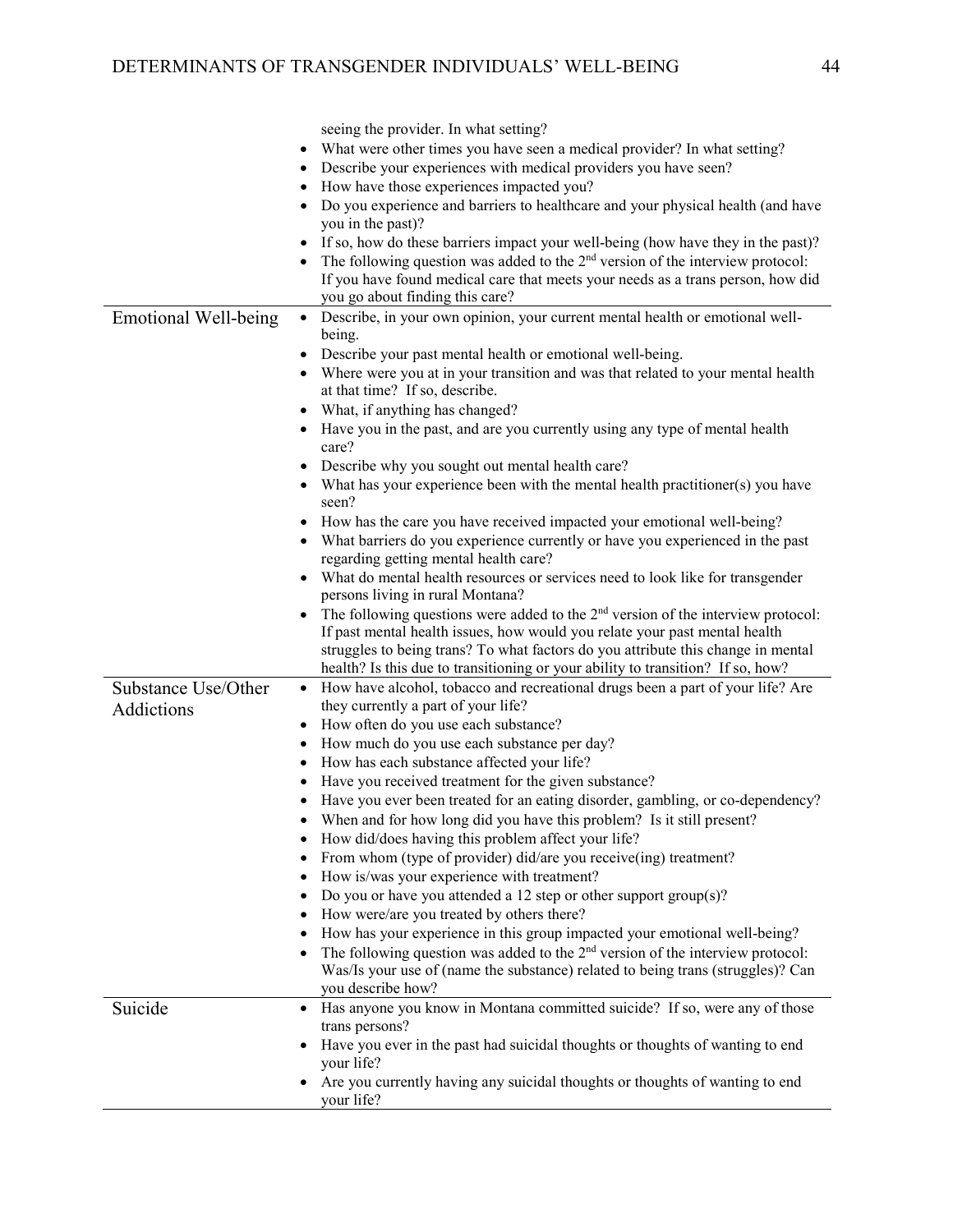|                          | • The following questions were added to the $2nd$ version of the interview protocol:<br>If yes to suicidal ideation, Can you describe when that was and what was going<br>on in your life at that time? Were these events going on in your life related to<br>being trans and if so how? Was your suicidality related to being trans? If so,<br>how was it related? Was the place you were at your transition (or lack of<br>transitioning) related to your suicidality? If no current suicidality but had past<br>suicidality, what factors have changed in your life that you are no longer<br>suicidal? Are these factors related to being trans?<br>The following question was redacted from the $2nd$ version of the interview<br>protocol: Can you describe when that was and what was going on in your life at<br>that time? |
|--------------------------|-------------------------------------------------------------------------------------------------------------------------------------------------------------------------------------------------------------------------------------------------------------------------------------------------------------------------------------------------------------------------------------------------------------------------------------------------------------------------------------------------------------------------------------------------------------------------------------------------------------------------------------------------------------------------------------------------------------------------------------------------------------------------------------------------------------------------------------|
| <b>Closing Questions</b> | Do you perceive any barriers or benefits to your well-being as a trans person<br>living in Montana that we have not covered in this conversation? If so, describe.<br>What else would be important for me to know or understand about you?<br>What services are needed where you live in Montana now that you have thought<br>about all of these things?<br>How would the needs you just described compare to the needs of other rural<br>trans people in Montana?                                                                                                                                                                                                                                                                                                                                                                  |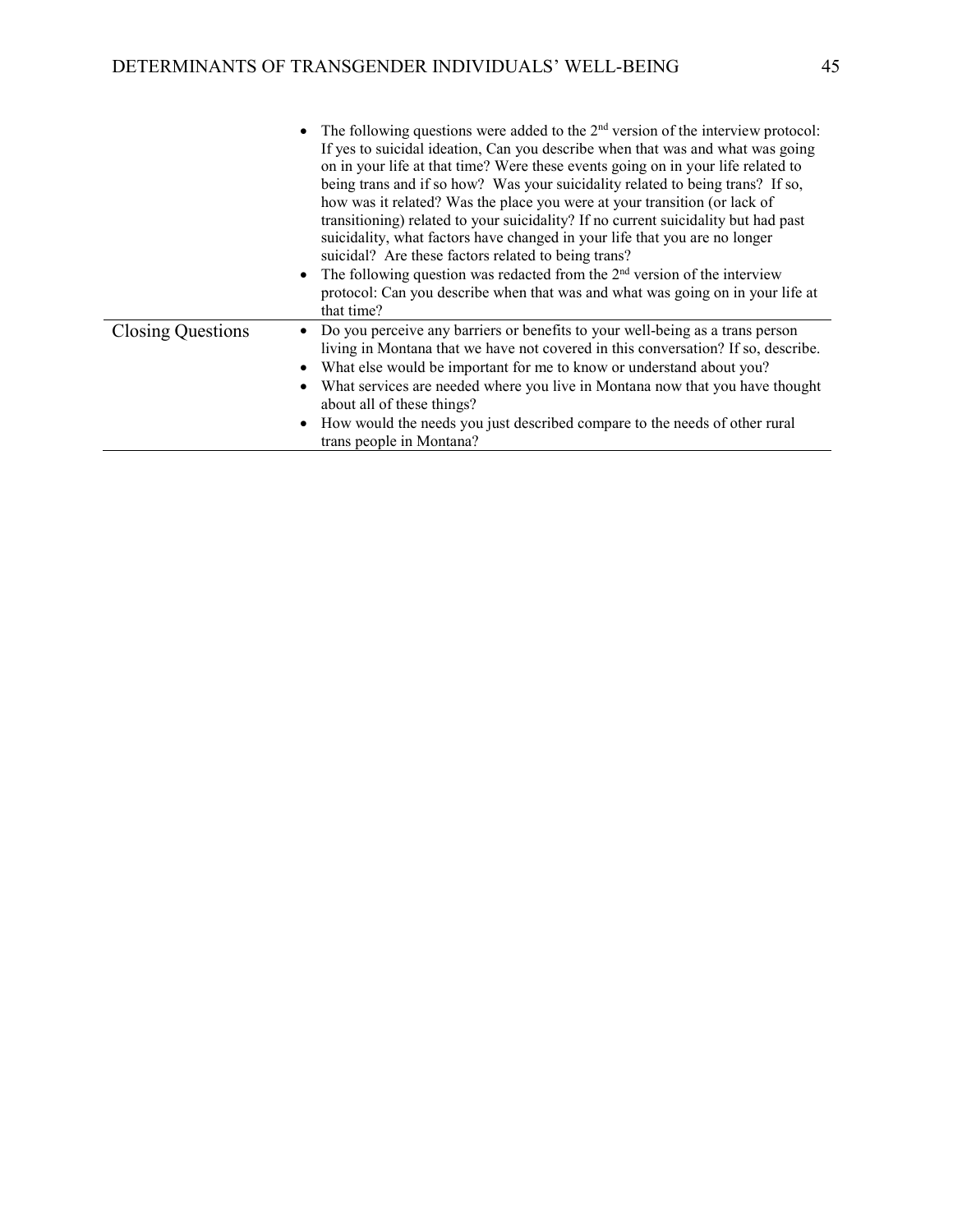|                                             |                  | Participants (N=30) |  |
|---------------------------------------------|------------------|---------------------|--|
| Characteristics                             | $\boldsymbol{n}$ | $\frac{0}{0}$       |  |
| Gender identified <sup>a</sup>              |                  |                     |  |
| Male                                        | 9                | 30.0                |  |
| Female                                      | 15               | 50.0                |  |
| Non-binary                                  | 6                | 20.0                |  |
| Two Spirit                                  | $\overline{2}$   | 6.7                 |  |
| Gender assigned at birth                    |                  |                     |  |
| Male                                        | 17               |                     |  |
| Female                                      | 13               |                     |  |
| Race/Ethnicity <sup>b</sup>                 |                  |                     |  |
| Caucasian                                   | 23               | 76.6                |  |
| Part Native American                        | $\overline{2}$   | 6.7                 |  |
| Native American                             | 1                | 3.3                 |  |
| Native American, Indigenous, Mestizo, Mixed | 1                | 3.3                 |  |
| Hispanic                                    | 1                | 3.3                 |  |
| Latino American                             | 1                | 3.3                 |  |
| Caucasian Pacific Islander                  | 1                | 3.3                 |  |
| Education                                   |                  |                     |  |
| Some high school                            | $\overline{2}$   | 6.7                 |  |
| High school degree/GED                      | 15               | 50.0                |  |
| Associate's degree                          | $\mathbf{1}$     | 3.3                 |  |
| College degree                              | 9                | 30.0                |  |
| Master's degree                             | $\overline{2}$   | 6.7                 |  |
| Ph.D./Professional degree                   | $\mathbf{1}$     | 3.3                 |  |
| Relationship status                         |                  |                     |  |
| Single                                      | 10               | 30.0                |  |
| Single/divorced                             | 4                | 13.3                |  |
| Partnered                                   | 3                | 10.0                |  |
| Partnered/divorced                          | 4                | 13.3                |  |
| Married                                     | 3                | 1.0                 |  |
| Married/divorced                            | 5                | 16.7                |  |
| Separated                                   | $\mathbf{I}$     | 3.3                 |  |
| Employment                                  |                  |                     |  |
| Unemployed                                  | $\tau$           | 23.3                |  |
| Employed part-time                          | 6                | 20.0                |  |
| Employed full-time                          | 13               | 43.3                |  |
| Retired                                     | 1                | 3.3                 |  |
| Semi-retired                                | 1                | 3.3                 |  |
| Disability                                  |                  | 3.3                 |  |
| Volunteer only                              |                  | 3.3                 |  |

## **Table 1**

*Descriptive Analyses*

<sup>a</sup> Gender Identities are not mutually exclusive as some individuals self-identified in more than one category.

**b** Race/Ethnicity responses were self-described by the participants.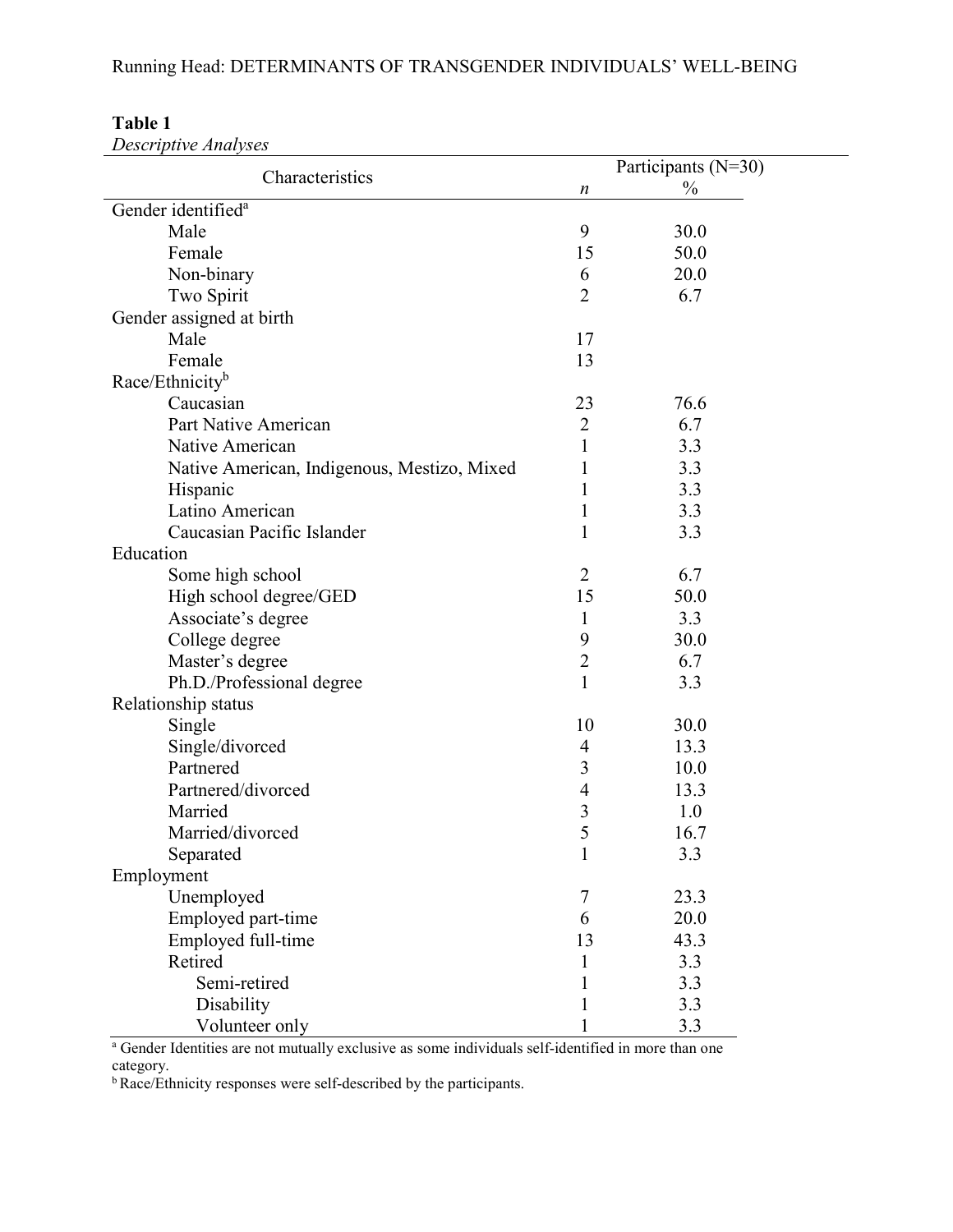| Key theme                                                                                                                            | Subthemes <sup>a</sup>                                                                                 | $n, \%$   |
|--------------------------------------------------------------------------------------------------------------------------------------|--------------------------------------------------------------------------------------------------------|-----------|
| Societal and community-level<br>factors                                                                                              | Linking rural environment with<br>$\bullet$<br>conservative community attitudes and<br>discrimination. | 22, 73.3  |
|                                                                                                                                      | Impact of community policies on<br>$\bullet$<br>well-being                                             | 10, 33.3  |
|                                                                                                                                      | Impact of workplace policies on well-<br>being.                                                        | 10, 33.3  |
|                                                                                                                                      | Barriers to accessing general and<br>$\bullet$<br>mental health services.                              | 18,60.0   |
| Interpersonal factors                                                                                                                | Impact of support from family and<br>friends on mental health and well-<br>being.                      | 30, 100.0 |
|                                                                                                                                      | (Re) building own support network<br>$\bullet$<br>through transition.                                  | 20, 66.6  |
|                                                                                                                                      | Redefining sexuality and intimate<br>$\bullet$<br>relationships.                                       | 20, 66.6  |
| Impact of society, community,                                                                                                        | Gender policing and bullying                                                                           | 26, 86.6  |
| and interpersonal factors on<br>individual factors-specifically<br>mental health and well-being<br>throughout the transition process | Impact on well-being before, during,<br>and post-transition.                                           | 24, 80.0  |

### **Table 2**

*Qualitative Findings-Themes and Subthemes* 

<sup>a</sup>The cutoff for subthemes was  $n = 10$ .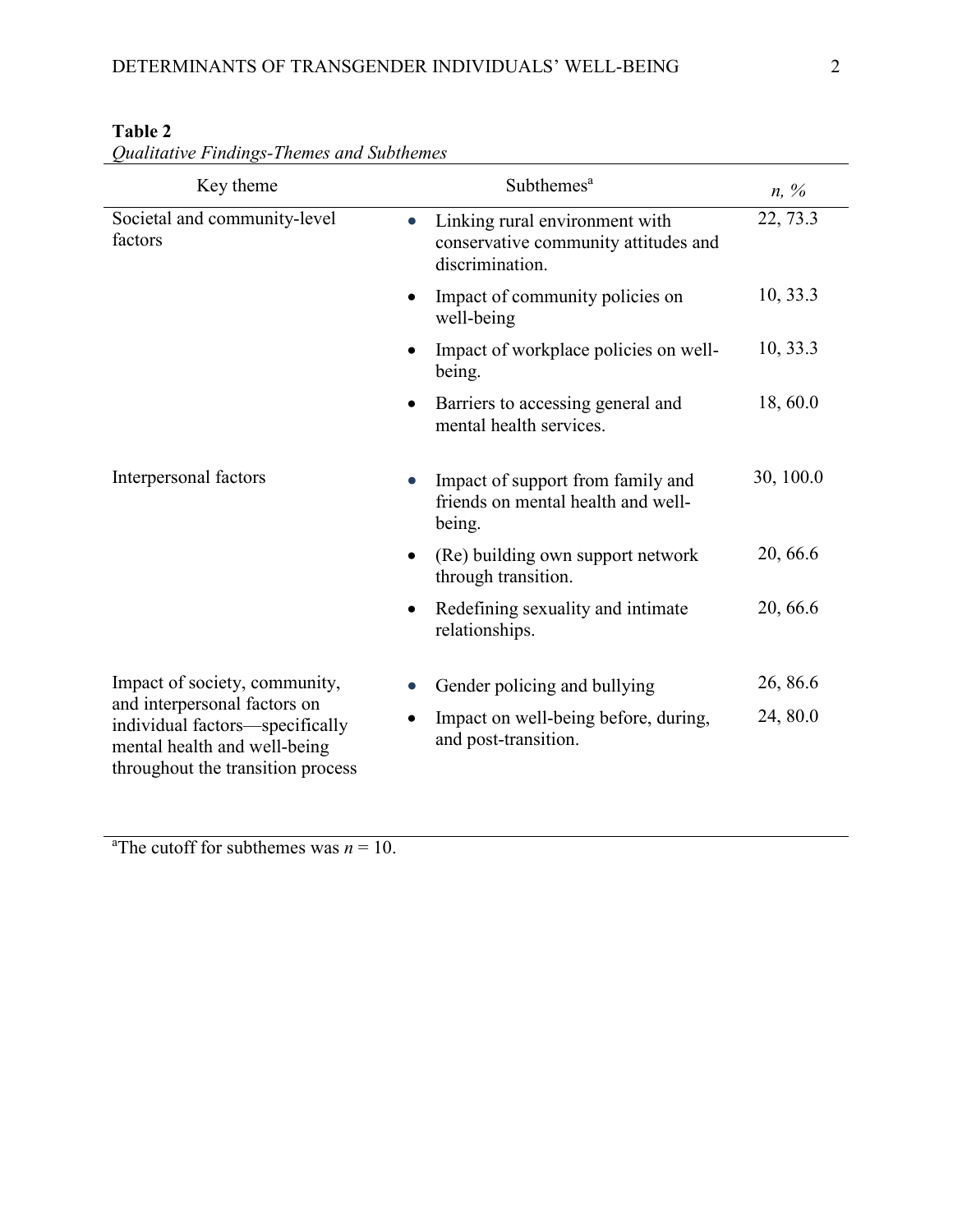#### **Appendix**

*Interview topics and questions*

| Topic                       | Question                                                                                                                                                                                                                                                                                                                                                                                                                                                                                                                                                                                                                                                                                                                                                                                                                                                                                                                                                                                                                                                                                                                                                                                                                                                                                                                            |
|-----------------------------|-------------------------------------------------------------------------------------------------------------------------------------------------------------------------------------------------------------------------------------------------------------------------------------------------------------------------------------------------------------------------------------------------------------------------------------------------------------------------------------------------------------------------------------------------------------------------------------------------------------------------------------------------------------------------------------------------------------------------------------------------------------------------------------------------------------------------------------------------------------------------------------------------------------------------------------------------------------------------------------------------------------------------------------------------------------------------------------------------------------------------------------------------------------------------------------------------------------------------------------------------------------------------------------------------------------------------------------|
| Demographics                | How old are you?<br>$\bullet$<br>In what city and state were you born?<br>٠<br>What is the zip code where you live now?<br>$\bullet$<br>How long have you lived there?<br>$\bullet$<br>How long have you lived in Montana?<br>$\bullet$<br>Tell me about your race/ethnicity.<br>$\bullet$<br>What grade or education level did you complete in school?<br>$\bullet$<br>Can you describe your living arrangements?<br>How is this living situation for you?<br>How many people live in your household?<br>Can you describe their relationship to you?<br>Are any of them children?<br>Do you have children? If so, what are their ages?<br>The following question was added to the $2nd$ version of the interview protocol:<br>Have you served in the military?                                                                                                                                                                                                                                                                                                                                                                                                                                                                                                                                                                     |
| Gender Identity             | How would you describe your gender identity at present?<br>$\bullet$<br>What was the gender you were assigned at birth?<br>Tell me about your experiences starting when you first realized that you did not<br>identify as the gender you were assigned at birth?<br>Are you currently on any form of hormone therapy or have you ever done any<br>hormone therapy? If not, do you plan to take hormone therapy?<br>Have you transitioned in any other way? If so, what did transitioning mean for<br>you and how do you feel now? Do you plan any other changes or procedures<br>toward your transition?<br>When did you transition?<br>• Where did you transition or where do they plan to transition? If not in Montana,<br>why?<br>What has the impact of transition been on your emotional well-being?<br>If you are not living as your identified gender-please describe why not? If you<br>are not living as your identified gender, what is your expectation of how you<br>will be treated by others in your town and in general if you do come out?<br>The following questions were added to the $2nd$ version of the interview protocol:<br>Are you satisfied with where you are at (in regard to your gender identity)? Can<br>you tell me specifically about what it was like for you during the transition<br>process? |
| Social<br>Network/Community | How important is it to you to be seen by others as your identified gender?<br>In what situations are you open about being a trans person or having a trans<br>history?<br>In what situations are you not open about being a trans person or having a trans<br>history?<br>How have others responded to you after you have told them you identify as<br>transgender?<br>Describe your social support system.<br>What social networks do you feel a part of?<br>$\bullet$<br>Describe your relationship with your family members at present.<br>$\bullet$<br>Who does your family include?<br>Have you come out to your family?<br>How have you been received by your family since you came out to them?<br>$\bullet$                                                                                                                                                                                                                                                                                                                                                                                                                                                                                                                                                                                                                 |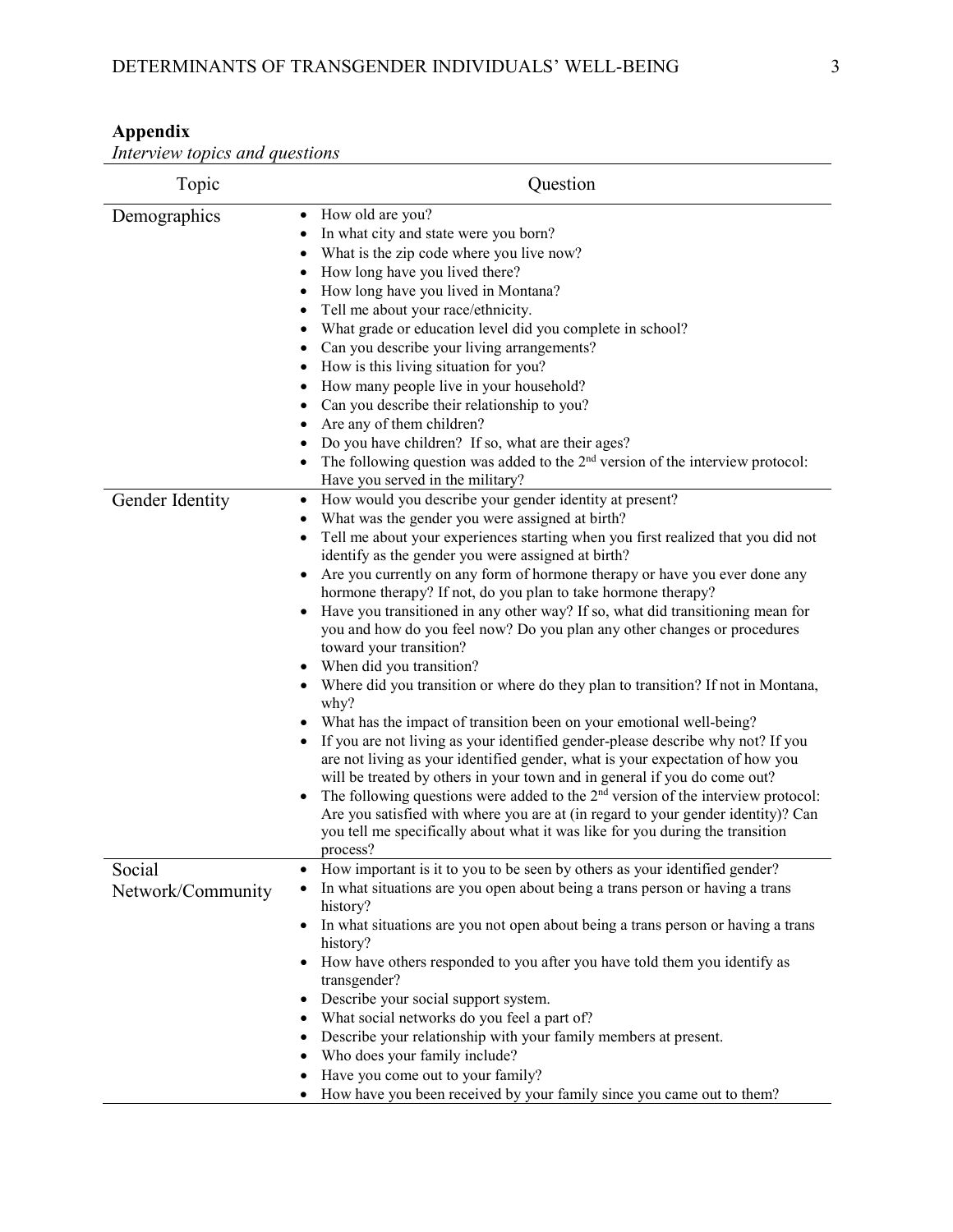|                | Is your relationship with family members different than before you came out to                                                                                      |
|----------------|---------------------------------------------------------------------------------------------------------------------------------------------------------------------|
|                | them?                                                                                                                                                               |
|                | Did your relationship with your family change through this process?                                                                                                 |
|                | How did that impact your emotional well-being?                                                                                                                      |
|                | How does your relationship with your family members impact you in your daily<br>life?                                                                               |
|                | Describe your friends and social life.<br>$\bullet$                                                                                                                 |
|                | Have you discussed your gender identity with your friends?                                                                                                          |
|                | How did that impact your relationships?                                                                                                                             |
|                | Are your friends different now than before transition?                                                                                                              |
|                | Have you lost or gained friendships through transition?                                                                                                             |
|                | How have these changes in friendships impacted your emotional well-being?                                                                                           |
|                | Describe your relationship with your children                                                                                                                       |
|                | Have you discussed your gender identity with your children?                                                                                                         |
|                | If so, how long ago?                                                                                                                                                |
|                | How did they respond?                                                                                                                                               |
|                | How is your relationship with them now different from before you came out to<br>them?]                                                                              |
|                | Has your relationship with your children changed with your transition?                                                                                              |
|                | How does your relationship with your children impact you?                                                                                                           |
|                | As a trans person, what is it like to live in the town you live in?                                                                                                 |
|                | Describe your town or where you live, the atmosphere, your comfort level there.                                                                                     |
|                | How is/did transitioning impact your sense of belonging or sense of community<br>where you live?                                                                    |
|                | The following questions were added to the $2nd$ version of the interview protocol:                                                                                  |
|                | Do you identify as two-spirit? If yes or no, how does identifying as two-spirit                                                                                     |
|                | (or non-two-spirit) impact you within your culture and community? If yes, how                                                                                       |
|                | do you see your identity as transgender and two-spirit as relating to each other?                                                                                   |
|                | The following question was redacted from the $2nd$ version of the interview                                                                                         |
|                | protocol: What social networks do you feel a part of?                                                                                                               |
| Discrimination | Have you experienced discrimination in your community or elsewhere? If so,                                                                                          |
|                | what types of discrimination have you experienced?                                                                                                                  |
|                | Where have you experienced discrimination?                                                                                                                          |
|                | How has this discrimination impacted you?                                                                                                                           |
|                | Where do you feel safe? Where do you not feel safe?                                                                                                                 |
| Employment     | What do you do for work?                                                                                                                                            |
|                | What was your income this past year?                                                                                                                                |
|                | How many people, including yourself, do you support by your income?                                                                                                 |
|                | Tell me about how your work environment is for you.                                                                                                                 |
|                | Are you out as trans at work?                                                                                                                                       |
|                | Did you transition on the job?                                                                                                                                      |
|                | How have you been treated by your coworkers?                                                                                                                        |
|                | Has your being out (or transition) impacted your past employment and/or<br>current employment?                                                                      |
|                | How has your experience at your place of work impacted your well-being?                                                                                             |
|                | The following question was added to the $2nd$ version of the interview protocol: If<br>military experience, where were you in your transition at the time? What was |
|                | your experience?<br>Describe your relationship history and any current relationship you are in.                                                                     |
| Sexuality      | $\bullet$                                                                                                                                                           |
|                | Which sex(es) or gender(s) are you most attracted to sexually?                                                                                                      |
|                | How would you describe your current satisfaction in your relationship?                                                                                              |
|                | How has identifying as trans affected your intimate relationships?<br>How has identifying as trans impacted your feelings about yourself in your                    |
|                |                                                                                                                                                                     |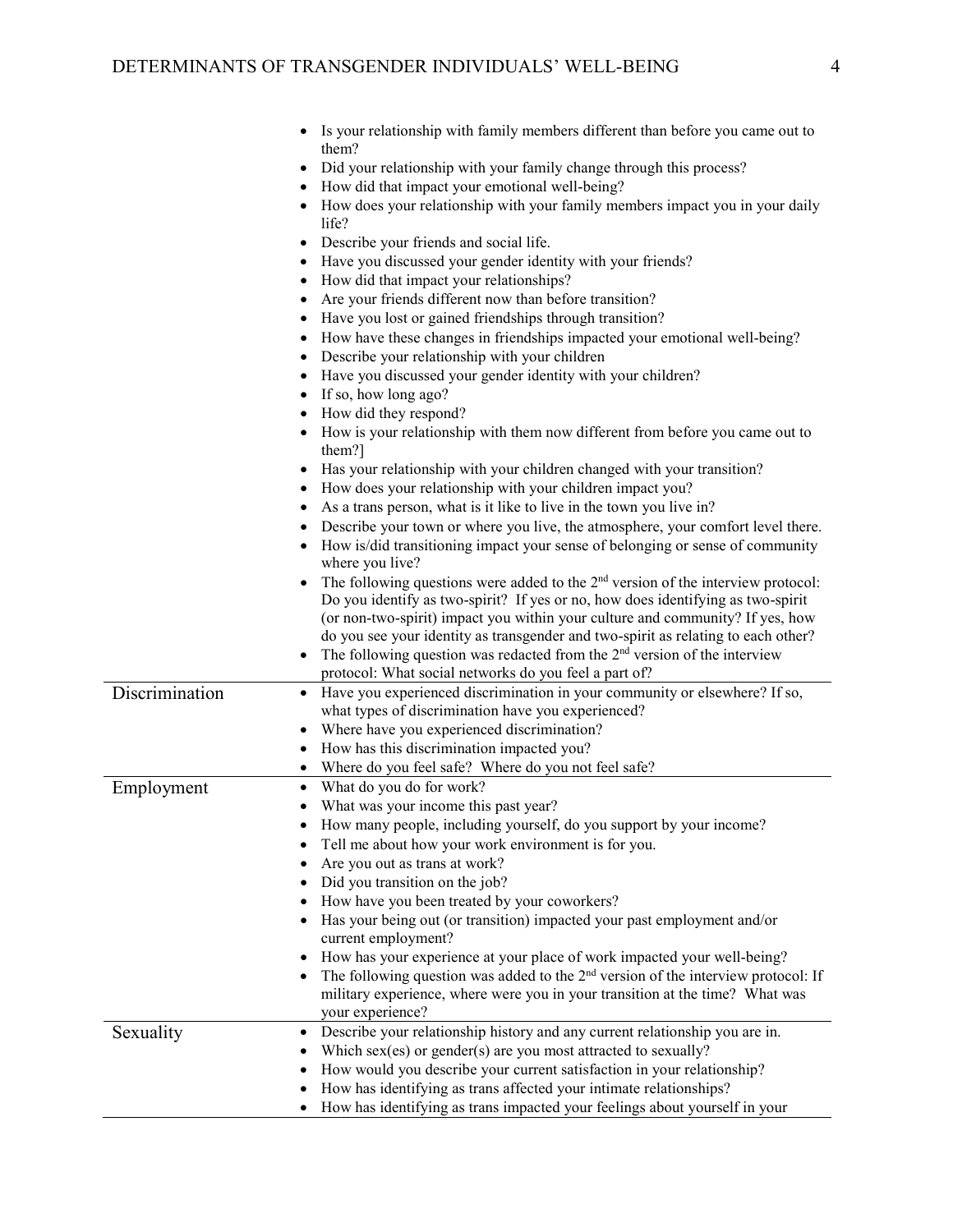|              | relationships? What have you told partners about your history?                     |
|--------------|------------------------------------------------------------------------------------|
|              | Have you ever traded sex for drugs, a place to stay, or other things you need?     |
|              | Has any trans person you know in Montana?                                          |
|              | How does/did doing this impact your well-being?                                    |
|              | • Have you ever traded sex for money? Has any trans person you know in             |
|              | Montana?                                                                           |
|              | How does/did doing this impact your well-being?                                    |
|              | Have you ever been sexually assaulted, abused, raped, or molested?                 |
|              | What is your HIV status?                                                           |
|              | If positive, how did you get HIV?                                                  |
|              | How does your HIV status impact you and your well-being?                           |
|              | Have you ever and are you currently receiving services for your HIV diagnosis?     |
|              | The following question was added to the $2nd$ version of the interview protocol:   |
|              | Can you describe how being trans has in the past and does currently impact your    |
|              | well-being?                                                                        |
| Legal        | • Have you been involved in any legal charges against you or had interactions      |
|              | with the police?                                                                   |
|              | Where were you at in your transition when you were charged/ had an interaction     |
|              | with the police?                                                                   |
|              | How were you treated?                                                              |
|              | • Did you experience discrimination? If yes, what type of discrimination? By       |
|              | whom?                                                                              |
|              | How did your legal issues, if any, impact your mental health or well-being?        |
|              | Have you been in jail or prison? For how long?                                     |
|              | Where were you at in your transition when you were in jail/prison?                 |
|              | How were you treated?                                                              |
|              | Did you experience discrimination?                                                 |
|              | • How did your time in jail/prison, if any, impact your mental health or well-     |
|              | being?                                                                             |
|              | • How do national and/or local laws or institutional policies impact your mental   |
|              | health/well being as a trans person? If so, describe.                              |
|              | • Does your political affiliation affect your well being as a trans person? If so, |
|              | how?                                                                               |
|              | Have you attempted to or received corrected identification documentation to        |
|              | match your identified gender?                                                      |
|              | Describe any difficulties you faced in the process of correcting your              |
|              | documentation?                                                                     |
|              | How has this impacted your emotional well-being?                                   |
| Spirituality | Do you have a place of worship?                                                    |
|              | How have you been treated by people in your place of worship?                      |
|              | How has your transition affected your experience in your place of worship? If      |
|              | yes, how has that experience of your place of worship impacted your emotional      |
|              | well-being?                                                                        |
|              | What is your sense of community there?<br>٠                                        |
|              | How does your spirituality and practice impact your well-being?                    |
|              | The following question was added to the $2nd$ version of the interview protocol:   |
|              | Do you feel welcome in faith communities that you wish to be a part of?            |
| Medical      | How would you describe your past and current physical health?<br>٠                 |
|              | Do you have any chronic illnesses, current illnesses or disabilities?              |
|              | Do you exercise regularly?                                                         |
|              | Do you have any kind of health insurance?                                          |
|              |                                                                                    |
|              | Where do you go if you are sick or need some advice about your health?             |
|              | When was the last time you saw a medical provider? Describe the reason for         |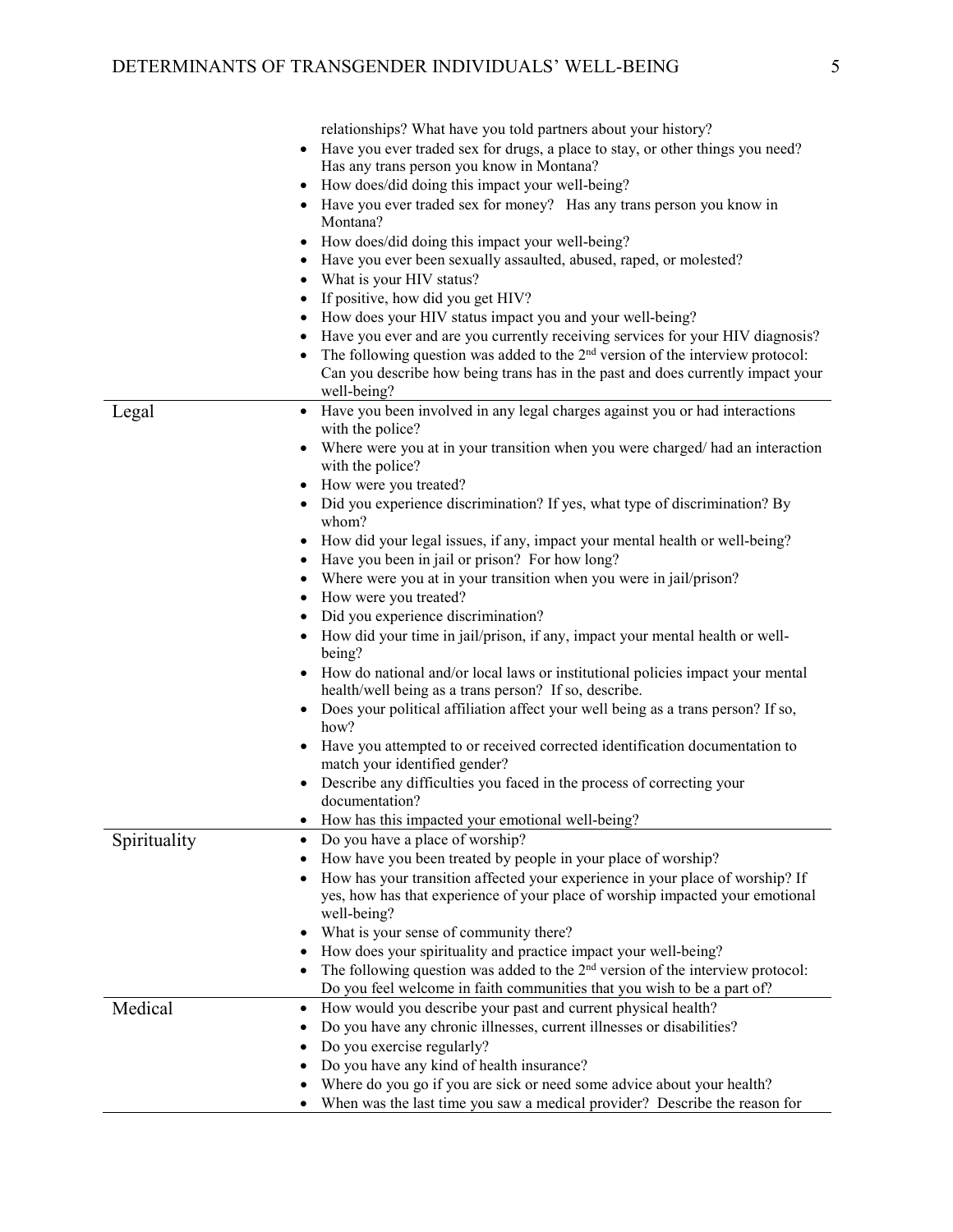|                             | seeing the provider. In what setting?                                                       |
|-----------------------------|---------------------------------------------------------------------------------------------|
|                             | What were other times you have seen a medical provider? In what setting?<br>٠               |
|                             | Describe your experiences with medical providers you have seen?                             |
|                             | How have those experiences impacted you?                                                    |
|                             | Do you experience and barriers to healthcare and your physical health (and have             |
|                             | you in the past)?                                                                           |
|                             | If so, how do these barriers impact your well-being (how have they in the past)?            |
|                             |                                                                                             |
|                             | The following question was added to the 2 <sup>nd</sup> version of the interview protocol:  |
|                             | If you have found medical care that meets your needs as a trans person, how did             |
|                             | you go about finding this care?                                                             |
| <b>Emotional Well-being</b> | • Describe, in your own opinion, your current mental health or emotional well-              |
|                             | being.                                                                                      |
|                             | Describe your past mental health or emotional well-being.<br>$\bullet$                      |
|                             | • Where were you at in your transition and was that related to your mental health           |
|                             | at that time? If so, describe.                                                              |
|                             | What, if anything has changed?<br>$\bullet$                                                 |
|                             | Have you in the past, and are you currently using any type of mental health<br>care?        |
|                             | Describe why you sought out mental health care?                                             |
|                             | • What has your experience been with the mental health practitioner(s) you have             |
|                             | seen?                                                                                       |
|                             | How has the care you have received impacted your emotional well-being?                      |
|                             | • What barriers do you experience currently or have you experienced in the past             |
|                             | regarding getting mental health care?                                                       |
|                             | What do mental health resources or services need to look like for transgender<br>$\bullet$  |
|                             | persons living in rural Montana?                                                            |
|                             |                                                                                             |
|                             | The following questions were added to the $2nd$ version of the interview protocol:          |
|                             | If past mental health issues, how would you relate your past mental health                  |
|                             | struggles to being trans? To what factors do you attribute this change in mental            |
|                             | health? Is this due to transitioning or your ability to transition? If so, how?             |
| Substance Use/Other         | How have alcohol, tobacco and recreational drugs been a part of your life? Are<br>$\bullet$ |
| Addictions                  | they currently a part of your life?                                                         |
|                             | How often do you use each substance?<br>$\bullet$                                           |
|                             | How much do you use each substance per day?                                                 |
|                             | How has each substance affected your life?                                                  |
|                             | Have you received treatment for the given substance?                                        |
|                             | Have you ever been treated for an eating disorder, gambling, or co-dependency?              |
|                             | When and for how long did you have this problem? Is it still present?                       |
|                             | How did/does having this problem affect your life?<br>$\bullet$                             |
|                             | From whom (type of provider) did/are you receive(ing) treatment?<br>٠                       |
|                             | How is/was your experience with treatment?                                                  |
|                             | Do you or have you attended a 12 step or other support group(s)?                            |
|                             | How were/are you treated by others there?                                                   |
|                             |                                                                                             |
|                             | How has your experience in this group impacted your emotional well-being?                   |
|                             | The following question was added to the $2nd$ version of the interview protocol:            |
|                             | Was/Is your use of (name the substance) related to being trans (struggles)? Can             |
|                             | you describe how?                                                                           |
| Suicide                     | Has anyone you know in Montana committed suicide? If so, were any of those<br>$\bullet$     |
|                             | trans persons?                                                                              |
|                             | Have you ever in the past had suicidal thoughts or thoughts of wanting to end               |
|                             | your life?                                                                                  |
|                             | Are you currently having any suicidal thoughts or thoughts of wanting to end<br>your life?  |